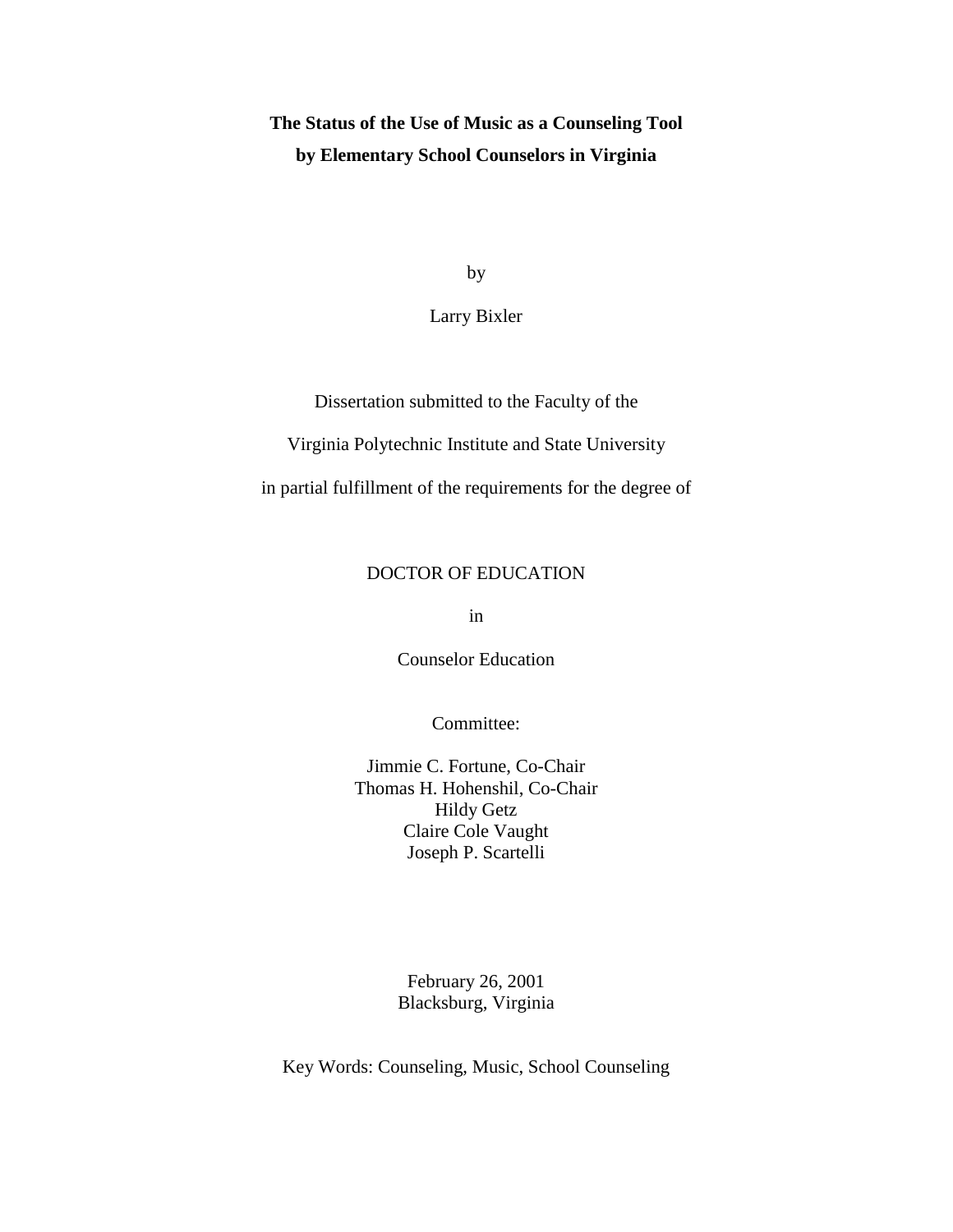## **The Status of the Use of Music As a Counseling Tool By Elementary School Counselors In Virginia**

by

Larry Bixler Committee Co-chairs: Jimmie C. Fortune, Co-Chair Thomas H. Hohenshil, Co-Chair

## (ABSTRACT)

This study was designed to ascertain the current status of the use of music in the counseling work of elementary school counselors. The sample for this study consisted of counselors who were employed full-time as elementary school counselors, and who were current members of the Virginia Counselors Association. Data were collected through mailed survey packets consisting of a questionnaire regarding counselors' use of music over the past year, and a stamped, self-addressed return envelope. A total of 255 counselors were mailed survey materials. This mailing resulted in 147 usable returns.

Overall, counselors indicated they used music in their work with students. Results showed the 73% of counselors who used music, incorporated it mostly into classroom guidance sessions with kindergarten through second graders, and used mostly commercially produced materials/activities. Respondent who used music were 90% female and 10% male, averaged over 16 years employment in the field of education, and averaged nearly 9 years as elementary school counselors. The majority were currently assigned to one school, and indicated previous elementary school teaching experience in the regular education area. These counselors strongly believed in the ability of music to improve: focus and maintenance of attention; group participation; student/counselor rapport; and retention of concepts taught. A large majority held masters degrees, and perceived themselves as very or somewhat proficient in the use of music as a counseling tool. Nearly all counselors indicated they had received no criticism for using music in their work.

Nearly all survey respondents indicated graduate training in the use of music as a counseling tool as either existent but inadequate, or non-existent. Counselors also saw training through workshops as unavailable. Respondents, however, indicated a strong desire to pursue more training in the use of music as a counseling tool if it was available.

Several recommendations were drawn from the study. These included: the need for more training in the use of music as a counseling tool in both graduate schools and professional workshops; the need for counselors to keep abreast of music materials/activities incorporating music which are, and will become available; and, the need for more research to measure the effects of music when used as a counseling tool with elementary school students.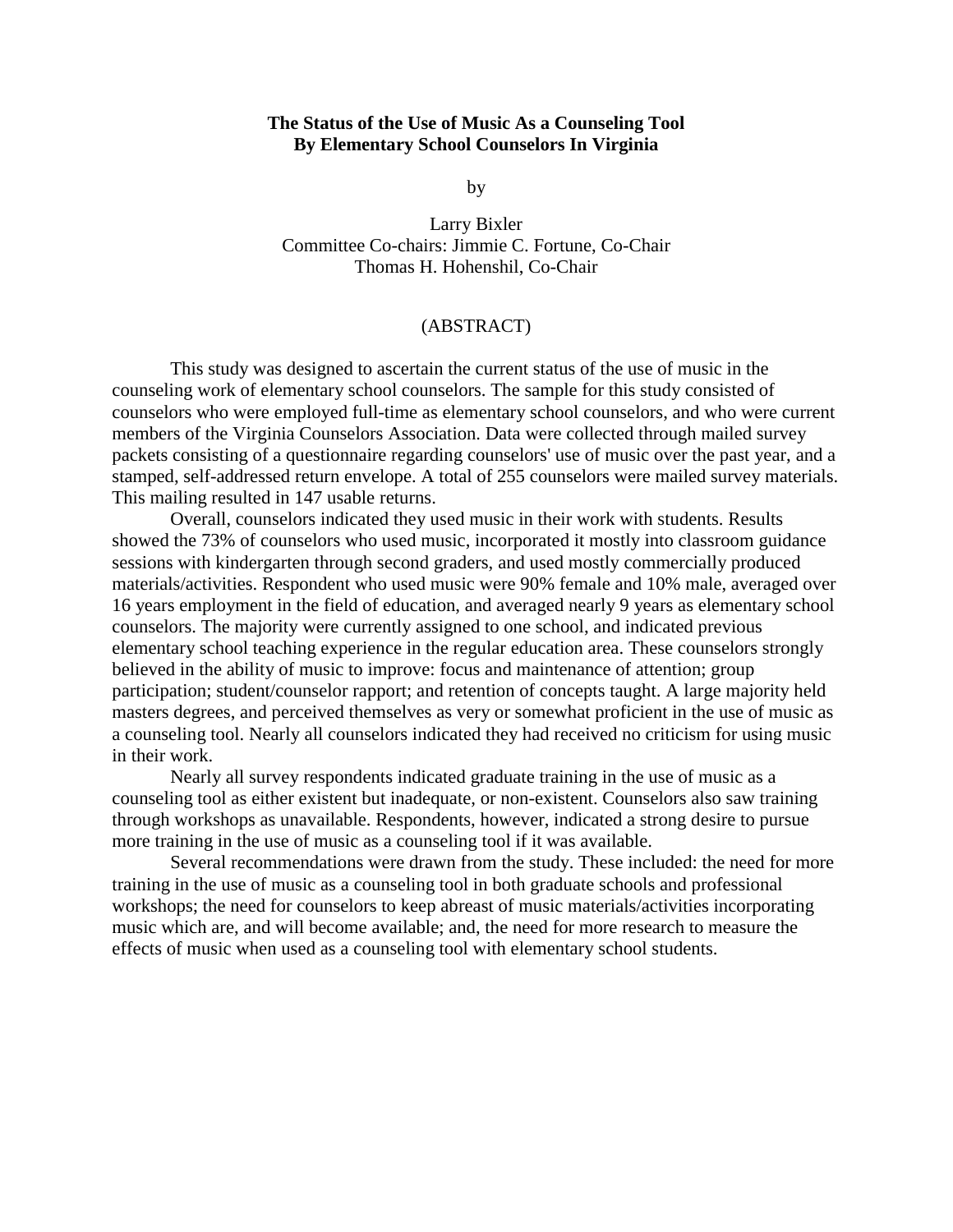## DEDICATION

This work is dedicated to my late father, Curtis P. Bixler, and my mother Anna Lee Bixler. Their belief in my abilities and the value of higher education, and their example of a strong work ethic, set me on the journey which is culminated in this work. I sincerely love and thank them.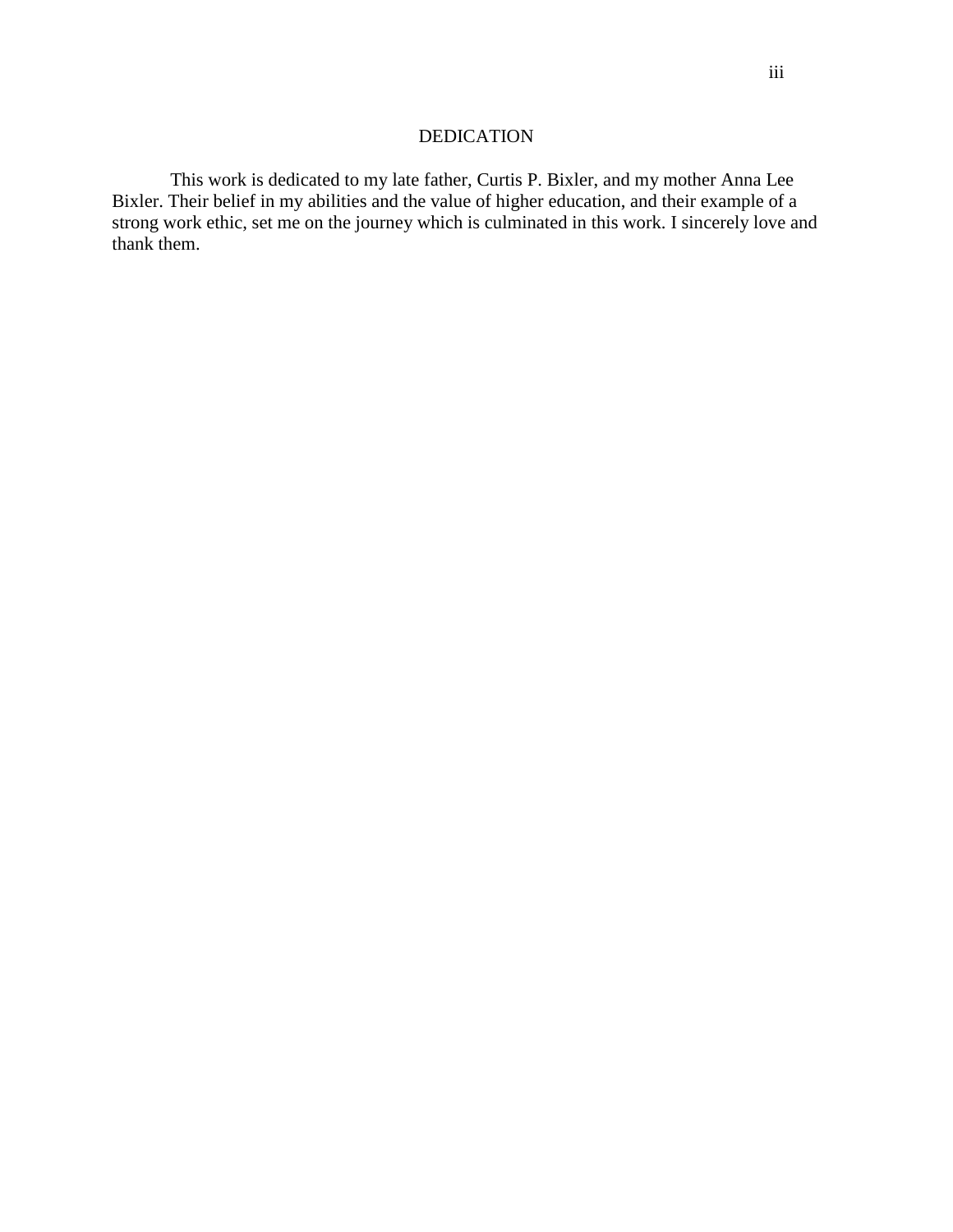#### ACKNOWLEDGMENTS

First and foremost, I wish to thank my wife, Polly D. Bixler, for her enormous patience, support, and love during the completion of this project. Other family and friends were also important in seeing me through. My thanks goes to them as well.

My committee co-chair and advisor, Dr. Thomas Hohenshil, has shown great patience and encouragement to me as I sometimes struggled to be focused on the goal. He has earned my sincere gratitude for his support. Dr. Jimmie Fortune, committee co-chair, has earned my deep appreciation for his wit, intuitive insight, and ability to help me see the forest and the trees.

I wish to express my appreciation for the assistance of my committee members. Their input was immeasurable, and they made earning my Ed.D. a valuable endeavor.

I wish to thank the counselors who took their valuable time to answer my survey. I know personally how difficult it can be for us counselors to accomplish everything we want to accomplish in the time we have each day. Without counselors' generosity in lending their time to the survey, this work would not have been possible.

Finally, I wish to thank the children I have worked with as both a teacher and a counselor. They have given me much and have helped me realize daily how important a listening adult can be.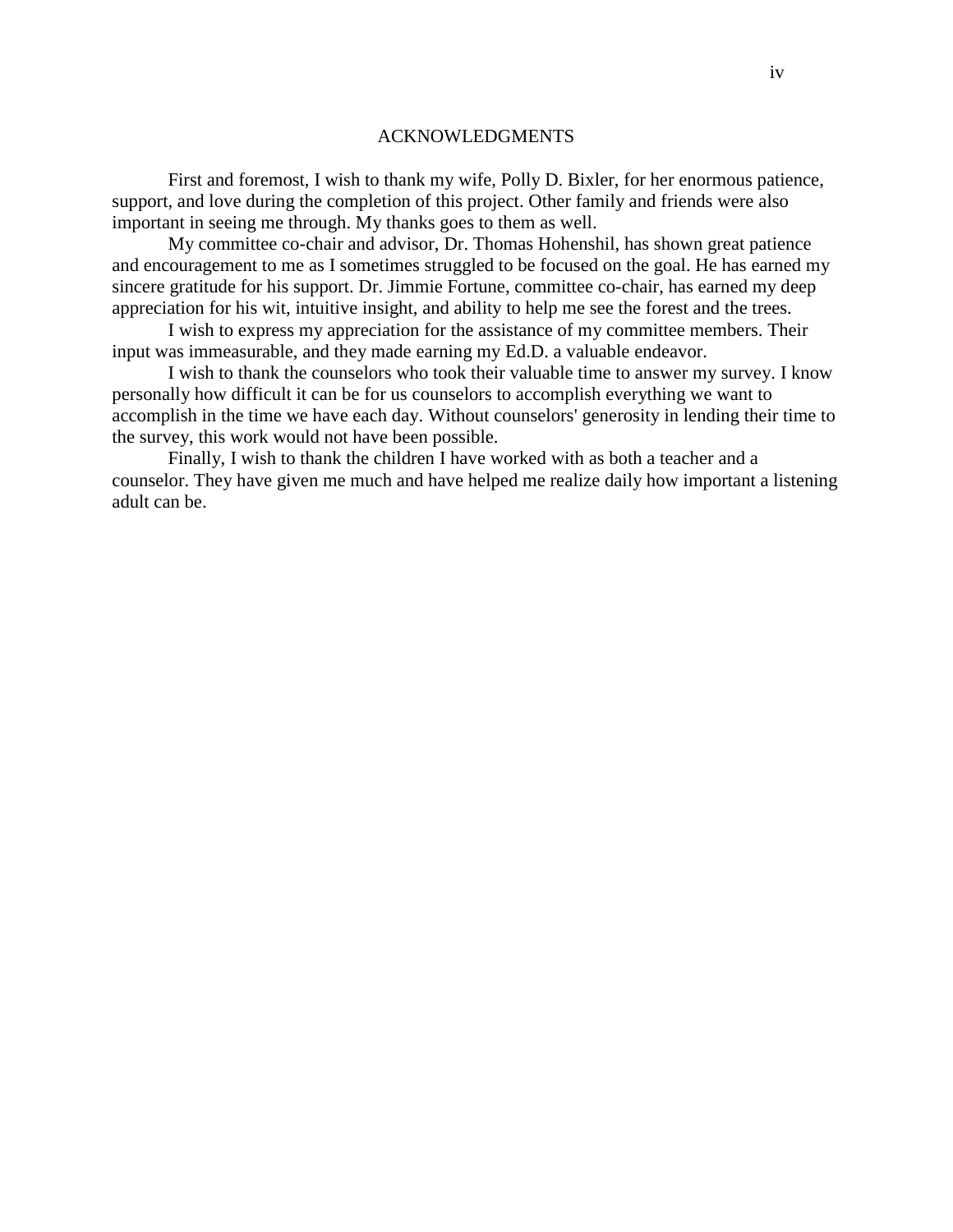<span id="page-4-0"></span>

| Perceptions Regarding Training Needs in the Use of Music as a Counseling Tool. 27 |  |
|-----------------------------------------------------------------------------------|--|
|                                                                                   |  |
|                                                                                   |  |
|                                                                                   |  |
|                                                                                   |  |
|                                                                                   |  |
|                                                                                   |  |
|                                                                                   |  |
|                                                                                   |  |
|                                                                                   |  |
|                                                                                   |  |
|                                                                                   |  |
|                                                                                   |  |
|                                                                                   |  |
|                                                                                   |  |
|                                                                                   |  |
|                                                                                   |  |
|                                                                                   |  |

# TABLE OF CONTENTS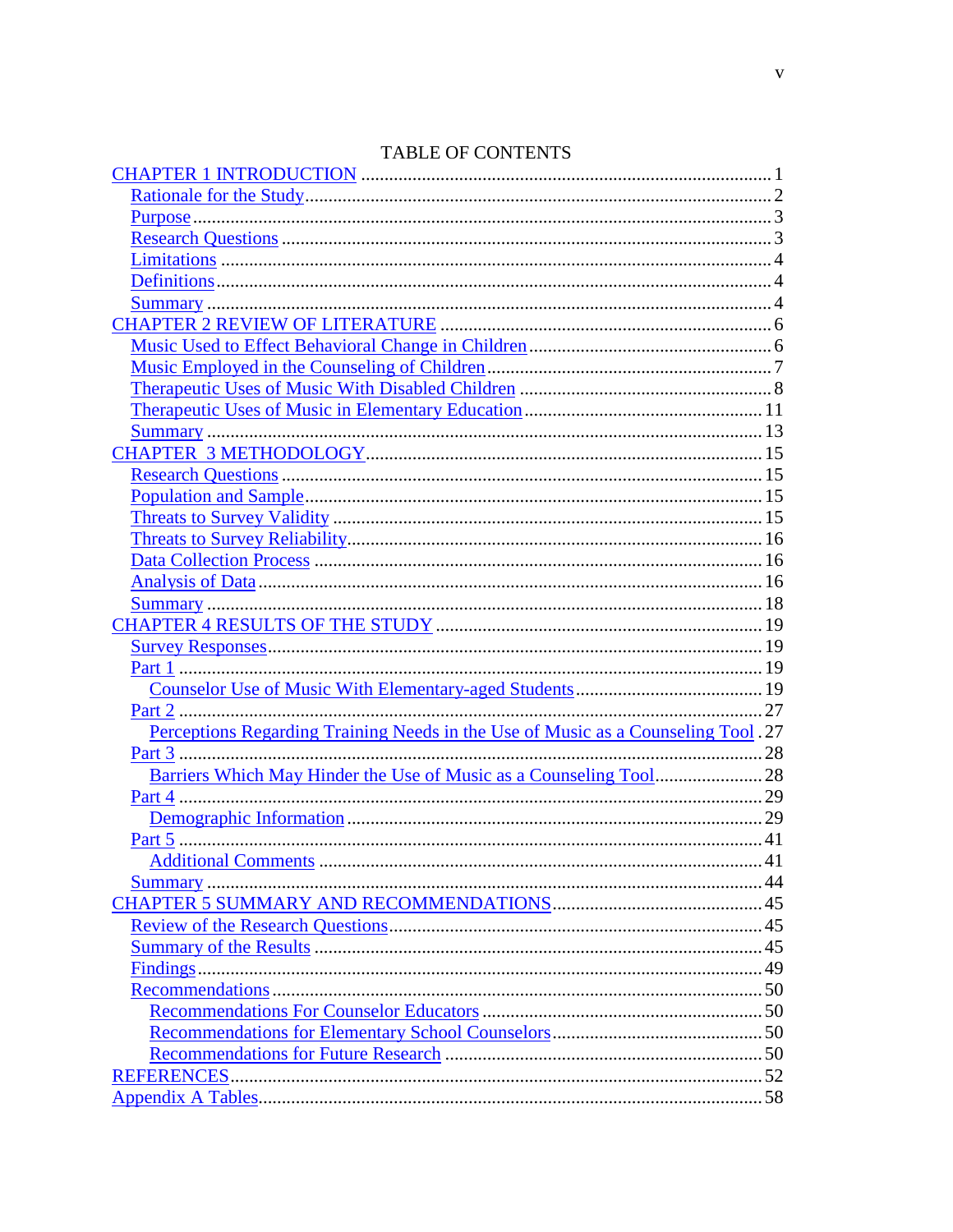| <b>VITA</b> |  |
|-------------|--|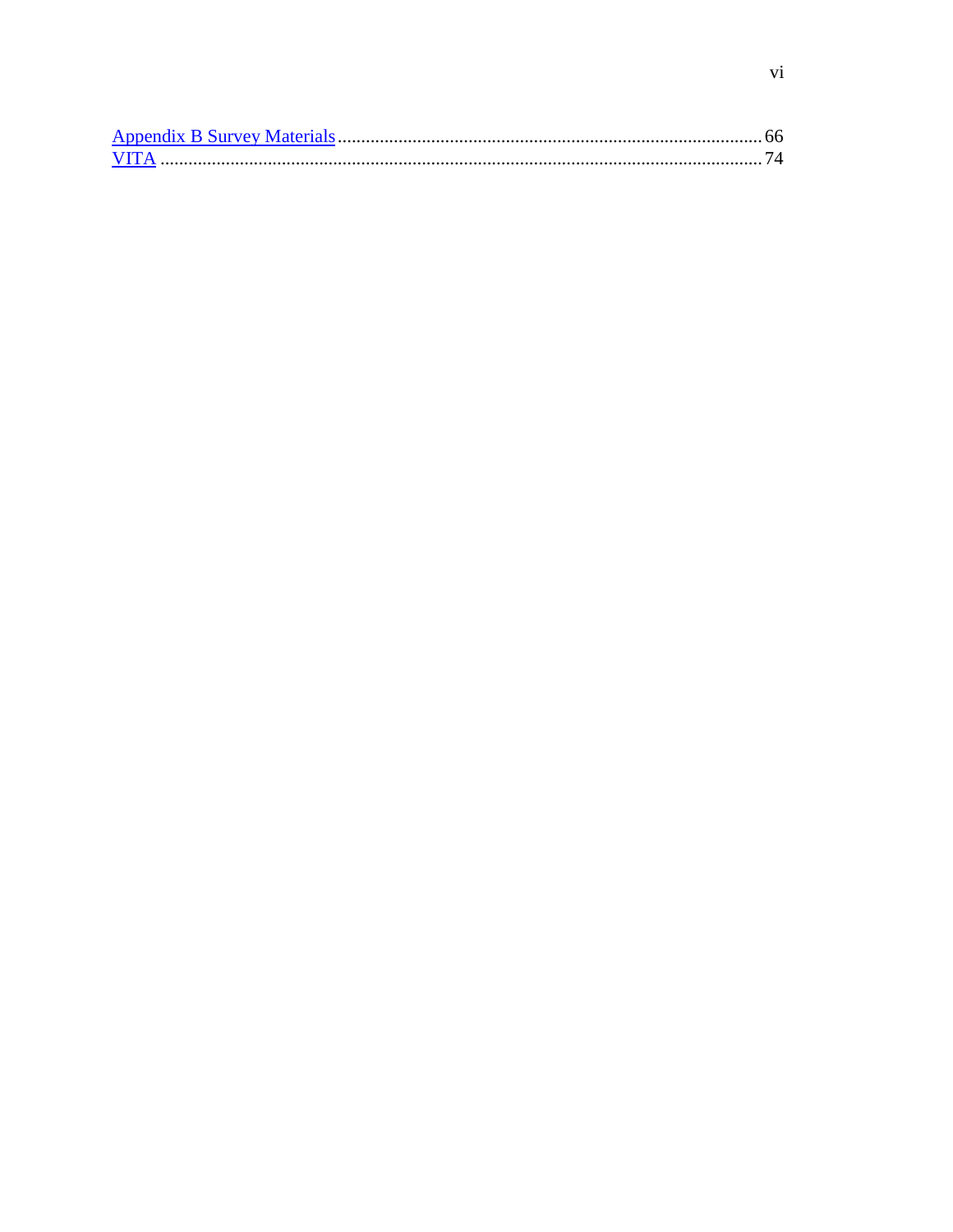# LIST OF TABLES

| Table 2 Frequency and Percent for Counselor Use of Music By Grade Level21                   |  |
|---------------------------------------------------------------------------------------------|--|
|                                                                                             |  |
| Table 4 Frequency and Percent of Use for Types of Music Materials/Activities22              |  |
|                                                                                             |  |
|                                                                                             |  |
|                                                                                             |  |
| Table 8 Descriptives for Benefits Achieved Through the Use of Music  26                     |  |
| Table 9 Frequency and Percent for Professional or Non-Professional Assistance  26           |  |
| Table 10 Frequency and Percent for Counselor Self-rating of Proficiency in Music  28        |  |
|                                                                                             |  |
|                                                                                             |  |
|                                                                                             |  |
|                                                                                             |  |
|                                                                                             |  |
| Table 16 Descriptives for Years Employed as Elementary School Counselor 35                  |  |
| Table 17 Frequency and Percent for Year Counseling Degree Completed 35                      |  |
|                                                                                             |  |
| Table 19 Frequency and Percent for Professional Background Prior to Elementary School       |  |
|                                                                                             |  |
| Table 20 Frequency and Percent for Educational Area Prior to Elementary School Counseling   |  |
|                                                                                             |  |
| Table 21 Frequency and Percent for Previous Music Training (Non-Music Teachers)  39         |  |
|                                                                                             |  |
|                                                                                             |  |
| Table 24 Frequency and Percent for Grade Levels of Assigned School(s)  42                   |  |
|                                                                                             |  |
|                                                                                             |  |
| Table 27 Sorted "Other" Responses for Types of Materials/Activities Used Over the Past Year |  |
|                                                                                             |  |
| Table 28 Sorted "Other" Responses for Type of Music Used Over the Past Year  60             |  |
| Table 29 Sorted Written Responses for Professional or Non-professional Assistance 60        |  |
|                                                                                             |  |
|                                                                                             |  |
|                                                                                             |  |
|                                                                                             |  |
|                                                                                             |  |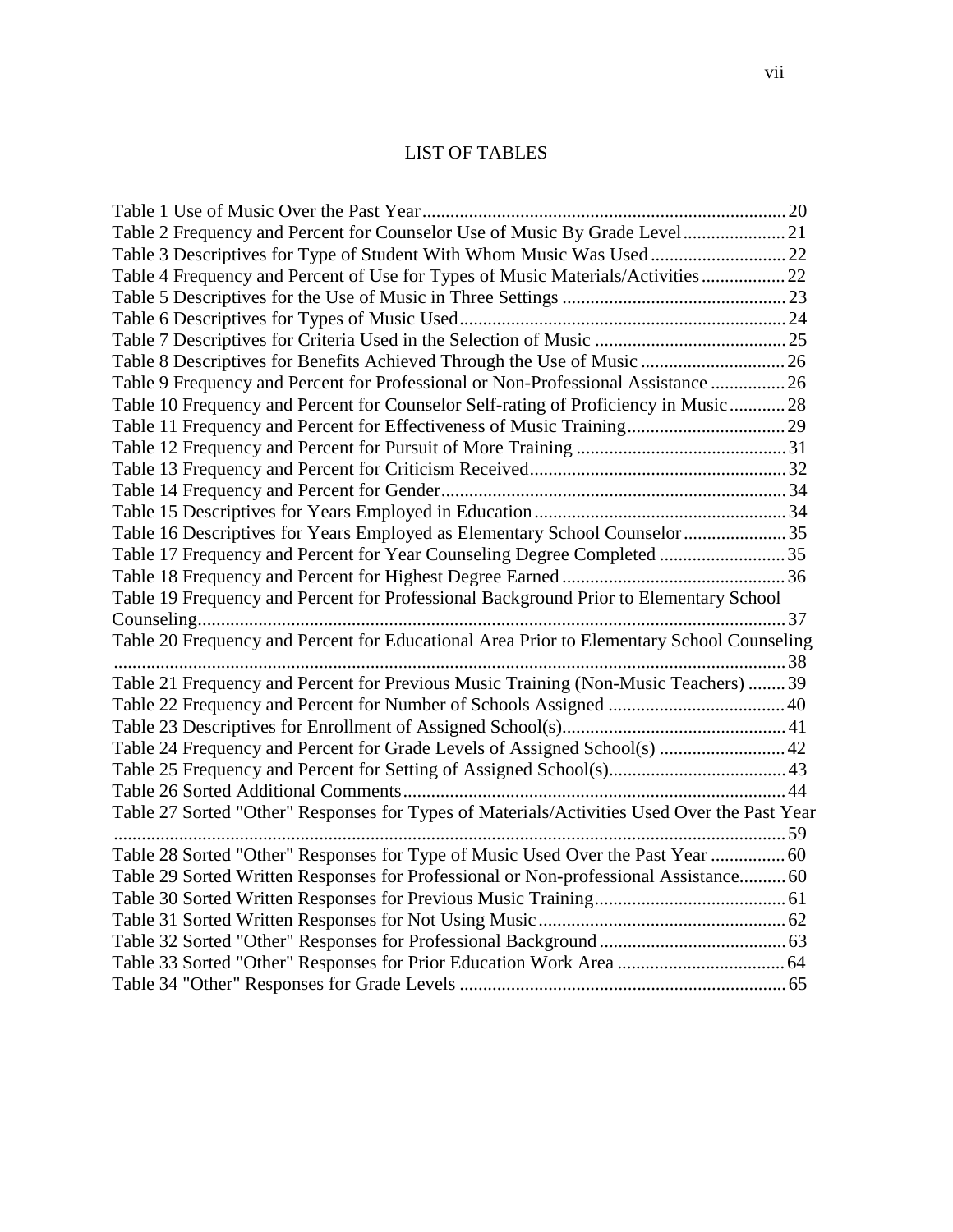### [CHAPTER 1](#page-4-0)

### INTRODUCTION

<span id="page-7-0"></span>Counselors who work with children are aware of the special characteristics and needs of this young population. Developmentally, children differ from adults cognitively, emotionally, physically, and psychologically, and these differences require special knowledge and sensitivity by the counselor. Erdman and Lampe (1996) point out that pouting, crying, remaining silent, laughing, fidgeting, and fighting are some of the natural means children use to express their needs and feelings. Children use these means of expressing themselves at times in lieu of the method of verbalizing their needs and emotions. School counselors faced with children lacking sophisticated verbal skills may need to unlock the children's doors of self-expression with play, stories, and other natural keys. Counselors may find that alternative techniques to verbal counseling, such as play therapy and art therapy (Vinturella & James, 1987), storytelling (Gardner, 1971), and music (Gladding, 1992a), are effective ways to engage children in the counseling process.

As schools move forward into the twenty-first century, school counselors face the challenge of meeting the needs of an increasingly varied and complex student population. Our youth are confronted with a myriad of daunting issues as many develop in an environment characterized by poverty, substance abuse, child abuse, family instability, and domestic and community violence (Kirst, 1991; Weist, 1997), and inadequate child care (Schorr, 1997). Horowitz (1989), notes additional stressors including a lack of family support systems, increasing neglect, soaring divorce rates and a sense of depersonalization in the schools.

Due to factors such as these, certain children in our complex society are "at risk" of failing to succeed in life because of the adversities of their young lives (McWhirter, McWhirter, McWhirter, & McWhiter, 1995). While risk implies the potential for negative outcomes, it also suggests that negative outcomes may be avoided. Several authors have reported on studies about resiliency as it refers to positive outcomes in at-risk children. Resiliency is the capacity of those who are exposed to identifiable risk factors to overcome those risks and avoid negative outcomes such as delinquency and behavior problems, psychological maladjustment, academic difficulties, and physical complications (Hauser, Vieyra, Jacobson, & Wertreib,1985; Werner,1992; Werner, Bierman, & French, 1971; Werner & Smith,1977,1982,1992).

Werner (1984) identified several factors present in the lives of resilient children: a personal temperament that elicits positive responses from family members as well as strangers, a close bond with a care-giver during the first year of life, and an active engagement in acts of required helpfulness in middle childhood and adolescence. In addition to these traits, Beardslee and Podorefsky (1988), and Dugan and Coles (1989) identified role models outside the family as potential buffers for vulnerable children. These included teachers, school counselors, supervisors of after-school programs, coaches, mental health workers, workers in community centers, clergy, and good neighbors. Elementary school counselors, therefore, who use and/or develop innovative techniques involving music, may be providing not only an avenue for self-expression, but also a means of enhancing the resiliency skills of students.

The broad goal of elementary school counseling is to help students develop their potential (Ginter, Scalise, & Presse, 1990). By addressing students' problems at an early age, elementary school counselors have a unique opportunity to have a positive impact upon the child's entire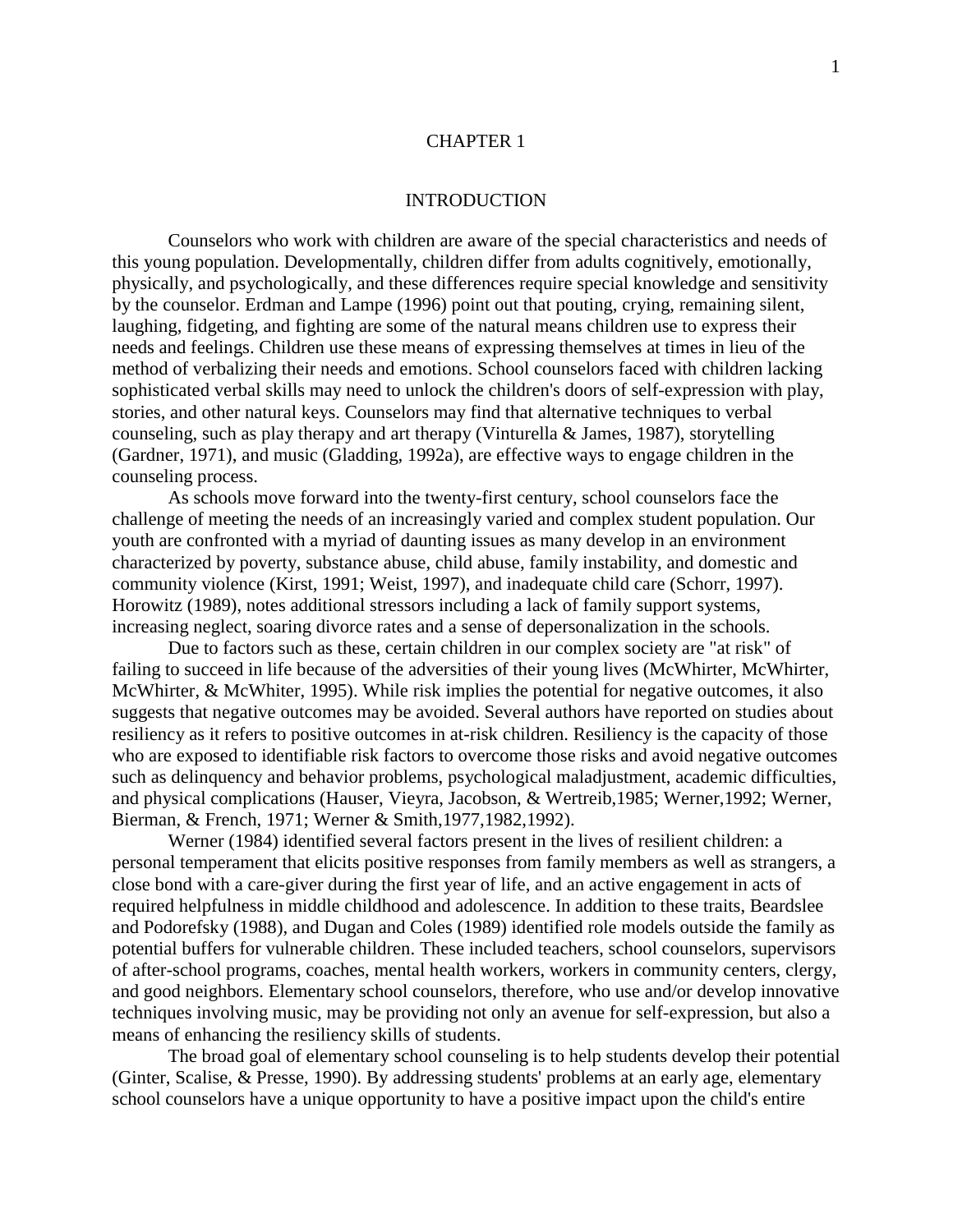future. In order to meet the ever increasing needs of the at-risk population, school guidance and counseling programs have continued to evolve.

The first school guidance programs appeared in the late 1800s and were closely connected to vocational education. Early programs involved the provision of guidance classes to promote character development, teach socially appropriate behaviors, and assist with vocational planning (Paisley & Borders, 1995). During the course of the twentieth century, school counselors have moved from focusing on vocational guidance (pre-1950s), to fostering personal growth (1950s), to enhancing individual development (1960s), to implementing comprehensive developmental guidance and counseling programs (1970s-present; Paisley & Borders, 1995; Wittmer, 1993). Each change in focus prompted a corresponding change in the counselor's role and function. Waltz (1988) states that counselors don't need to change for the sake of change; however, if counselors have a fault, it is that they may not change often enough or soon enough to meet challenges. Others have also emphasized the need for school counselors to be flexible and embrace new methods in their efforts to meet the needs of increasingly at-risk students (Cole, 1988; Keys, Bemark, & Lockhart, 1998). Within the framework of current comprehensive developmental guidance and counseling programs, elementary school counselors have an opportunity to enhance their skills and expand their repertoire beyond the more traditional verbal counseling techniques.

According to Broucek (1991), wounds to students' self-confidence can be healed through creative experiences such as those provided through music. Counselors can use the natural affinity of children for music to promote fun, learning, good feelings, and bonding among children from diverse backgrounds (Crabbs, Crabbs, & Wayman, 1986). Most children love music, and it is a natural mode of expression for them. Music activities in counseling can be tailored to meet both the developmental level of the child and the musical expertise of the counselor. The counselor need not be an accomplished musician to use some music activities effectively. Minimal musical skill and maximum enthusiasm are basic necessities (Newcomb, 1994).

Rotter (1990) has espoused school counseling programs as being an integral part of the educational process, and therefore they must be of a kind and quality to prepare today's youth to become tomorrow's fully-functioning, contributing citizens. Music, used within the counseling framework, can be a valuable tool to aid in the growth and development of elementary school children. However, with little relevant research available, the nature of elementary school counselors' use of music as a counseling tool remains largely unknown. This study will provide needed information in this area by discerning the status of the use of music as a counseling tool by elementary school counselors in Virginia.

#### Rationale for the Study

Elementary school counselors are advocates for children. As such, they have a powerful effect on the psychosocial development, personal adjustment, and self-actualization of students. Elementary school counselors deliver a multi-faceted, preventative program geared to meet the developmental needs of children in grades K-5. Yet, the available literature suggests that elementary school counselors are increasingly called upon to not only defend their very existence (Kaplan, 1996), but also to deal with the increasingly serious societal issues of child abuse, violence, drug abuse, one-parent families, homelessness, neglect, and even suicide. All this while they continue to provide a planned, sequential program of service designed to aid all children in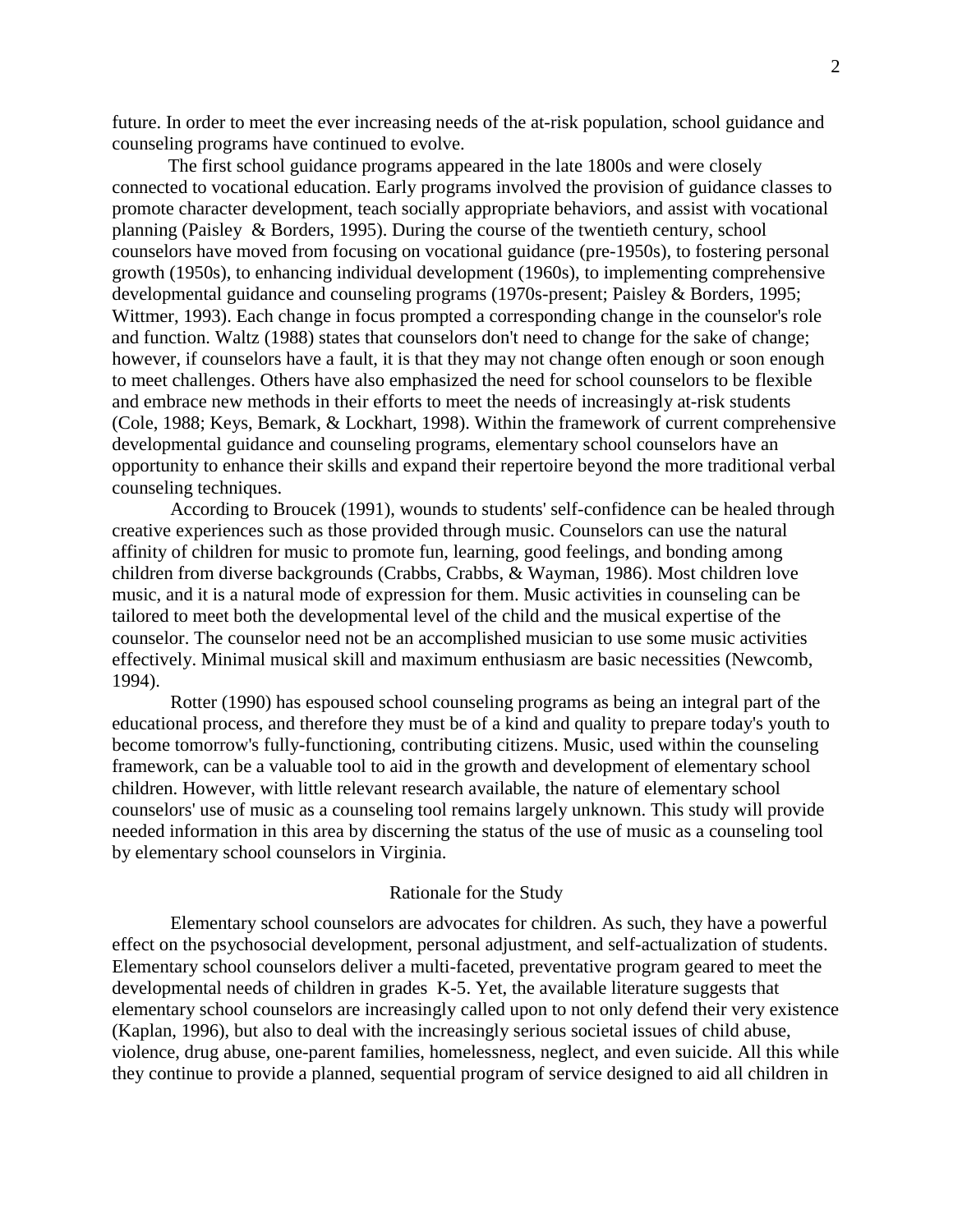mastering academic, personal, and career tasks essential for effective growth, development, and learning.

It is important, therefore, that elementary school counselors are knowledgeable about music techniques and methods which may provide one more tool to help in the exploring, understanding, and working through of problems with which their students are confronted. Although there is an abundance of music therapy literature (Madsen,1991; Staum,1993; Colwell,1994; Eidson,1989), and music education literature (Norris,1990; Modugno,1991; Hoskins,1988; Giles, Cogan, &Cox, 1991), available pertaining to children, there appears to be little research literature related to the use of music in counseling, and specifically to the use of music as a counseling tool in the elementary school setting. A survey of elementary school counselors in the Commonwealth of Virginia as to the current status of their use of music in the elementary school counseling setting will provide valuable baseline information, and a foundation upon which to promote music as a useful tool in the counselor's "bag of tricks".

#### Purpose

The purpose of this study was to provide research on the use of music in elementary school guidance and counseling programs. Specifically, this study investigated and described the status of the use of music as a counseling tool by elementary school counselors in the Commonwealth of Virginia, and discovered whether those counselors who use music as a counseling tool share common characteristics. Finally, information gained through this study will help to determine what changes should be made, such as changes in counselor education training programs, so that all elementary school counselors could use music as a counseling tool with this population.

#### Research Questions

Six general questions will be addressed in this research study. Through surveys of elementary school counselors, answers to the following questions will be sought.

- 1. What use do elementary school counselors make of music in their work?
	- a. How often is music used as a counseling tool?
	- b. With which students is music used?
	- c. What types of activities/materials incorporating music are used?
	- d. What types of counseling services incorporating music do elementary school counselors provide?
	- e. What types of music are used?
	- f. What criteria are used to select the music?
	- g. What assistance from others, if any, have counselors had in using music in their work?
- 2. What do counselors believe are identifiable benefits provided to students through the use of music?
- 3. What do elementary school counselors believe would be helpful to more effectively use music as a counseling tool?
	- a. How proficient do counselors view themselves in the use of music in their work?
	- b. How do elementary school counselors view the effectiveness of any preparation they received in the use of music as a counseling tool?
	- c. Do elementary school counselors believe they need more training to successfully incorporate music as a counseling tool?
- 4. Do barriers exist which hinder counselors from using music in their work?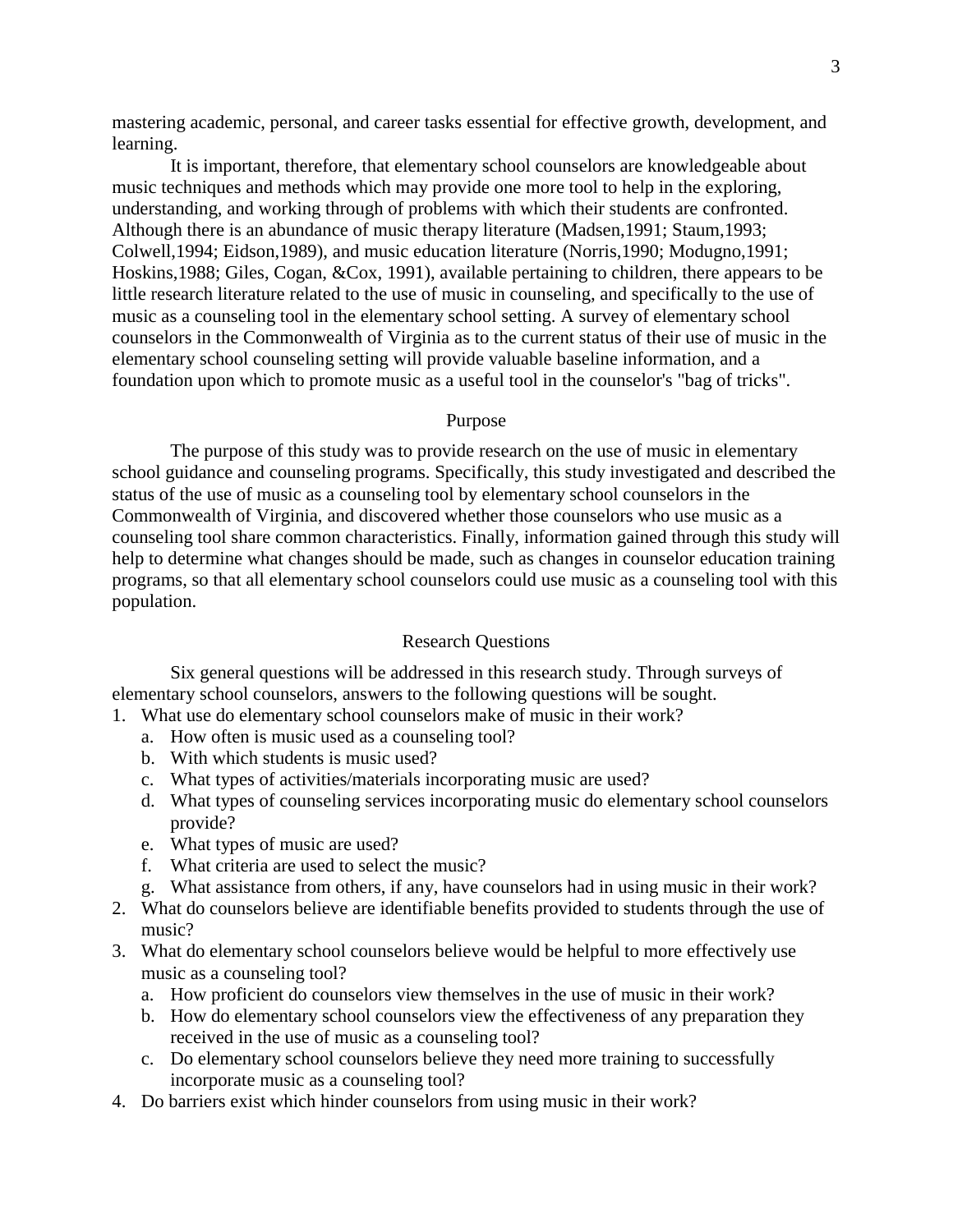- 5. What are the characteristics of elementary school counselors who use music as a counseling tool?
	- a. What are their genders?
	- b. What are their ranges of years of service in education?
	- c. What are their ranges of years of service as elementary school counselors?
	- d. What kind of teaching backgrounds have they had, if any?
	- e. What kind of music training have they had, if any?
- 6. What are the characteristics of the settings of elementary school counselors who use music in providing counseling services to students?
	- a. How many schools do these counselors serve?
	- b. How many students do these counselors serve?
	- c. What grade levels are represented at the school(s) in which they work?
	- d. Are their schools urban, suburban, or rural?

### Limitations

- 1. Because this study involved only elementary school counselors in Virginia, results should be cautiously generalized to areas outside Virginia.
- 2. The study considered only elementary school counselors, results may not be generalizable to other populations of counselors.

### Definitions

The following terms will be used throughout the study.

Counseling - "a personal relationship and interaction is which students confidentially explore their feelings, ideas, and behaviors with a professionally trained counselor" (Myrick, 1987, p. 7). Counseling may take place on an individual or small group basis.

Group Guidance - "the major purpose of group guidance is to provide information. Guidance groups are often found in educational settings, such as classrooms, where teachers or counselors help students come to understand better themselves, others, and the world" (Gladding, 1992b, p. 299).

Elementary school - any school identified as an elementary school by the Commonwealth of Virginia.

Elementary school counselor - a school counselor whose primary assignment is the grades within the elementary school.

### Summary

Schools in the twenty-first century will be challenged to meet the growing needs of a diverse and complex population. Elementary school counselors are in a position to address the increasing needs of "at risk" students through developmentally appropriate guidance and counseling programs. However, counselors may need to find alternative techniques to verbal counseling to engage children in the counseling process. Music, a natural mode of expression for most children, can be a valuable tool to aid in the growth and development of elementary school students. There is currently little research literature available on the use of music as a counseling tool in elementary school guidance and counseling. The research provided through this study will ascertain the status of the use of music as a counseling tool by elementary school counselors in Virginia.

A review of literature is presented in Chapter Two. Chapter Three contains the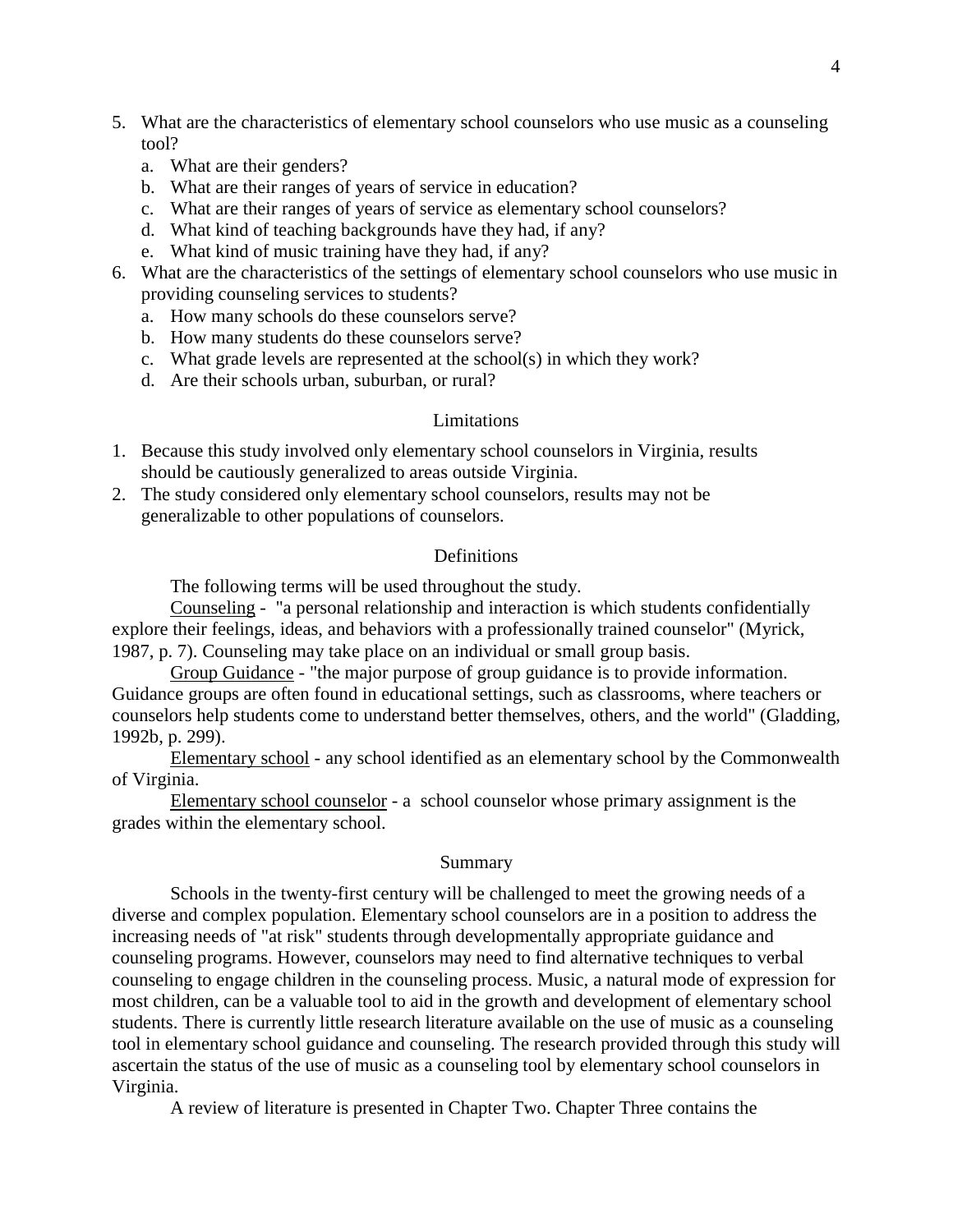evaluation design, including the survey population, and data collection procedures. The results of the survey are reported in Chapter Four. A review of the research questions, a summary of the results, and recommendations are discussed in Chapter Five.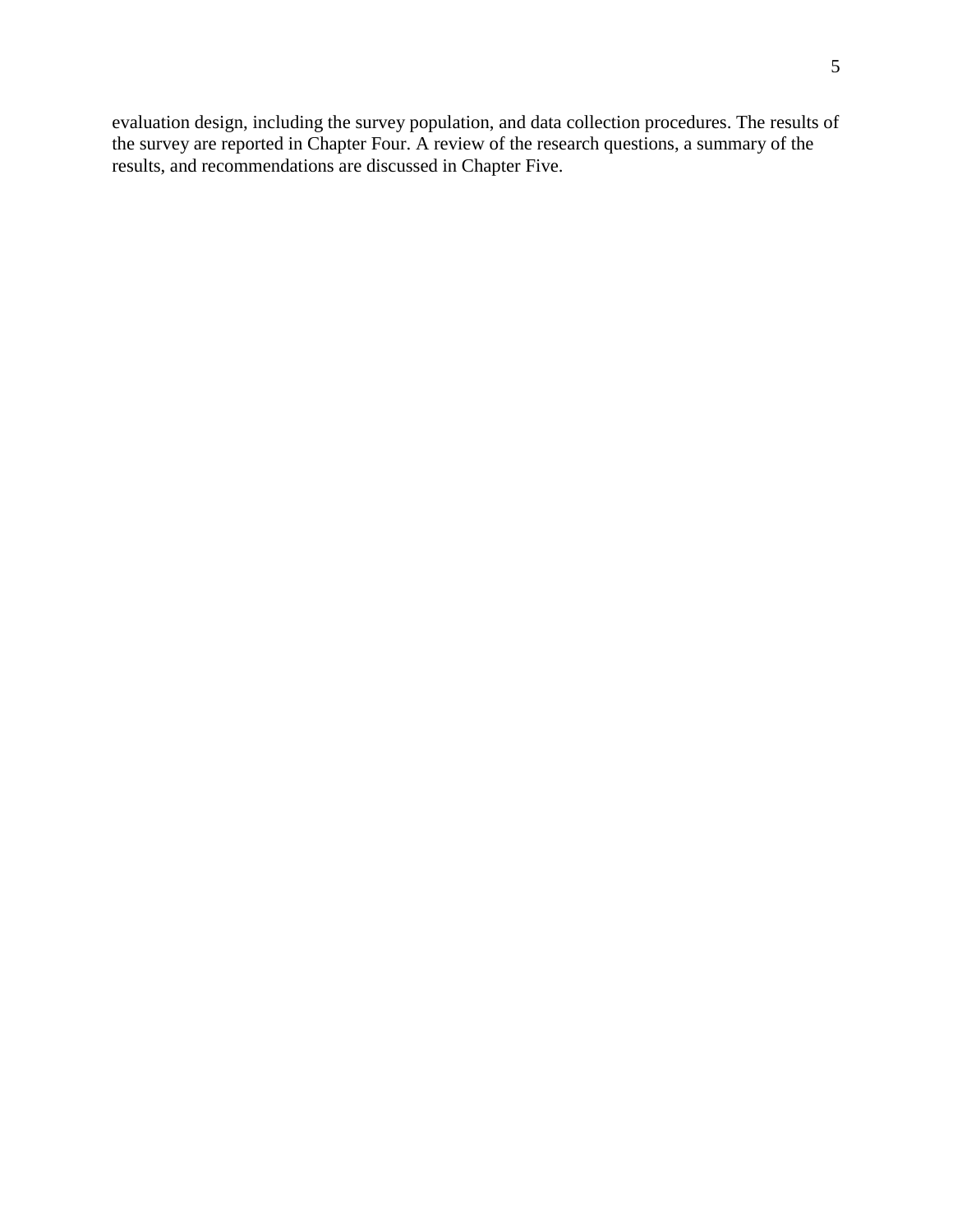### [CHAPTER 2](#page-4-0)

#### REVIEW OF LITERATURE

<span id="page-12-0"></span>This review of literature encompasses the existing literature related to the use of music as a therapeutic medium with children. Literature was identified using not only the term counseling with music, but also related terms such as music therapy with children, music education, and music therapy with the disabled. A review of counseling literature produced only a few relevant articles, and very little current research focusing on the use of music as a counseling tool with children. This literature review, therefore, includes research in the areas of music therapy and music education which supports the therapeutic use of music with children.

#### Music Used to Effect Behavioral Change in Children

Music has long been employed in efforts to effect a variety of childhood behaviors. Music can be used to reduce children's anxiety (Cooke, 1969), develop children's rapport with the counselor (Hudson, 1973), build group cohesion (Henderson, 1983), reduce student disruptive behavior (McCarty, McElfresh, Rice, & Wilson, 1978), raise self-esteem in disadvantaged problem students (Michel & Martin, 1970), improve test-taking attitudes (Wilson, 1986), and motivate slow learners (Yarbrough, Charboneau, & Wapnick, 1977).

Additionally, research has demonstrated the usefulness of music in interventions to modify inappropriate responses (Greenwald, 1978; Madsen & Wolfe, 1979; Stevens, 1971;Wilson, 1976), modify activity level (Reardon & Bell, 1970; Stevens, 1971), and improve performance (Fitzpatrick, 1959; Knill, 1983; Madsen & Geringer, 1976; Mowsesian & Heyer, 1973; Richman, 1976; Sternlight, Deutch, & Siegal, 1967). Carefully selected background music has been used to stimulate or to calm children (Chetta, 1981; Cooke, 1969), to reduce stress and focus attention (Ostrander & Schroeder, 1979), to keep students quiet and relaxed or lift boredom (Giles, 1991), and to reduce off-task responses and increase performance accuracy (Burleson, Center, & Reeves, 1989).

Bowman (1987) points out that music has been used to bring about these behavioral changes using a variety of approaches. For example, it has been used as a positive reinforcer of behavior (Wilson, 1976) and as a cue for behavioral change (Kramer, 1978). Meeker (1985) emphasized the efficacy of teaching children lessons through songs with desired messages contained in the lyrics. Music also can be used to elicit memories, fantasies, and visual imagery in the counseling session (Cooke, 1969). Gladding and Mazza reported a technique in which clients make up their own songs (cited in Gladding, 1985). This approach can promote increased self-awareness, emotional release, and planning for the future. Harper (1985) notes that perhaps the most common method by which school counselors use music is to have students hear or sing songs that introduce, enhance, or review guidance lessons.

Although all the creative arts help foster a link between the inner world of a person and outside reality, music "enhances this process by requiring time-ordered and ability-ordered behavior, evoking affective response and increasing sensory input. Music also requires selforganization and provides an opportunity for socialization..." (Wager, 1987, p. 137). It therefore, serves multiple purposes in helping individuals become more aware, able, confident, and social. In general, the arts help clients: create and improve their self-concept, enrich their lives, see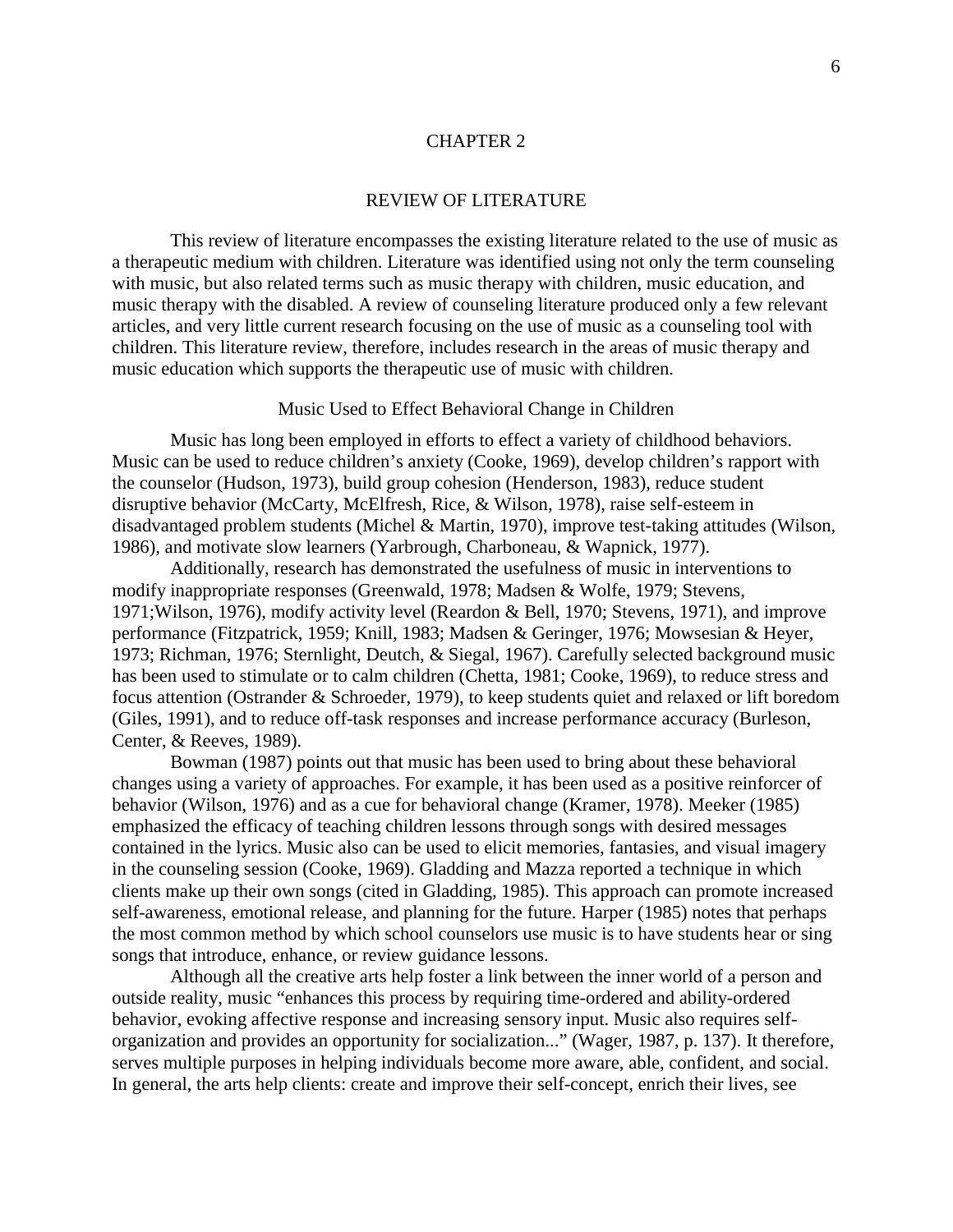facets of the world they may have previously missed, focus on what is troubling them and to gain direction, convey feelings in a socially acceptable way, and promote flexibility and change (Gladding, 1992a).

## Music Employed in the Counseling of Children

Recent studies have investigated the effects of music versus nonmusic counseling sessions, and the relationship between adolescent turmoil and two types of popular music. Staum (1993), in a study of homeless children aged 5 - 14 years, interspersed verbal counseling sessions designed to teach independent problem-solving skills with four musically implemented conditions including singing, dance/rap activities, contingent instrument playing and musical drama. The results indicated no apparent trends in any of the music or verbal sessions and no improvement in the subjects' ability to problem-solve. However, the author suggests that sessions involving fast-paced, familiar music activities fostered better participation. Took and Weiss (1994), in a study of the relationship between heavy metal and rap music and adolescent turmoil, found that there is less association of heavy metal and rap music with adolescent turmoil than previously suspected. However, the authors found that gender played an important role in their finding since the majority of the heavy metal and rap listeners turned out to be male. Additionally, the study suggests that early poor academic achievement may draw adolescents to these types of music. The authors further suggest that the appropriate place for intervention may be with elementary school children who are having problems and lack a sense of accomplishment.

Stephens, Braithwaithe, and Taylor (1998), report on the development of an innovative model to promote HIV/AIDS prevention among African American adolescents and young adults. The four-session small-group counseling model integrates hip-hop music in prevention and health maintenance. The sessions are focused on pre-selected songs with themes which include HIV risk behaviors. Sessions begin with a general discussion on participants perceptions of each song and artist, and continue with a discussion of risky behaviors and not the lyrics or content of the songs. The authors contend the use of hip-hop music, a form of music popularized by young African Americans, may be used by prevention personnel to educate these populations about protective factors for HIV. The model seeks to enable participants to acquire resources (e.g., decision-making skills/information) to reduce their practice of HIV risk behaviors. The authors propose the effectiveness of using the cultural and environmental influences of the target audience cannot be over-emphasized.

Music has proven to be an effective tool in efforts to raise cultural awareness. Lee and Lindsey (1985) describe a group counseling model for Black elementary school students in which Black art forms (music, drama, poetry, folklore, and graphic expression) are used as educational aids in the counseling process. D'Andrea (1995), in a unique synthesis of art and technology, describes the use of computerized music to promote multi-cultural awareness and harmony. By programming songs from different parts of the world into the computer's memory, counselors can provide students an opportunity to learn about music created and enjoyed by other cultures, thus enhancing skills that are necessary to effectively and respectfully interact with persons from diverse cultural, ethnic and racial backgrounds.

Standley (1996), in a meta-analysis, evaluated 208 variables derived from 98 studies incorporating music as a contingency for educational and therapeutic objectives. The analysis demonstrated that the effects of contingent music are profound, can be creatively designed, are highly effective as a contingency for either increasing desirable behavior or reducing undesirable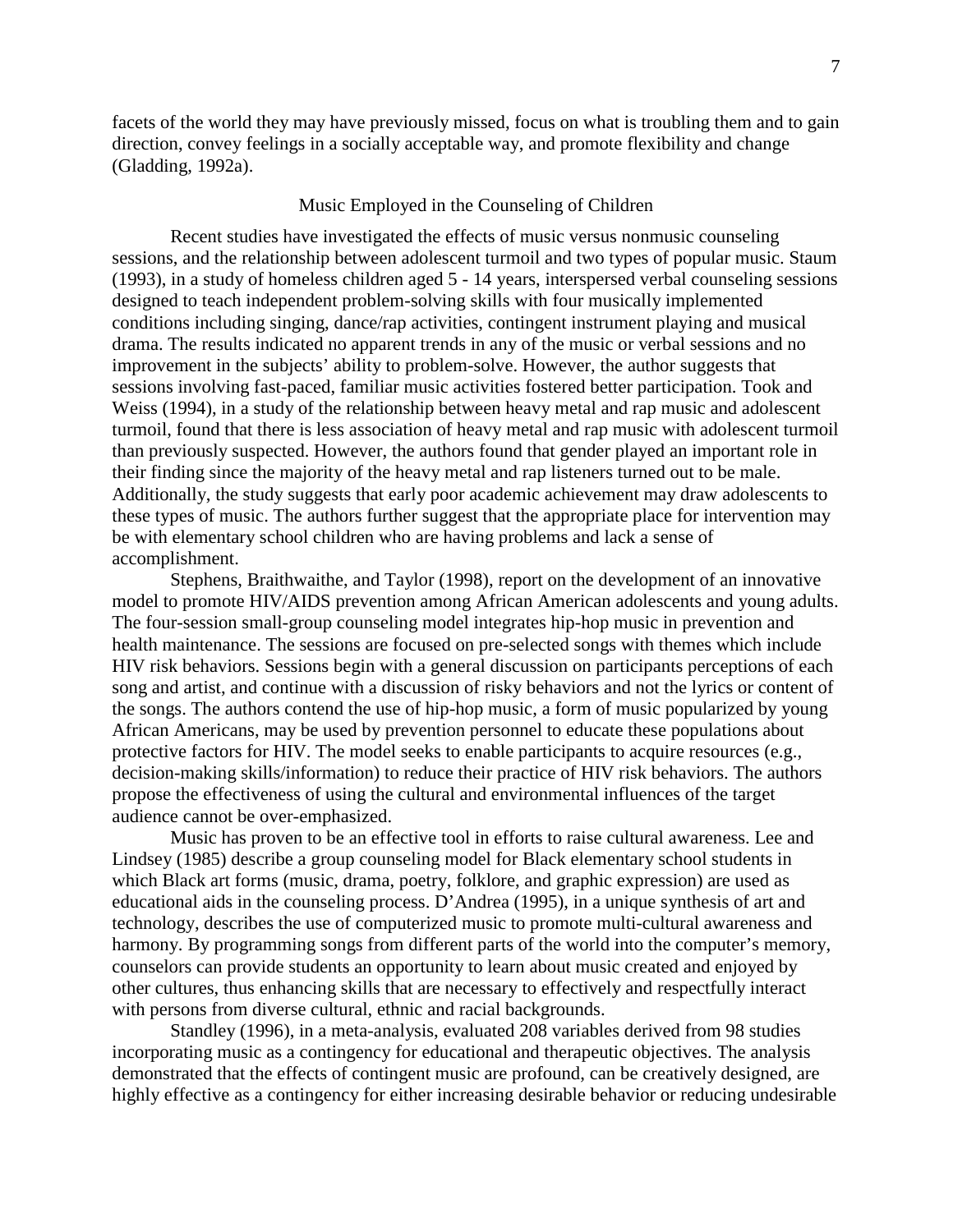behavior, and are applicable across a wide variety of educational/therapeutic endeavors. Based on the studies analyzed, the author notes that predicted effects in counseling seem particularly strong yet much underutilized. Analysis by age revealed decreasing effects from infancy through each level of the school years to high school. This finding would support the efficacy of music as a counseling tool with elementary school age children.

## Therapeutic Uses of Music With Disabled Children

Music therapy is the unique use of music in the accomplishment of therapeutic aims: the restoration, maintenance, and improvement of mental and physical health. It is the systematic involvement within music to bring about desirable changes in human actions. Such changes enable the individuals undergoing therapy, whether they are children, adults, or the elderly, to experience a greater understanding of themselves and their environment, thus achieving a more appropriate adjustment to the society in which they find themselves (National Association for Music Therapy, 1983).

Music therapy has been used to address a wide variety of childhood conditions and disabilities including developmental delays, autism, conduct disorder, attention deficit disorder, and problems related to memory and attention. Gunsberg (1988), in a study of twelve developmentally delayed and nondelayed children, examined the effectiveness of Improvised Musical Play (IMP), an intervention technique using improvised music and lyrics to facilitate social play. Analysis of videotaped episodes indicated that IMP typically sustained social play episodes lasting more than three times the expected duration. In addition, the study results indicated that music provided a commonly-felt stimulus that fostered group cohesion, encouraged the flow of ideas, and prompted social interaction between delayed and nondelayed preschool children.

In a study to assess the effects of music on communication responsiveness in children with developmental delays, Braithwaite and Sigafoos (1998) suggest that embedding communication opportunities within a musical activity may lead to increased appropriate communication responses. The study involved a comparison of social versus musical antecedents. The subjects (3 boys and 2 girls with a mean age of 3 years 10 months) each had severe delays in adaptive behavior. The social interaction condition involved the teacher greeting each child individually with a verbal "Hello" combined with the manual sign for "Hello". The teacher then attempted to maintain social engagement with the child using eye contact and facial expressions during a 10 second response interval. The type and presentation of opportunities in the music condition were similar to those of the social interaction condition, except each opportunity was embedded within song and music with the teacher playing acoustic guitar and singing. For three of the five children, the musical antecedent condition appeared to facilitate communication responsiveness and it was comparable to social interaction alone for the remaining two children. The results suggest that musical antecedents can facilitate communication responsiveness in some children with developmental disabilities.

Recent research has demonstrated that, during the course of normal musical acculturation, children become quite sensitive to the structural regularities of our musical culture (i.e., rhythm, phrase length, harmonic language, tonal centers, tempo, dynamics; Trehub, 1993). In addition, this sensitivity implies the presence of a complex and sophisticated mental representation of that musical information (Sloboda, 1985). Miller and Orsmond (1994), report on a new methodology for investigating the expression of those musical sensitivities in children with developmental disabilities. The objective of the research was to examine whether different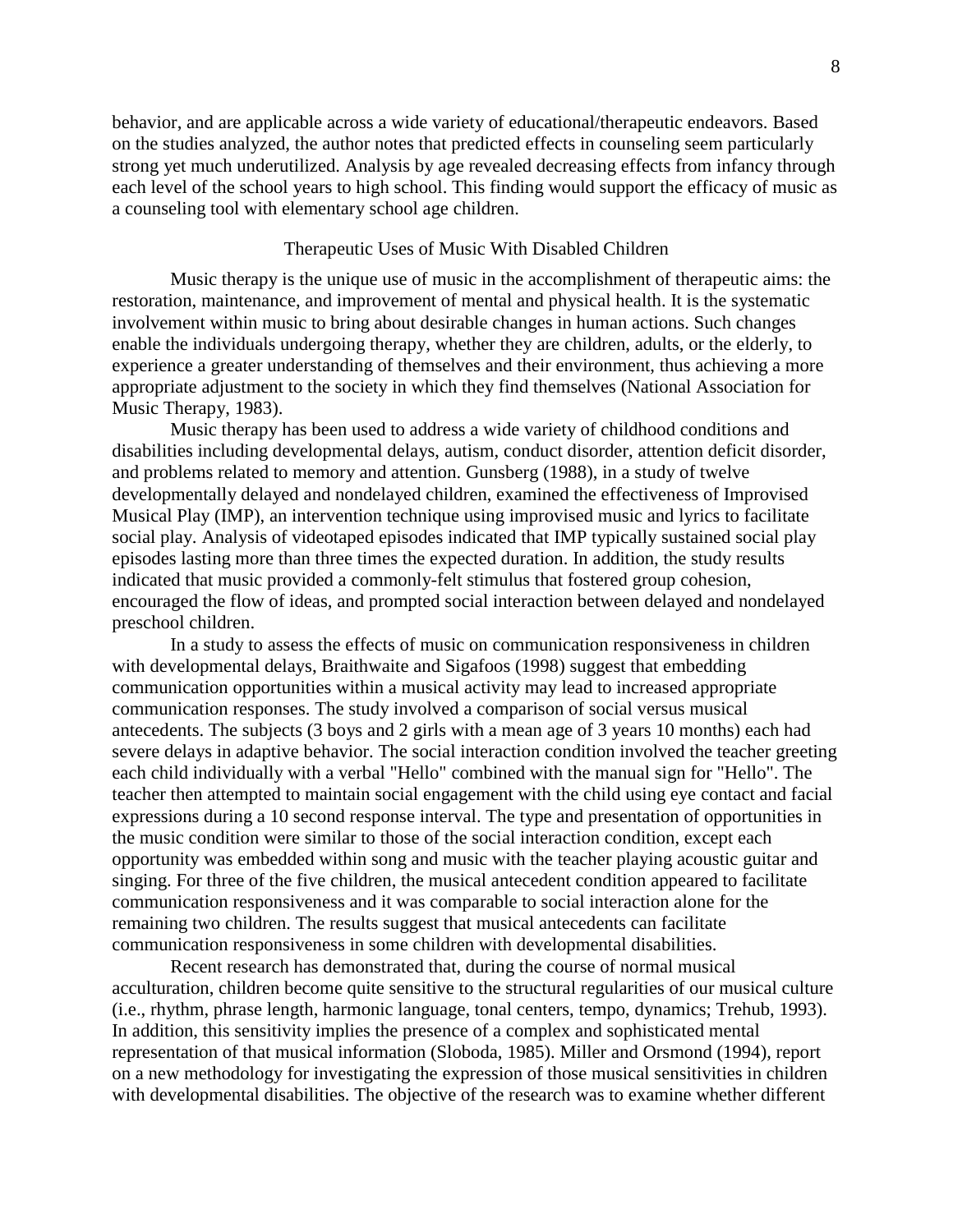levels of musical organization could be discerned in spontaneous behavior. Participants were 24 children chosen from special classrooms serving children with developmental delays (mean age 93 months). Children were nominated by their classroom teacher as exhibiting special musical interest. For each child nominated as musically inclined, a companion child with no particular interest in music was chosen. A portable keyboard and PC laptop compatible recording software were used. Analysis of the recorded sessions suggests that meaningful differences in musical structure can be derived from spontaneous, untutored improvisations by children with disabilities. In addition, the results suggest that significant baseline changes in behavior may occur in more extended interactive sessions, as repeated opportunities to explore the keyboard were associated with more sophisticated behavior and as an impetus for meaningful changes.

Ellis (1995), describes the early stages of the development of a new approach - sound therapy - for children who have severe learning difficulties and physical handicaps. Sound therapy combines the power of new technology with an aesthetic response to sound, and allows children to resonate individually and personally with sound itself. A movement-to-sound devise converts a physical gesture (the wave of a hand, lift of a leg or foot, the blink of an eyelid) into sound. The movement-to-sound devise is used in conjunction with a keyboard synthesizer which generates sound. The author describes a case study in which a seven-year-old boy with Leigh's disease (a muscular disease which causes weakness of all muscles, particularly hands, feet, and tongue) who participated in sound therapy for 11 weeks. Videotaped analysis of sessions revealed the subject's delight in being able to change a sound and have control over this through physical movement. At first, the movements were vigorous and quick. Gradually over the weeks a more contemplative response developed. During week 4, the subject's body straps, which he normally needed to support his torso, were removed and he was able to vastly increase his movements. The author concludes that sound therapy clearly supported physiotherapy sessions. Further, it was suggested that focusing on sound's timbre, texture, volume, and contrast are powerful musical events with great therapeutic potential.

Autism has been conceptualized as "a failure to engage in patterned intersubjective coordination and exchange with other people" (Hobson, 1994, p. 87). Children with autism fail to use social and affective behaviors that are typical for normal 7 to 9 month-olds (Lord,1984). Wimpory (1990), reports that such early difficulties in social interaction may contribute to lifelong problems with social cognition and symbolic play in autism. Music has been shown to be an effective tool in facilitating lasting changes in the autistic child's developmental patterns. Wimpory, Chadwick, and Nash (1995) report on a case study of a 3-year-old girl in which Musical Interaction Therapy (MIT) was used. MIT synchronizes live music to adult-child interactions and aims to enable children with autism to anticipate their partner's actions on the basis of music synchronized to those actions. The results of the study and two-year follow-up confirmed improvements in the child's use of social acknowledgment, eye contact, and initiations of interactive involvement. The child no longer showed frequent social withdrawal. The authors of the study posit that the results offer preliminary evidence that MIT facilitates playful joint action formats that generalize beyond the therapeutic setting.

Hairston (1990), reports on an experimental study involving 8 mentally retarded autistic and mentally retarded nonautistic children (average age of 8 years 10 months). The purpose of the study was to evaluate and analyze the responses of the subjects when provided a program of music therapy. Baseline rates were established for later comparison. The children received music lessons of 7 minutes each, daily for 5 weeks. The materials used in the music therapy sessions were basic rhythm instruments: drums, tambourine, triangle, cymbals, rhythm sticks, shakers,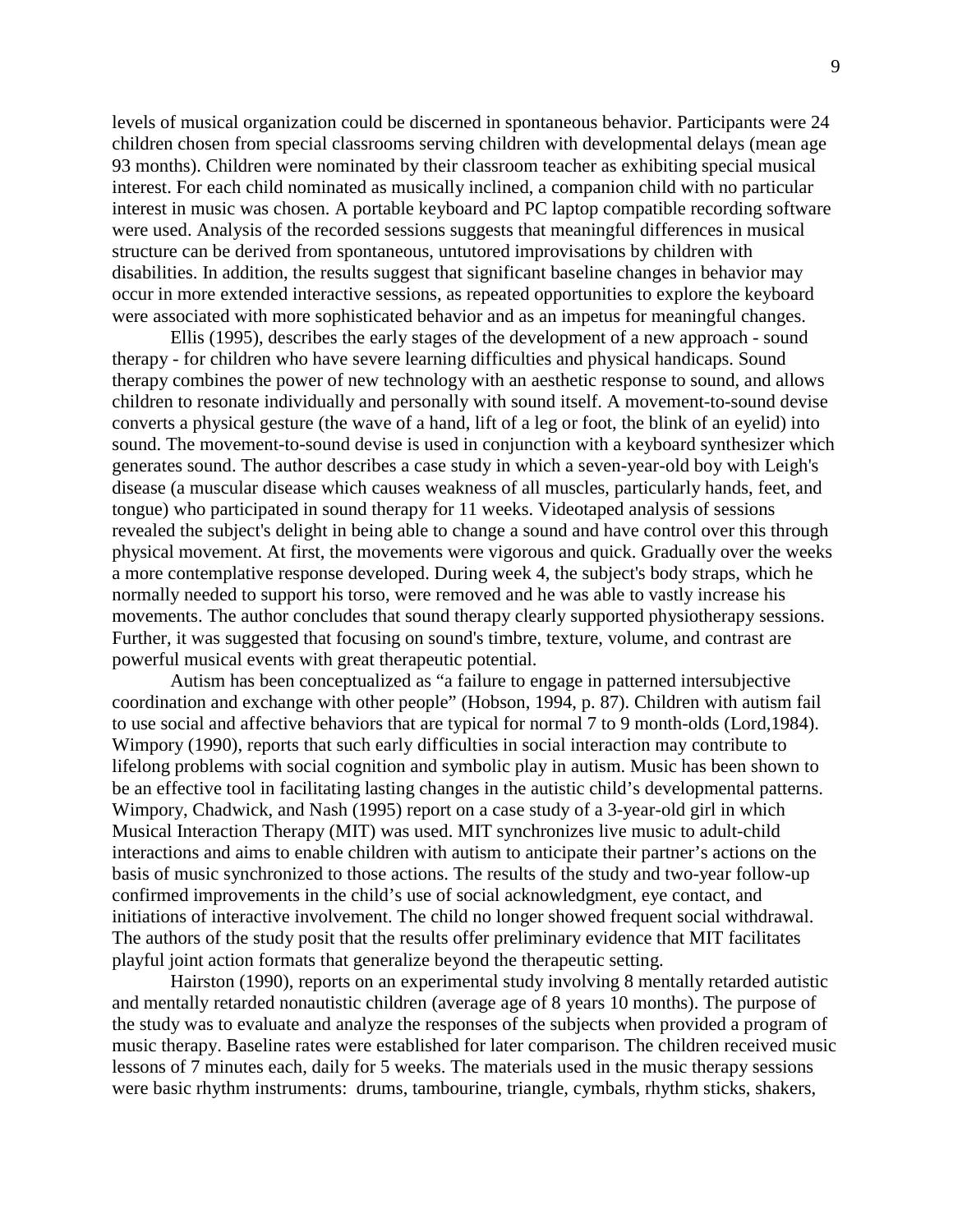and several activity records involving subject participation. The findings indicate few significant differences in measures of behavior and development between the retarded children who were autistic and the retarded children who were nonautistic The nonautistic children did not sustain developmental gains accrued by both groups during the experimental period. Findings did indicate, however, significant changes in the nonautistic childrens' behavior in three of the categories used: increase in time spent observing the teacher, a significant increase in appropriate play, and a significant increase in acceptance of physical contact.

Music has been shown to be an effective tool in the hospital setting. Malone (1996), reports on an experimental study involving the effects of live music on the distress of pediatric patients during intravenous needle insertation. An experimental group of 20 patients age 7 and under received music as a distraction during invasive procedures. The music intervention consisted of age appropriate children's songs led by the researcher with guitar accompaniment. This group was compared to a control group of 20 pediatric patients who did not receive music. Statistical analysis revealed a significant difference between groups for the pre-needle and postneedle stages with the music group exhibiting less behavioral distress. The author concluded the addition of music therapy as a noninvasive technique in achieving the goal of pain management during invasive procedures appears to be justified with the pediatric population.

Music therapy has been used as an effective tool for increasing the self-esteem of adolescents with behavior problems (Johnson, 1981). Working with a 12-year-old boy diagnosed with conduct disorder, Kivland (1986) reports on the use of music as part of an overall program designed to change behavior and increase self-esteem. Individual music therapy sessions including activities such as ear training and self-expression proved effective in increasing selfesteem, improving parent/child and peer relations, and decreasing negative self-statements.

Attention-Deficit/Hyperactivity Disorder constitutes a management problem for parents, teachers, and others dealing with children. The Diagnostic and Statistical Manual of Mental Disorders, Fourth Edition (DSM-IV), describes the essential features of the disorder as "a persistent pattern of inattention and/or hyperactivity-impulsivity that is more frequent and severe than is typically observed in individuals at a comparable level of development" (APA 1994, p.78). The prevalence of Attention-Deficit/Hyperactivity Disorder (ADHD) is estimated at 3% - 5% in school-age children (APA, 1994).

In a study of eight males (ages 6 to 8 years), who were previously diagnosed as having ADHD, rock music was proposed as an adjunctive therapy which could provide additional supportive management and which could be administered without training. Three concepts derived from ADHD and psychology of music literature formed the framework for the exploratory study. The concepts were as follows: (1) The rhythmicity and intense repetitive beat of rock music stimulates an increased arousal of the cerebrum (indicating attending activity); (2) Prominent beat rhythm of rock music overrides environmental distractions and produces orienting responses in children with ADHD; and, (3) Rock music with its repetitive beat tends to produce a reduction in skeletal muscle tension, resulting in reduced motor activity. Subjects participated in two 20-minute sessions on separate days of each other. The first session involved free play. For the second session, the investigator preselected three mazes and helped the child choose one to color during the session. During the music portions of the sessions, music was heard through headphones. The music used was instrumental, had a distinguishable melody line, and a rhythm that was repetitive and predominant. During the test sessions, observers recorded the activities of each child but did not know when the music was on until after all sessions were completed. Results indicated a statistically significant reduction in the number of motor activities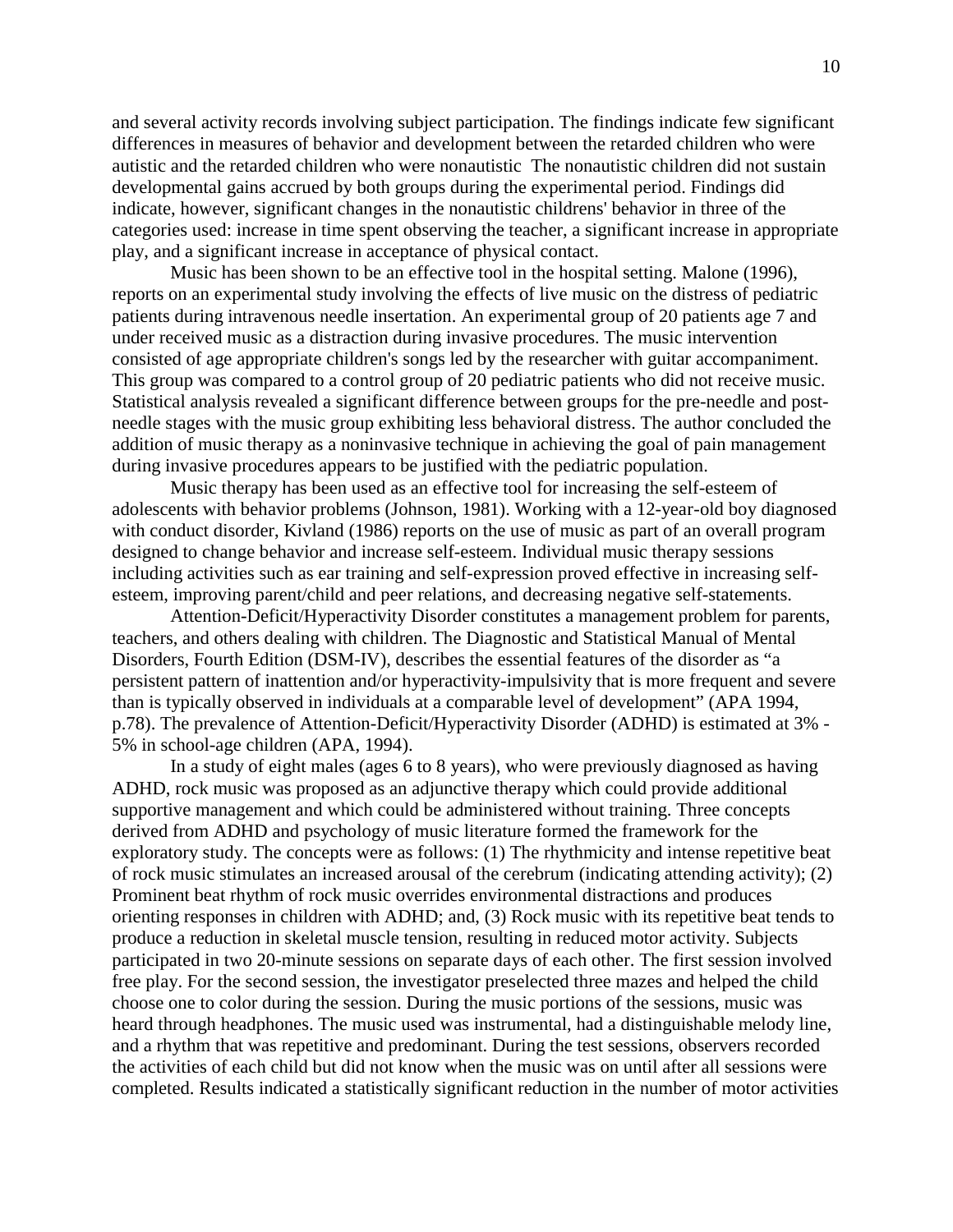during music periods within the test sessions. No significant differences were noted regarding attention span (Cripe, 1986). The lack of effects on attention span may be related to sampling limitations (i.e., small sample size) and/or the use of very young children (ages 6 to 8) who may not be developmentally ready for mature selective attending (Ross, 1976).

Other researchers have also investigated the potential for therapeutic applications on problems related to memory and attention. Morton, Kershner, and Siegal (1990), investigated the effect of music on memory and attention using a dichotic listening task with 16 right-handed males (age 10 to 12 years). On dichotic listening tasks, the right ear is normally superior for processing verbal stimuli. All subjects were tested on a dichotic listening task (" report as many digits as you remember hearing") on two separate occasions. One half of the subjects were tested following a "quiet" condition. The condition involved filling in identification data (i.e., name, age, school, date, etc.) on answer forms. The other half were tested following a music condition which was characterized as filling in identification data while listening to a music selection. Results of the study indicated that prior exposure to music increased memory capacity and reduced distractibility. The authors note that reduced distractibility following a music presentation indicates a music-induced enhanced ability to process information. The findings may have implications for the ADHD population as music could prove effective in enhancing classroom attending behaviors and the ability to process information. Other studies have also supported a music-induced decrease in activity level (Gregoire, 1984; Reardon & Bell, 1970).

## Therapeutic Uses of Music in Elementary Education

The visual and performing arts have been part of the structured educational curriculum in schools for many decades. Experiences in the arts can provide developing children with opportunities to enhance organizational skills, develop group cohesion and cooperation, and channel creativity. In addition to the traditional role music has played in the educational system, researchers have begun to investigate music's ability to effect change in student behavior when employed in less traditional ways.

Research has shown that music can support various objectives in the elementary classroom including meeting the needs of at-risk students (Duerksen & Darrow, 1991; Weinstein, 1995; Madugno, 1991), increasing memory capacity and reducing distractibility (Morton, Kershner, & Siegal, 1990), improving intergenerational interaction (Frego, 1995), and enhancing social interaction between regular and special needs students (Walczyk, 1993; Gunsberg, 1988). Colwell (1994) writes that in an educational application musical knowledge is targeted, while in a therapeutic application, music becomes the medium for targeting nonmusical goals. Therapeutically, music has been used to reinforce school-aged children's academic and social behaviors, including reading development (Colwell, 1988; Holland, 1976; Madsen, 1991; Madsen, Smith & Freeman, 1988) and appropriate social behavior necessary for optimal learning (Colwell, 1991; Eidson, 1989). Other research has demonstrated that music can successfully facilitate recall and retention of academic material (Gfeller, 1983; Shehan, 1981; Wolfe & Horn, 1993). Morton, Kershner, and Siegal (1990) report that music-induced brain arousal enhances information processing and that there is a potential strategic role for music in educational as well as therapeutic settings. Children with short-term memory difficulties may benefit from exposure to music prior to certain tasks that require short-term memory processes. Additionally, the results of this study indicate potentially long-term therapeutic effects from brief pairings of music with behavioral tasks.

Music seems to play a significant part in child development and has been shown to be an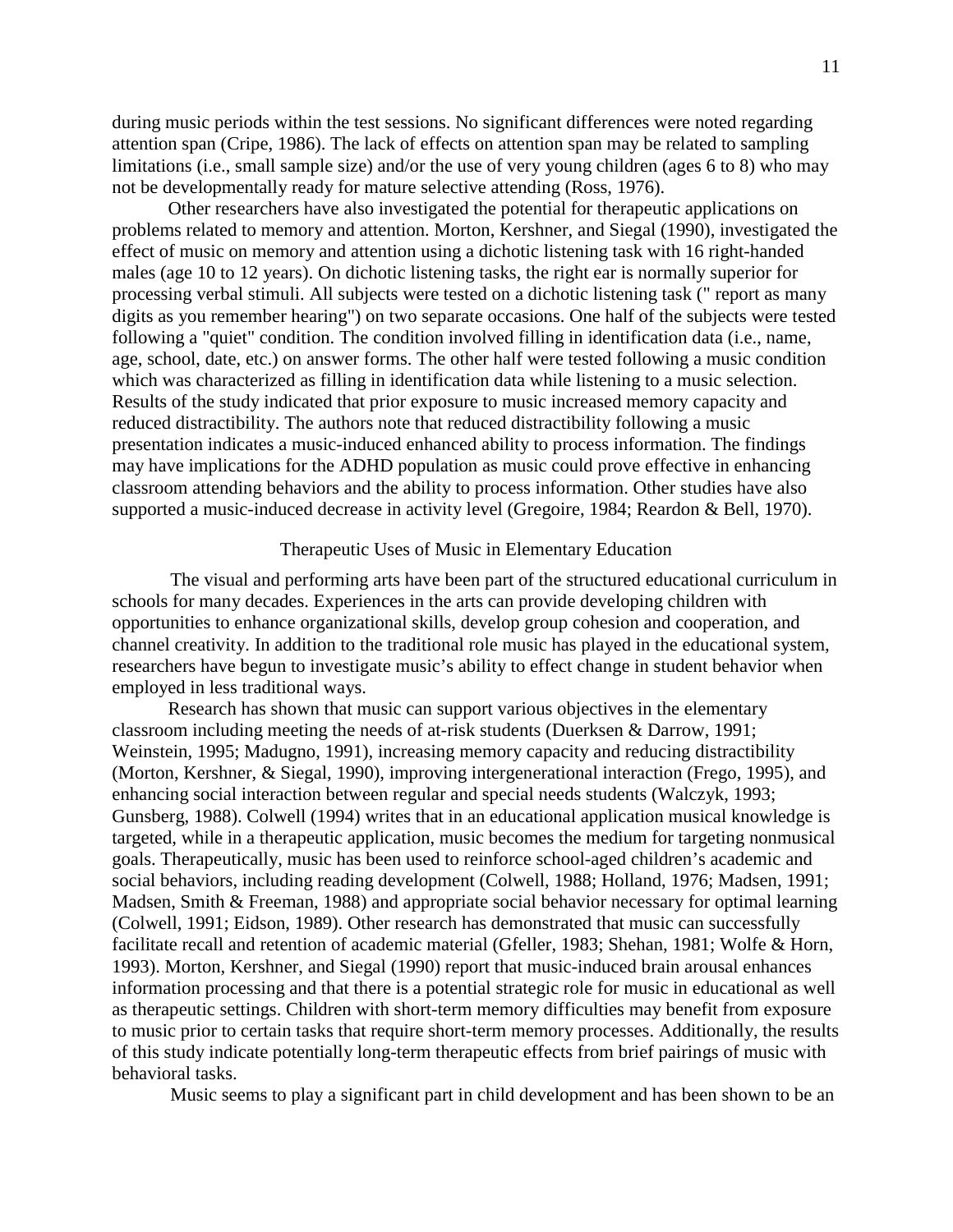effective component of language development (Lamme, 1990; Strickland & Morrow, 1990). Singing is a natural activity for children and may help link oral to written language through rhyme, rhythm, and repetition of vocabulary and story structure (Dulaney-Barclay & Coffman, 1990; Dulaney-Barclay & Walmer, 1992; Lynch, 1986; Wiseman, 1992).

Colwell (1994) reports on a study using music in the whole language kindergarten. The philosophy of the whole language concept is that children learn to read and write by listening, watching, speaking, and writing through a developmental approach to language acquisition (Norris, 1990). Colwell describes how music was used as a structural prompt to pair the sung word to the written text during music sessions nested within the whole language framework. Each of three classes received a different shared reading treatment condition during music sessions: song rehearsal of the text set to music; spoken and song rehearsal of the text set to music; or spoken rehearsal only of the text. During music sessions, the attention and participation level of students in the two groups with song rehearsal appeared to be higher. Eye contact to the book, vocal participation, and the number of children following the print with their fingers was noticeably greater. Repetition of the text seemed to be less tedious a task for subjects in the song rehearsal condition. Additionally, memorization of the song allowed the subjects more opportunities independently to pair verbal lyrics with the printed text on a more consistent basis. Longer retention of the text through song rehearsal/memorization also appeared to be a benefit (Colwell, 1994). These findings support earlier research by Wiseman (1992) which found that music can provide an additional means of focusing attention on the shared reading experience to encourage development of emergent reading abilities.

There is evidence to support the premise that music, when used to enhance speech and language development, can not only function as an additional clue to be processed but also as a motivator and reinforcer. Hoskins (1988), in a study with preschool language delayed children, found significant improvement in vocabulary recognition after using antiphonal singing paired with picture cards. In a study involving first graders, Madsen (1991) reports on the effect of music paired with and without gestures on the learning and transfer of new vocabulary. Results indicate that music did enhance new word learning and the ability to transfer those words learned. Additionally, the theory that music served as a reinforcer or motivator seemed to be supported.

During the past 25 years, many claims have been made concerning the effects that television may have on children's early learning. Listening to and singing songs, and watching television are only a few of the ways that children may begin to learn verbal behavior. In earlier cultures, the singing of songs may have functioned as a unique kind of mnemonic framework through which social knowledge could informally be communicated and orally passed down from generation to generation. Songs and rhythmically presented sayings may have been composed in order to tell stories of significant life events (Radocy & Boyle, 1988; Sloboda, 1985). Popular music of our current culture still reflects and conveys themes of social significance. There is, however, a certain portion of the popular music genre which is written, arranged, and recorded in a predetermined effort to assist in the teaching and learning of social information, as well as knowledge of academic concepts and operations.

Wolfe and Jellison (1995) examined the information that preschool children reported during interviews that immediately followed a single viewing of musical segments from educational videos. Questions for the interviews, based on the "intended messages", were related to information in the videos that was either explicit or implicit. Analysis showed that the frequency of accurate and appropriate responses was highest when questions were specific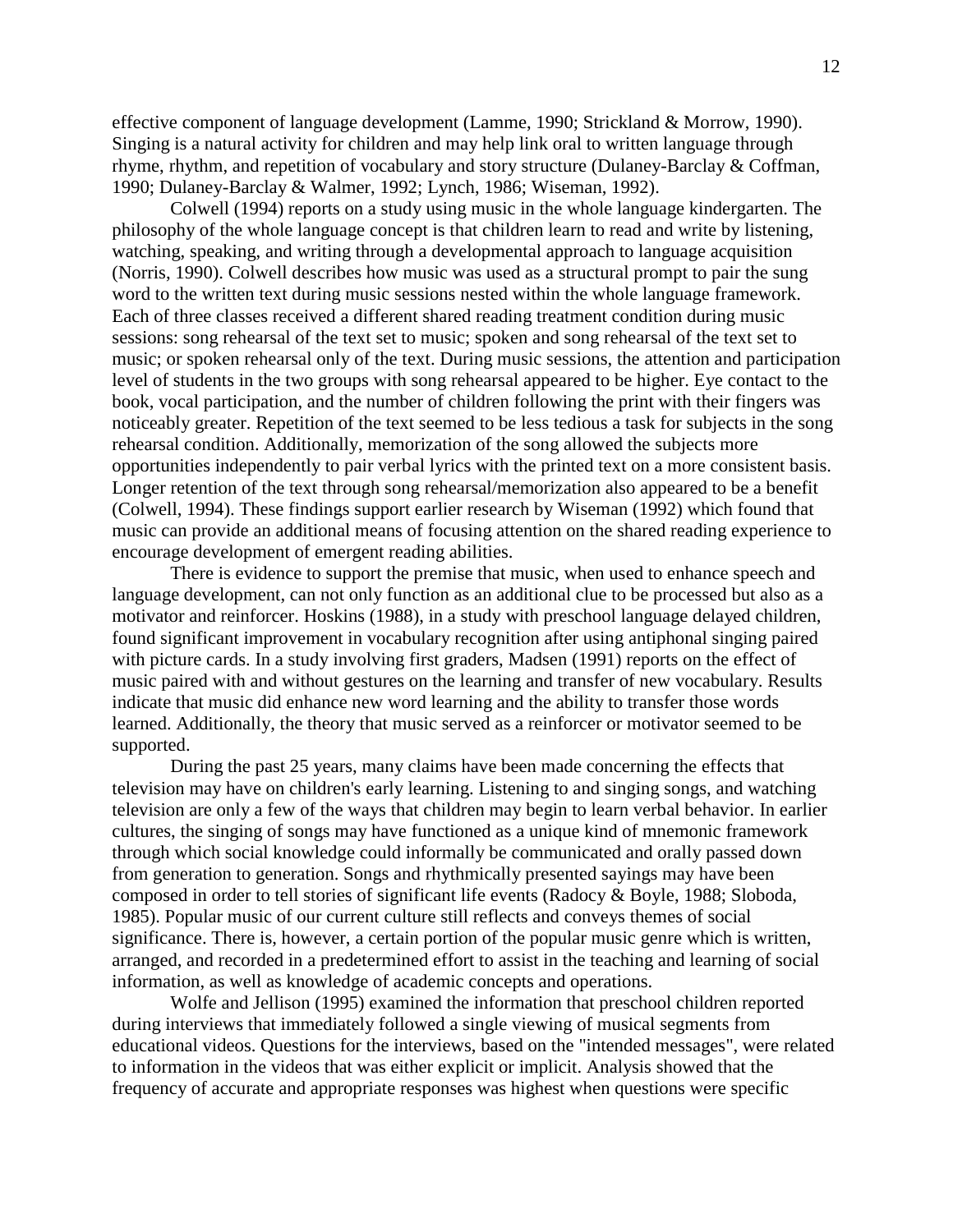(explicit information) and lowest when questions were related to more abstract ideas and information (implicit information). Additionally, few children were able to make meaningful transfers of implicit messages to new situations. The results suggest that young children can remember and recall specific and repetitive information present in educational music videos, but implicit messages presented through song are more difficult to discriminate.

From an adult perspective, educational videos may be teaching important lessons such as "accept who you are", "be yourself" or "learning to accept others who are different" but the children in the Wolfe and Jellison (1995) study clearly were not able to verbalize these messages. Madsen (1983) purports that "adult conceptualizations" employ abstract words and phrases that, unless operationalized into more explicit words or actions, would appear far too mature for young children to identify. Wolfe and Jellison (1995) conclude from their study that the creation of video segments that are able to convey abstract ideas through meaningful actions or overt behaviors that can be discretely observed, may increase the opportunity for young children to begin to learn about important human values.

While music and art have been used for many years to alter mood and assess emotional problems in patients of mental and psychiatric institutions and hospitals, they have not been used to any extent in the public schools. A report from the National Institute of Medicine (National Advisory Mental Health Council, 1990) indicated that 15% to 22% of children and adolescents in the United States have mental health problems severe enough to warrant treatment, yet estimates suggest fewer than 20% of this group receive any type of mental health services (Costello, 1990; Tuma, 1989; Zill & Schoenborn, 1990). Children in American schools are apparently suffering from such stresses in the home and at school that the rate of emotional disturbance is rising at an alarming rate. Educators have begun to investigate the potential for music to relieve stress and help children at risk for emotional and behavioral problems ( Ross, 1990).

Giles, Cogan, and Cox (1991) report on a study to develop a music and art program that would promote the emotional health and assess the emotional states of elementary school children in a homeroom class setting. Three styles of music were tested for effectiveness in altering mood: classical, music from Walt Disney films, and electronically generated "new age" music. Freestyle drawings of 255 first and second graders, made while they listened to music, were analyzed for indications of aggression, depression, and organicity. The results of the music styles' effectiveness showed that new age and Disney music were significantly more effective than classical music in altering mood. Analysis of the drawings indicated that 41% of the children were suffering from depression, aggression, or organicity, and often masked their actual feelings. Results of the study indicate that the drawings may serve as an assessment tool while the music of Walt Disney films or new age electronically generated music may improve children's emotional state. Further, the authors suggest that classroom teachers, as well as counselors, could effectively use these two techniques as an easy-to-administer, inexpensive prevention/intervention program to promote emotional health. Happy, healthy children could benefit from such a program, as well as children who are suffering from depression or other negative emotions. Still others may be showing early signs of such disorders, and the music/art program might reveal yet undetected stress.

#### Summary

The purpose of this chapter was to present a review of the current research literature on the uses of music to effect change in children. Music has been shown to be an effective means to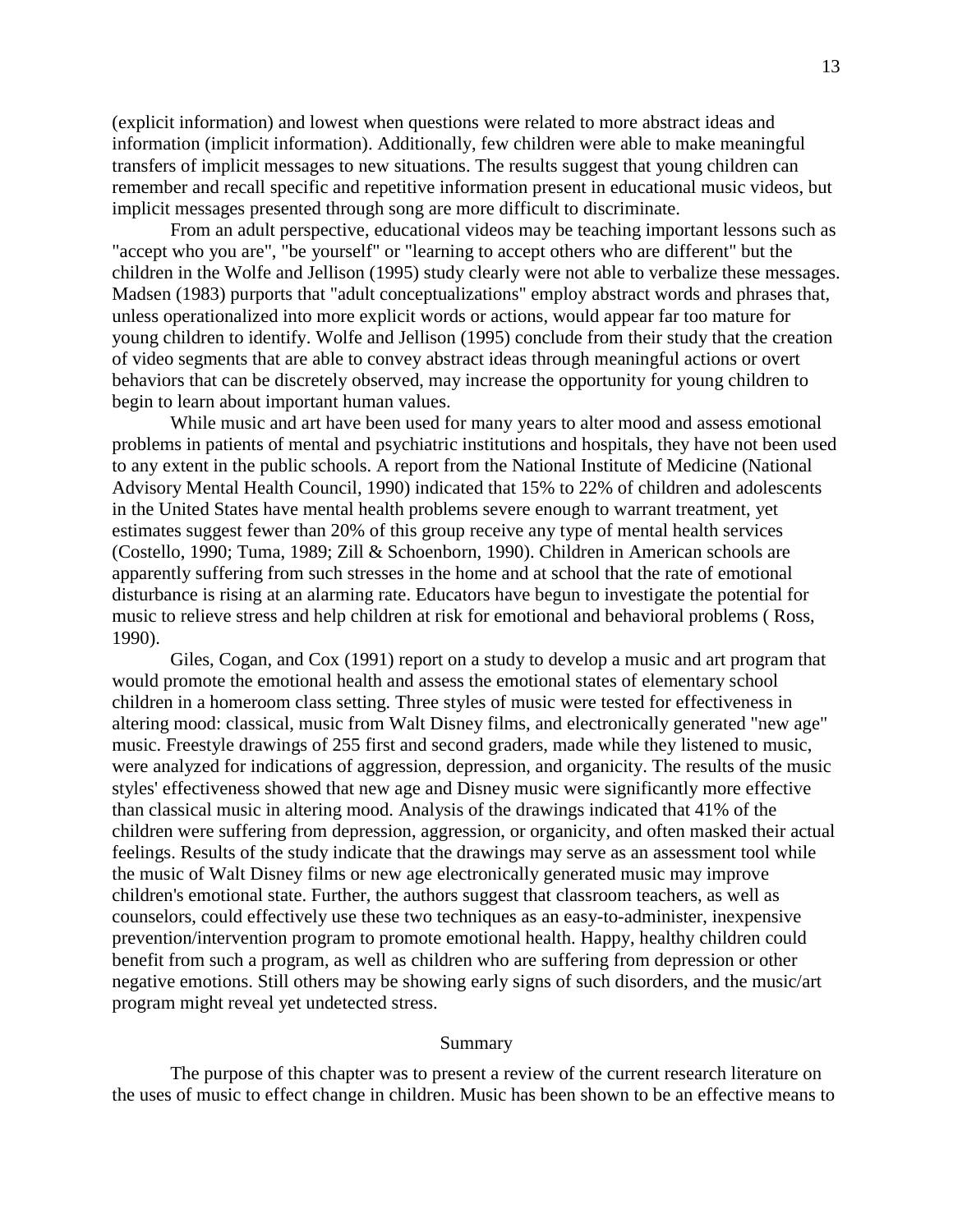change behavior, facilitate improved participation in group activities, increase confidence, reduce activity levels, enhance speech and language skills, and promote emotional health. In addition, music has been used to address a variety of childhood conditions including developmental delays, attention deficit disorder, and problems related to memory. Music, therefore, holds potential for effective uses in the elementary school guidance and counseling setting. The research design, including a description of the subjects, and data collection procedures, are presented in Chapter Three.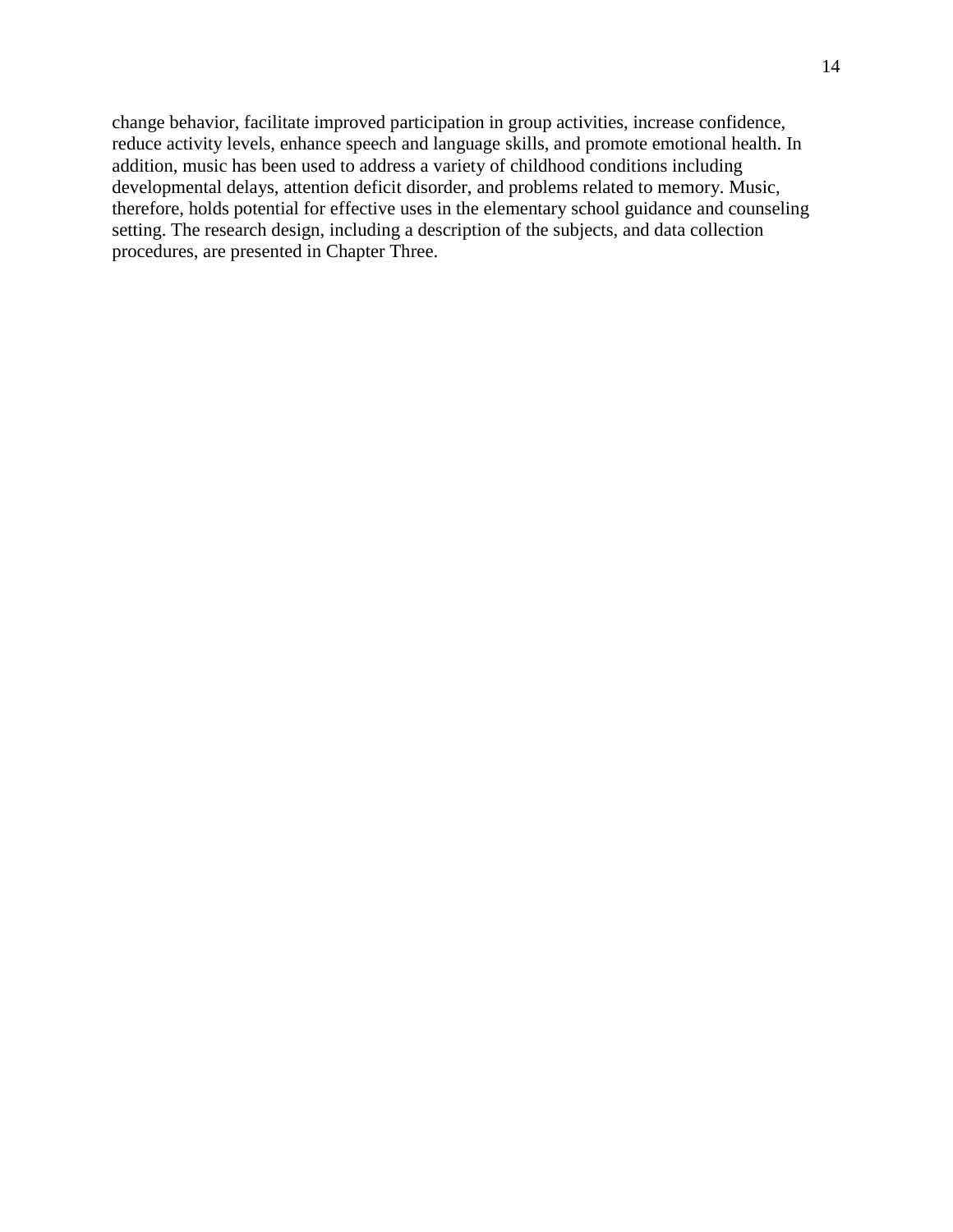### [CHAPTER 3](#page-4-0)

#### METHODOLOGY

<span id="page-21-0"></span>This study employed quantitative research methods to discover the status of the use of music as a counseling tool by elementary school counselors in Virginia. Primary analyses were accomplished using descriptive statistics. Study procedures are detailed throughout this chapter.

#### Research Questions

The purpose of this study was to investigate and describe the status of the use of music as a counseling tool by elementary school counselors in the Commonwealth of Virginia. The survey was designed to answer the following research questions: 1. What use do elementary school counselors make of music in their work? 2. What do counselors believe are identifiable benefits provided to students through the use of music? 3. What do elementary school counselors believe would be helpful to more effectively use music as a counseling tool? 4. Do barriers exist which hinder counselors from using music as a counseling tool? 5. What are the characteristics of elementary school counselors who use music as a counseling tool? 6. What are the characteristic of the work settings of elementary school counselors who use music in providing counseling services to students?

#### Population and Sample

The survey population was elementary school counselors in Virginia. Since a list of elementary school counselors was not readily available, a random sample of full-time elementary school counselors who were members of the Virginia Counselors Association was selected. The list, which contained 589 current members (as of January, 2000), was obtained. Suskie (1996) notes that for a sampling error of 5% from a population of 500, the sample size needs to be 217. Based on this formula, a population of 589 requires a sample size of 255 to achieve a sampling error of 5% or less. A sample size of 255 not only fell within the limits of the study's budget, but also satisfied the desire for a low sample error in survey results.

#### Threats to Survey Validity

In addition to the validity of generalization to the survey population and similar populations, Suskie (1996) explains that the most important characteristic of an internally valid survey is that it accurately measures what you want it to measure. Therefore, efforts were made to ensure that the survey was complete and explicit, yet concise and easily readable. Suskie (1996) recommends steps to ensure survey validity. First, compare results with results from a variety of other measures and data collection methods. Studies similar to this overall study, however, were not available. Second, compare results from diverse groups to see if the differences match what others have found. Again, however, there have been no studies reported in research literature investigating the use of music as a counseling tool by elementary school counselors. Third, have people with diverse backgrounds and viewpoints review the survey before it is administered*.* The survey used in this study was reviewed for clarity by a college English instructor, an elementary school principal, a music specialist, and doctoral committee members. Fourth, pilot test the survey. The questionnaire used in this research was pilot tested by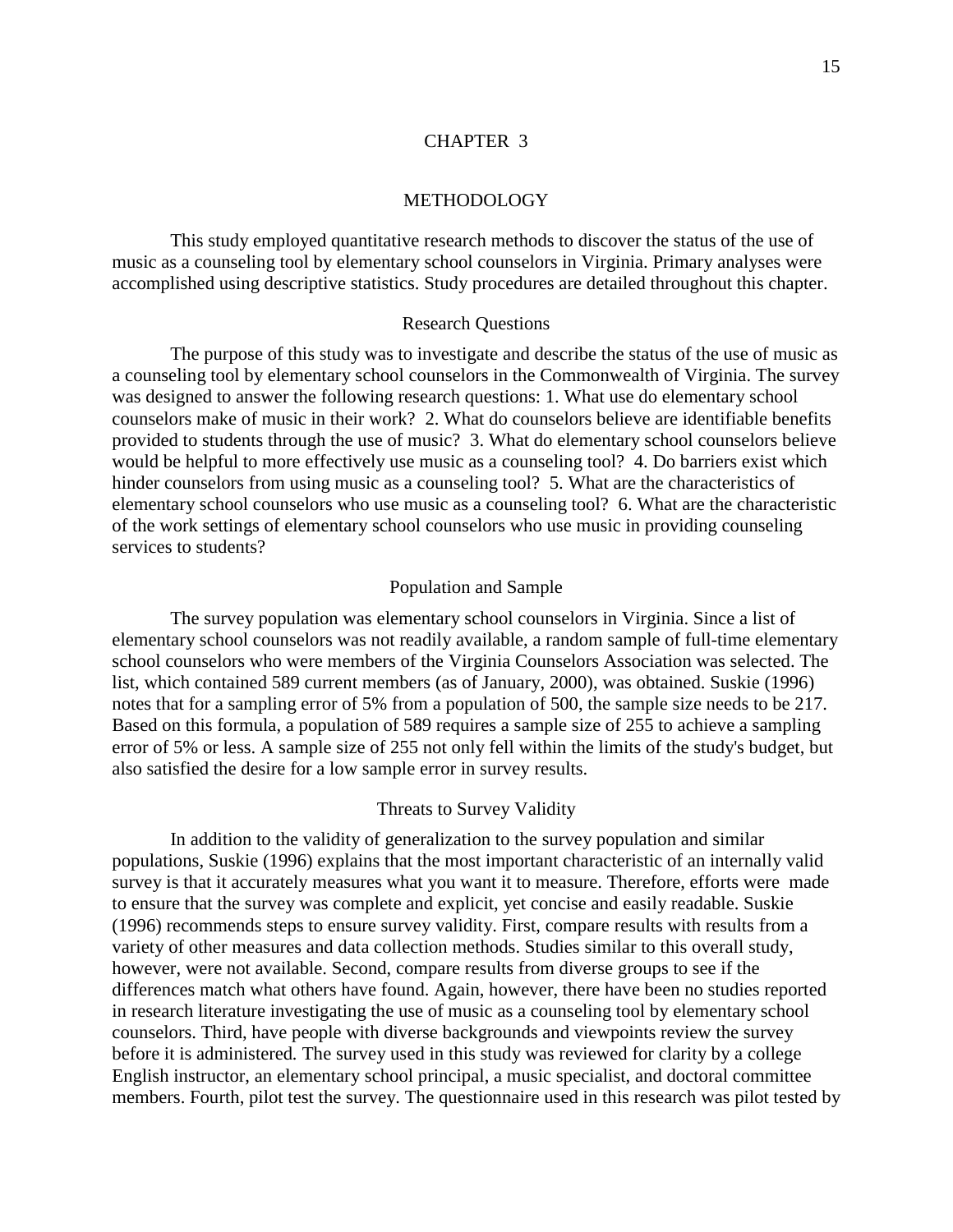ten elementary school counselors who were colleagues of the author. These counselors not only completed the survey, but gave feedback on any questions or directions they found unclear or ambiguous, and how long it took them to complete the survey. Based upon the pilot test responses and input from doctoral committee members, the questionnaire was revised. In addition to these steps, Suskie (1996) writes that it is particularly important to strive to keep the survey free from bias and ambiguities. Every attempt was made to follow this suggestion as the questionnaire used in this research was developed.

### Threats to Survey Reliability

The reliability of survey results were considered. Each single survey response may not be reliable over time. Suskie (1996) notes that consistency over time is only rarely a concern since most questionnaires deal with opinions or other information that is expected to change over time. The purpose of a questionnaire study is often to collect information to help facilitate change, as was the case with this research.

### Data Collection Process

Survey materials were distributed and returned by mail. This involved a five-step data collection process: (1) a pre-survey postcard; (2) initial survey mailing; (3) a postcard reminder; (4) first follow-up mailing to those who did not return their initial surveys; and, (5) second follow-up mailing. Every effort was made to ensure the highest possible response rate to the survey. Suskie (1996) lists several factors which may have the most effect on response rate. Among these are: asking simple, non-threatening questions; surveying better educated people who are more likely to respond; being considerate of respondents by making completing the survey as easy as possible; and, providing a professional, well-produced questionnaire package. All of these factors were given consideration in the design and implementation of this study. In addition, as an incentive, those who responded were given the opportunity to receive a copy of the survey results.

### Analysis of Data

Because the survey was primarily designed to describe the status of the use of music as a counseling tool, primary analysis was accomplished using descriptive statistics. All data were analyzed using the SPSS computer program in the statistics lab located in East Eggleston Hall on the Virginia Tech campus in Blacksburg,Virginia. Suskie (1996) reports that research literature suggests that late responders (those who respond to the very last follow-ups) are similar to people who never respond, and responses from late responders can be used to infer what nonresponders' answers would have been. Suskie (1996), notes also that unfortunately, there is research literature to refute this. She therefore suggests that, to be safe, the researcher should strive for the highest response rate possible, and not infer anything about non-respondents from the responses that are received. That approach was utilized in this research. A pre-survey postcard encouraging counselors' participation, a postcard reminder, two follow-up mailings of complete survey packets, as well as the incentive of a copy of the survey results, were all part of the survey process. Surveys which were returned undeliverable due to inaccurate addresses were considered non-responses. Due to the high return rate, non-responses were considered to have no significant impact upon the results of the study. Since survey questions were not scaled, missing data were not considered to be problematic, and are reflected in the response totals of each table.

The questionnaire used in this study was designed by the author. A review of existing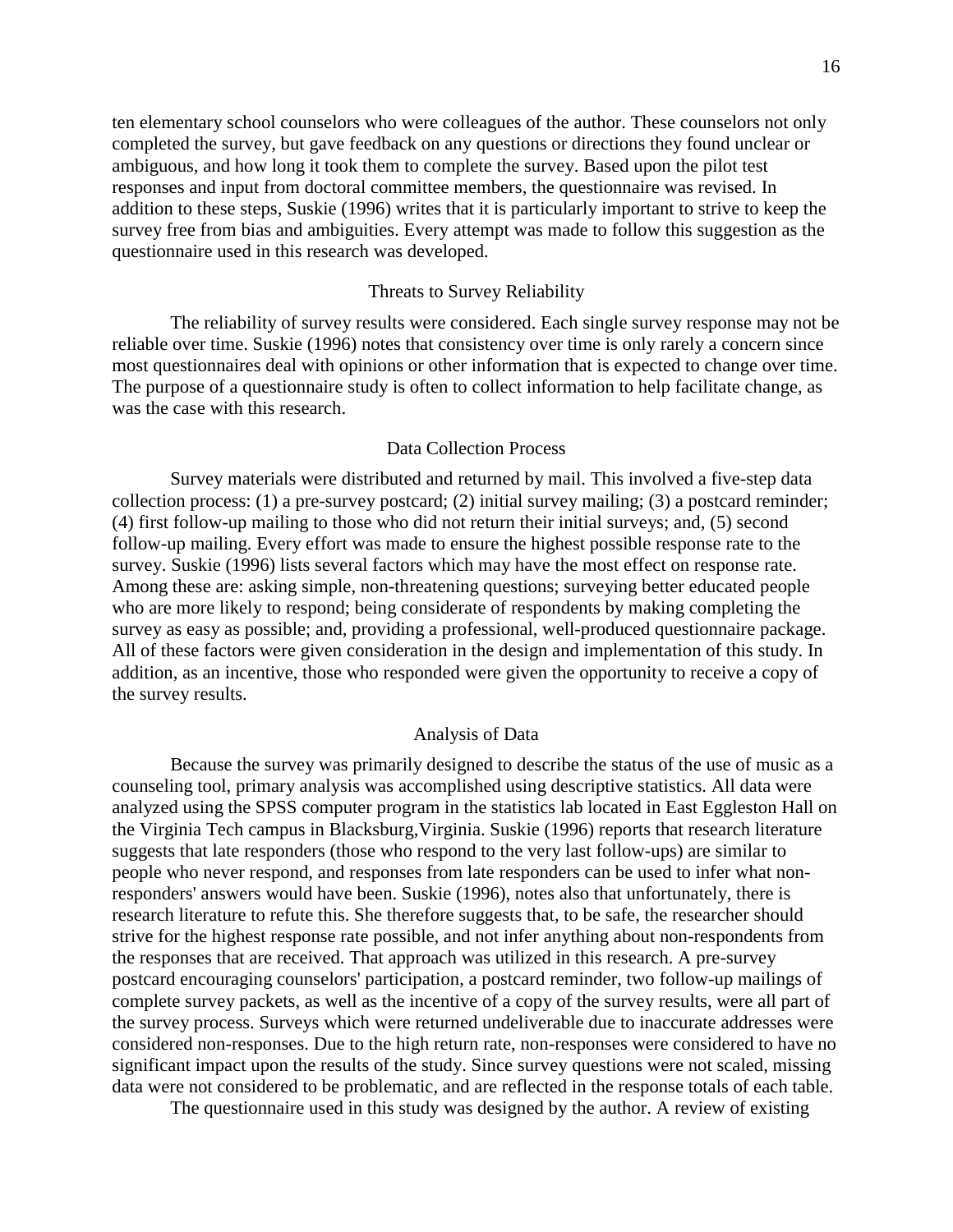research literature provided no examples of questionnaires related to the 6 research questions which were addressed in this study. However, the content of the questionnaire drew extensively on the extant research literature. Questionnaire items were designed based on reported positive outcomes relating to the uses of music with children. These positive outcomes, which were reported in Chapter 2, include improved social interaction, better participation, improved memory and retention of concepts, and modified activity level, among other positive outcomes.

Research question 1 (What use do elementary school counselors make of music in their work?) was divided into 7 sub-questions. Data from 10 survey items were analyzed to answer the sub-questions. Sub-question "a" (How often is music used as a counseling tool?) was addressed by 1 survey item. Analysis was accomplished using descriptive statistics including frequency, percent, mean, standard deviation, and range. Sub-question "b" (With which students is music used?) was addressed by 2 survey items which were analyzed using frequencies and percents. Sub-question "c" (What types of activities/materials incorporating music are used?) was addressed by 1 survey item and was analyzed using frequencies and percents. Sub-question "d" (What types of counseling services incorporating music do elementary school counselors provide?) was addressed by 3 survey items. These items were analyzed using descriptive statistics including frequency, range, mean, and standard deviation. Sub-question "e" (What types of music are used?) was addressed by 1 survey item. Analysis of these data were accomplished using descriptive statistics including frequency, range, mean, and standard deviation. Sub-question "f" (What criteria are used to select the music?) was addressed by 1 survey item. These data were analyzed using descriptive statistics including frequency, range, mean, and standard deviation. The last sub-question under research question 1, sub-question "g" (What assistance from others, if any, have counselors had in using music in their work?), was addressed by 1 survey item. These data were analyzed using frequencies and percents. In addition, open-ended responses were sorted into categories and were reported as frequencies.

Research question 2 (What do counselors believe are identifiable benefits provided to students through the use of music?) was addressed by 1 survey item. These data were analyzed using descriptive statistics including frequency, range, mean, and standard deviation.

Research question 3 (What do elementary school counselors believe would be helpful to more effectively use music as a counseling tool?) was divided into 3 sub-questions. Data from 3 survey items were analyzed to address the sub-questions. Sub-question "a" (How proficient do counselors view themselves in the use of music in their work?) was addressed by 1 survey item. Data were analyzed using frequencies and percents. Sub-question "b" (How do elementary school counselors view the effectiveness of any preparation they received in the use of music as a counseling tool?) was addressed by 1 survey item. These data were analyzed using frequencies and percents. Sub-question "c" (Do elementary school counselors believe they need more training to successfully incorporate music as a counseling tool?) was addressed by 1 survey item. Data were analyzed using frequencies and percents.

Research question 4 (Do barriers exist which hinder counselors from using music as a counseling tool?) was addressed by 2 survey items. These data were analyzed using frequencies and percents. In addition, open-ended responses were sorted into categories and were reported as frequencies.

Research question 5 (What are the characteristics of elementary school counselors who use music as a counseling tool?) was divided into 5 sub-questions. Data from 8 survey items were analyzed to address these sub-questions. Sub-question "a" (What are their genders?) was addressed by 1 survey item. Analysis of these data was accomplished using frequencies and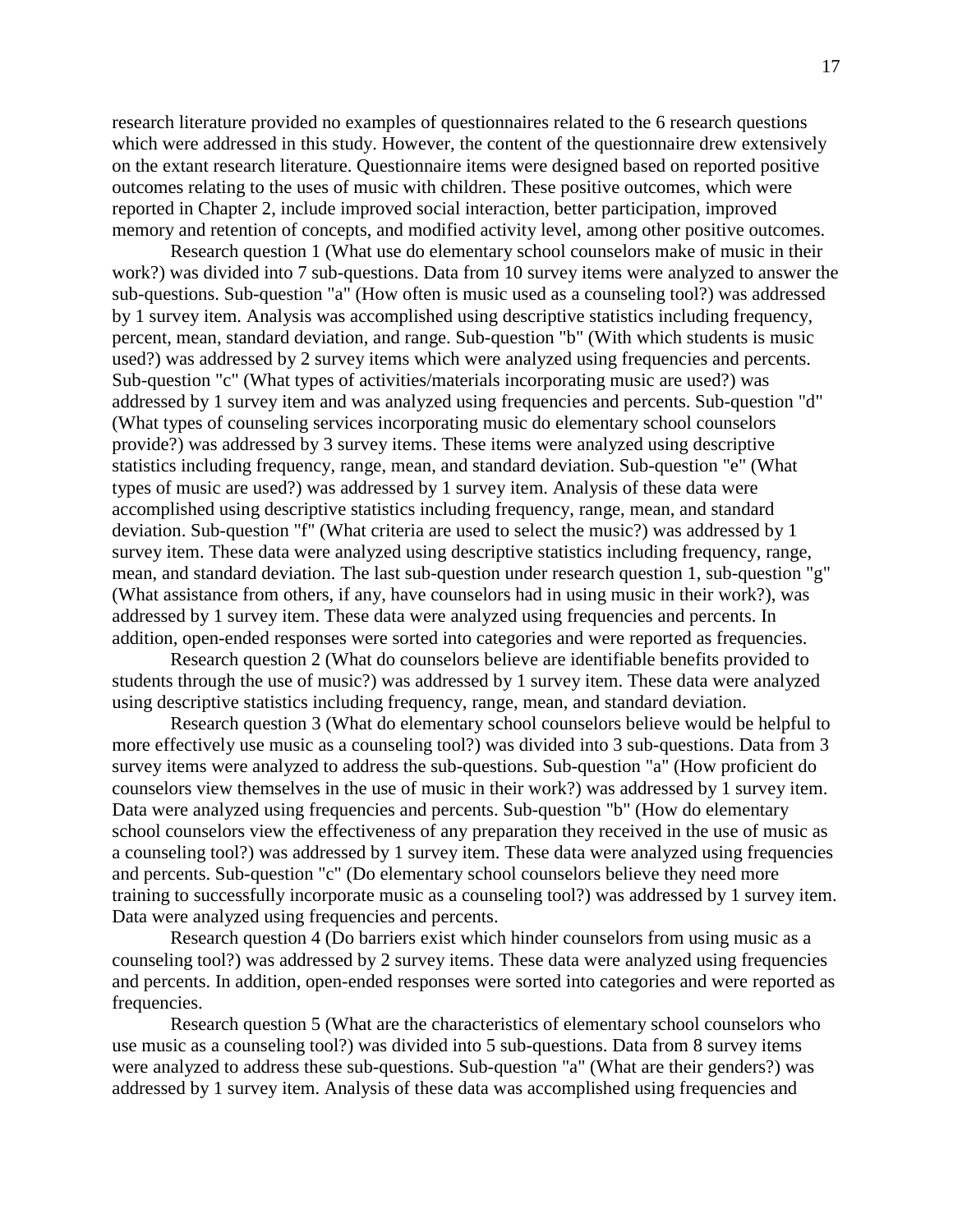percents. Sub-question "b" (What are their ranges of years of service in education?) was addressed by 1 survey item. These data were analyzed using descriptive statistics including frequency, range, mean, and standard deviation. Sub-question "c" (What are their ranges of years of service as elementary school counselors?) was addressed by 3 survey items. Analysis of two of these items was accomplished using descriptive statistics including frequency, range, mean, and standard deviation. One item was analyzed using frequencies and percents. Sub-question "d" (What kind of teaching backgrounds have they had, if any?) was addressed by 2 survey items. Data from both items were analyzed using frequencies and percents. Sub-question "e" (What kind of music training have they had, if any?) was addressed by 1 survey item. These data were analyzed using frequencies and percents.

The final research question (What are the characteristics of the settings of counselors who use music in providing counseling services to students?) was divided into 4 sub-questions. Data from 4 survey items were analyzed to address the sub-questions. Sub-question "a" (How many schools do these counselors serve?) was addressed by 1 survey item. These data were analyzed using frequencies and percents. Sub-question "b" (How many students do these counselors serve?) was addressed by 1 survey item. Data from this item were analyzed using descriptive statistics including frequency, range, mean, and standard deviation. Sub-question "c" (What grade levels are represented at the school(s) in which they work?) was addressed by 1 survey item. These data were analyzed using frequency and percent. Sub-question "d" (Are their schools urban, suburban, or rural?) was addressed by 1 survey item. These data were analyzed using frequencies and percents.

#### Summary

This chapter provided a description of the research methods and the underlying rationale for their use in this study. Survey procedures, participants, instrumentation, data collection procedures, and analyses were also discussed. Chapter 4 presents the results of the study. Chapter 5 contains the summary of the results and recommendations.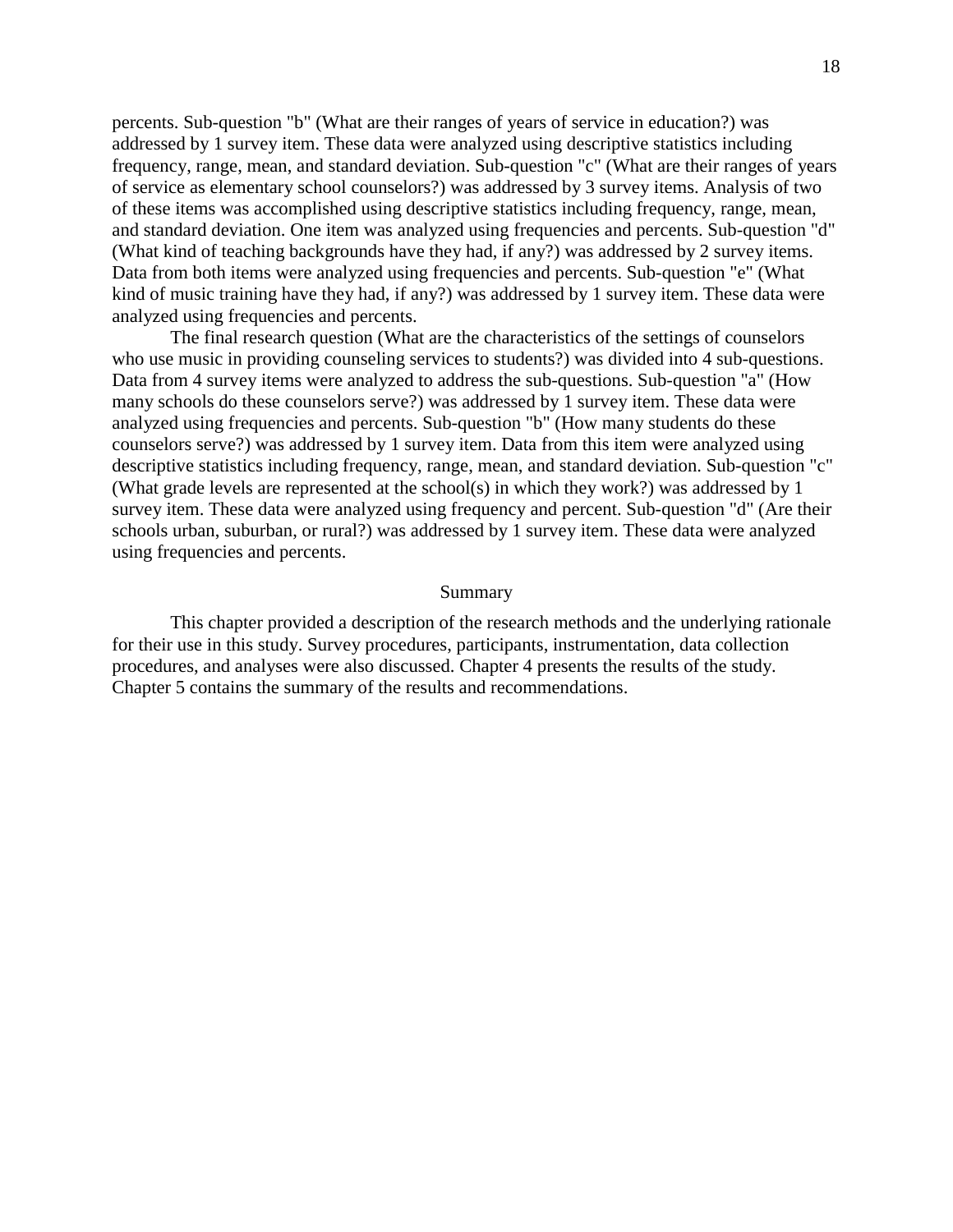### [CHAPTER 4](#page-4-0)

### RESULTS OF THE STUDY

<span id="page-25-0"></span>This chapter contains the results of the data analysis procedures described in Chapter 3. The results of data collection procedures are described in the first section. The second section (survey part 1) describes elementary school counselors' use of music in their work. Perceptions about training needs (survey part 2) are examined in section three. Barriers to counselors' use of music (survey part 3) are presented in section four. The fifth section (survey part 4) provides demographic information about the respondents. Additional comments (survey part 5) will also be described.

### Survey Responses

Data were collected through a five-step process: (1) a pre-survey postcard; (2) the initial survey mailing; (3) a postcard reminder; (4) a follow-up mailing of survey materials; and, (5) a final follow-up mailing of survey materials. Of the 255 counselors in the sample, 185 returned their survey materials. The resulting response rate was 73%. There were 70 non-respondents (27%). Of the returned surveys, 38 (21%) were not usable. These respondents indicated they were no longer working as elementary school counselors, were currently graduate students, or refused to complete the survey. The remaining 147 usable surveys are detailed throughout this study. Of those who completed the survey, 108 (73%) responded "yes" to the first question ("As an elementary school counselor, have you ever used music as part of your counseling work?") and completed the entire survey. Another 39 (27%) responded "no" to the first question. These respondents were asked to complete sections two, three, and four of the survey (perceptions regarding training needs, barriers which hinder the use of music, and demographic information). Survey results will be reported by survey section. In section one, only "yes" respondents will be described (those indicating they use music). Results for both "yes" and "no" respondents (those indicating they do not use music) will be described in sections two, three, four, and five.

#### Part 1

#### Counselor Use of Music With Elementary-aged Students

Item "1a" asked if respondents had ever used music as part of their counseling work. Counselors were asked to skip to part 2 if they had never used music. One hundred and eight counselors responded "yes" to this question and completed survey parts 1 through 5; 39 counselors responded "no". These counselors completed survey sections 2 through 5.

Item "1b" asked respondents to indicate the number of times they used music over the part year. The responses to this item (n=108) had a range of 264 with a mean of 36 times. See Table 1 for a detailed account of these data.

Item "1c" asked respondents to indicate the number of students with whom they used music in each of the grades pre-kindergarten through five. During pre-testing of the survey, no misinterpretation of this question was indicated. However, upon examination of returned surveys, it became evident that many respondents simply checked the grade levels with which they used music rather than indicating the number of students. Therefore, responses of either a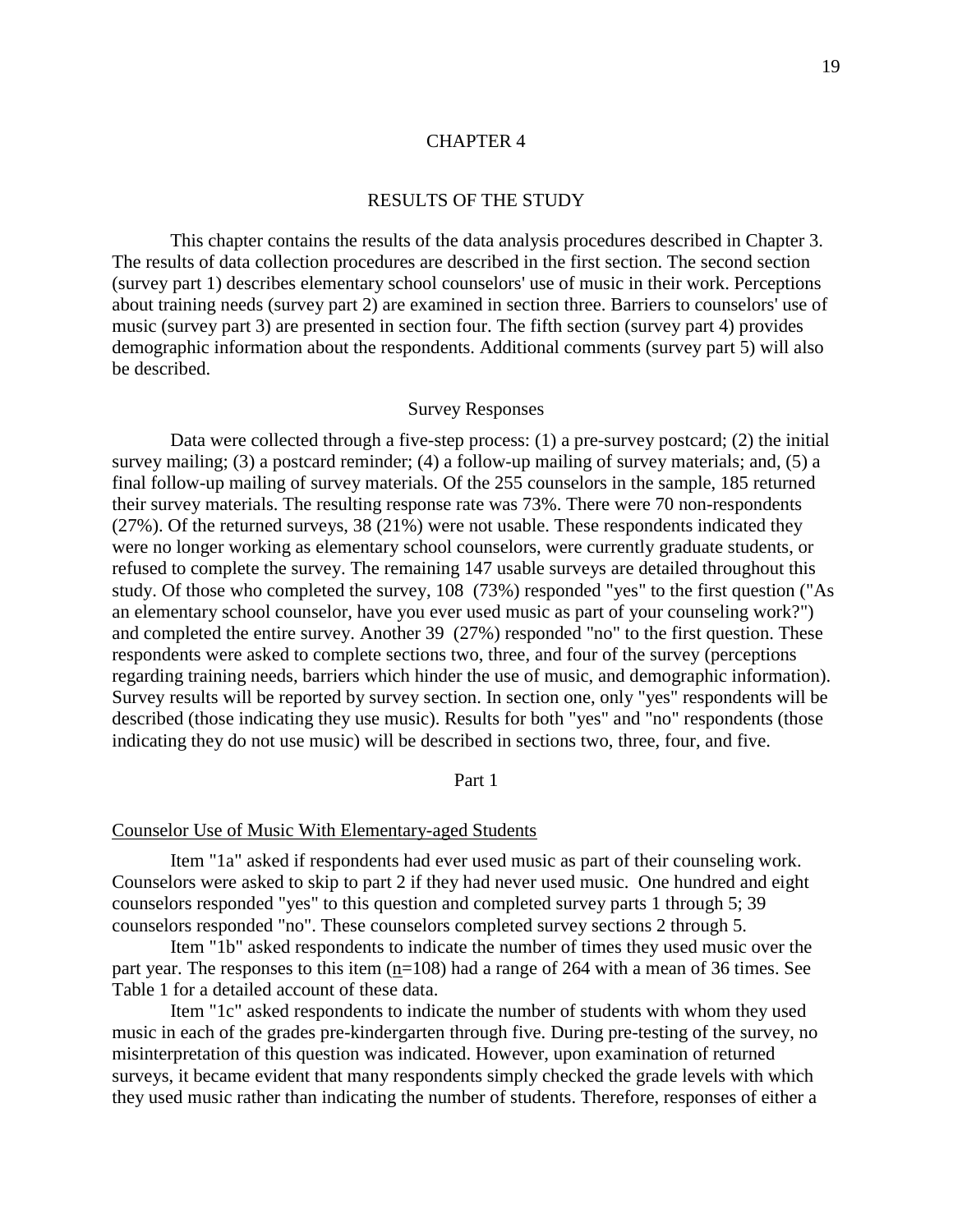number or a check were interpreted as the use of music in that grade level.

Nineteen respondents (17.6%) indicated their use of music in pre-kindergarten, while 87 counselors (80.6%) indicated their of use music with kindergarten students. Seventy-three respondents (67.6%) indicated they incorporated music into their counseling work with first grade students, while 59 counselors (54.6%) used music with second graders. Forty-one respondents (38%) indicated their use of music with third

## Table 1

#### Use of Music Over the Past Year

| Number of times used | Frequency<br>of response | Percent<br>of total |
|----------------------|--------------------------|---------------------|
| $0 - 4$              | 21                       | 19.5                |
| $5-10$               | 26                       | 24.1                |
| $12 - 23$            | 20                       | 18.6                |
| $27 - 36$            | 7                        | 6.4                 |
| 37-50                | 12                       | 11.1                |
| 52-68                | 6                        | 9.0                 |
| 70-100               | 9                        | 8.2                 |
| Over 100             | $\overline{7}$           | 6.6                 |
| 3840<br>Total        | 108                      | 100%                |
|                      |                          |                     |

\_\_\_\_\_\_\_\_\_\_\_\_\_\_\_\_\_\_\_\_\_\_\_\_\_\_\_\_\_\_\_\_\_\_\_\_\_\_\_\_\_\_\_\_\_\_\_\_\_\_\_\_\_\_\_\_\_\_\_\_\_\_\_\_\_\_\_\_\_\_\_\_

Note: N=108; Mean=35.96; S.D.=49.61; Range=264.

graders. Thirty-five (32.4%) and thirty (27.8%) of respondents indicated their use of music with fourth and fifth graders respectively. Frequencies and percentages for item "1c" are detailed in Table 2.

 $\overline{a}$  , and the state of the state of the state of the state of the state of the state of the state of the state of the state of the state of the state of the state of the state of the state of the state of the state o

Item "1d" asked counselors to indicate the percent of regular education, special education, and alternative education students with whom they used music. A large majority of respondents (n=96), indicated regular education students were an average 90.8% of the students with whom they used music, while a smaller number of counselors (n=74), indicated special education students comprised 14.3% of the students with whom they used music. One counselor indicated alternative education students comprised 5% of the students with whom music was used. Data for the use of music with regular education, special education, and alternative education students are detailed in Table 3.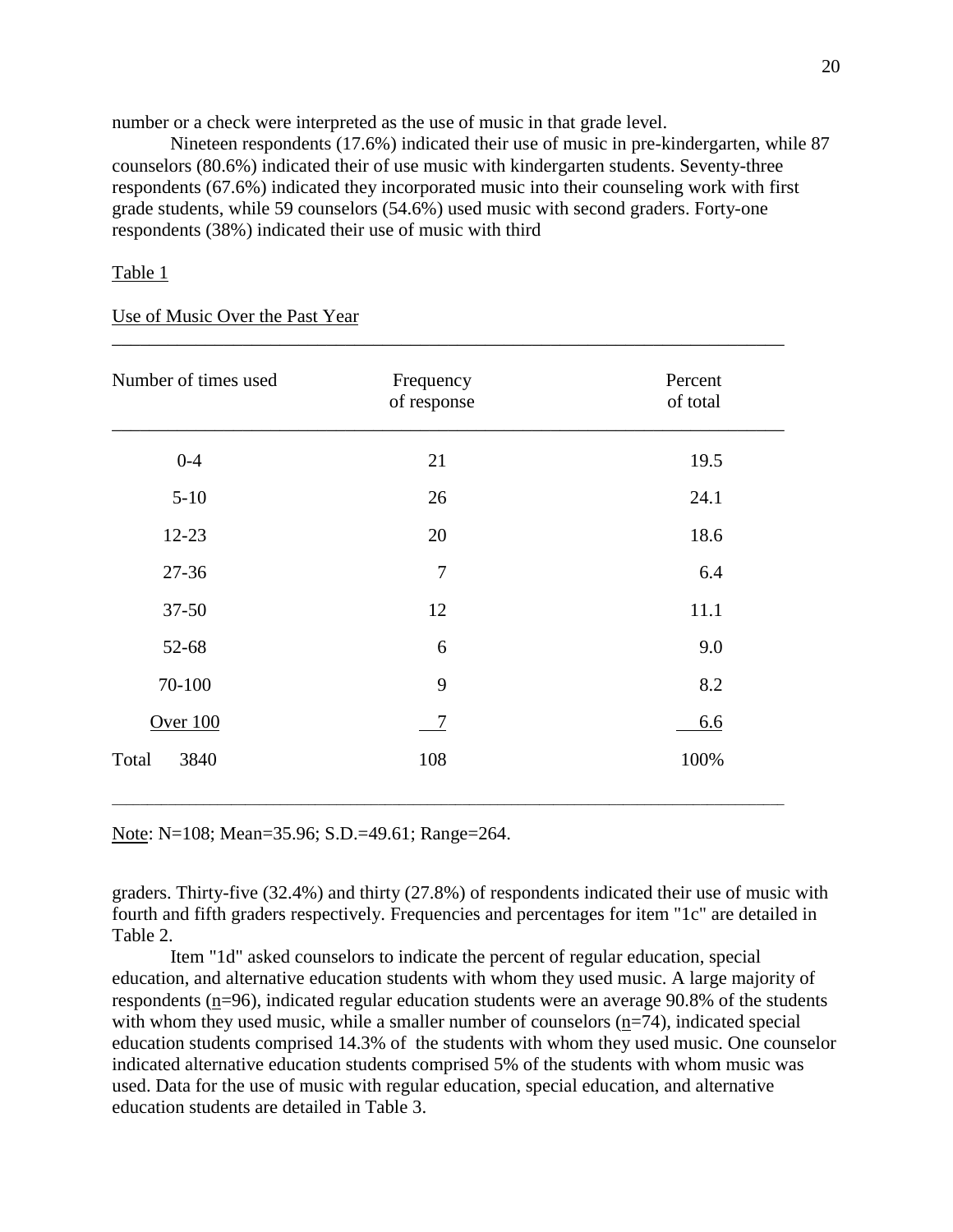In item "1e" respondents were asked to indicate which types of materials/activities incorporating music they used over the past year. Counselors were directed to choose from three response options and check all that applied. The majority of respondents (n=95) indicated "Commercially produced educational materials/activities" comprised 88% of the music used. The second most frequently chosen response, "Counselor-made materials/activities" (n=45), comprised 41.7% of the music used. "Other types of materials/activities", the third response option most frequently checked by respondents, comprised 12% of the music used. Responses to the third option will be discussed further in Chapter 5. See Table 4 for complete details of these data.

Items "1f", "1g", and "1h" asked counselors to indicate the number of times they used music in individual counseling, small group counseling, and classroom guidance sessions over the past year. Respondents to item "1f" (individual counseling)

#### Table 2

| Grade level         | Frequency<br>of response | Percent<br>of use |  |
|---------------------|--------------------------|-------------------|--|
| Pre-Kindergarten    | 19                       | 17.6              |  |
| Kindergarten        | 87                       | 80.6              |  |
| <b>First Grade</b>  | 73                       | 67.6              |  |
| <b>Second Grade</b> | 59                       | 54.6              |  |
| Third Grade         | 41                       | 38.0              |  |
| <b>Fourth Grade</b> | 35                       | 32.4              |  |
| <b>Fifth Grade</b>  | 30                       | 27.8              |  |

\_\_\_\_\_\_\_\_\_\_\_\_\_\_\_\_\_\_\_\_\_\_\_\_\_\_\_\_\_\_\_\_\_\_\_\_\_\_\_\_\_\_\_\_\_\_\_\_\_\_\_\_\_\_\_\_\_\_\_\_\_\_\_\_\_\_\_\_\_\_\_\_

Frequency and Percent for Counselor Use of Music By Grade Level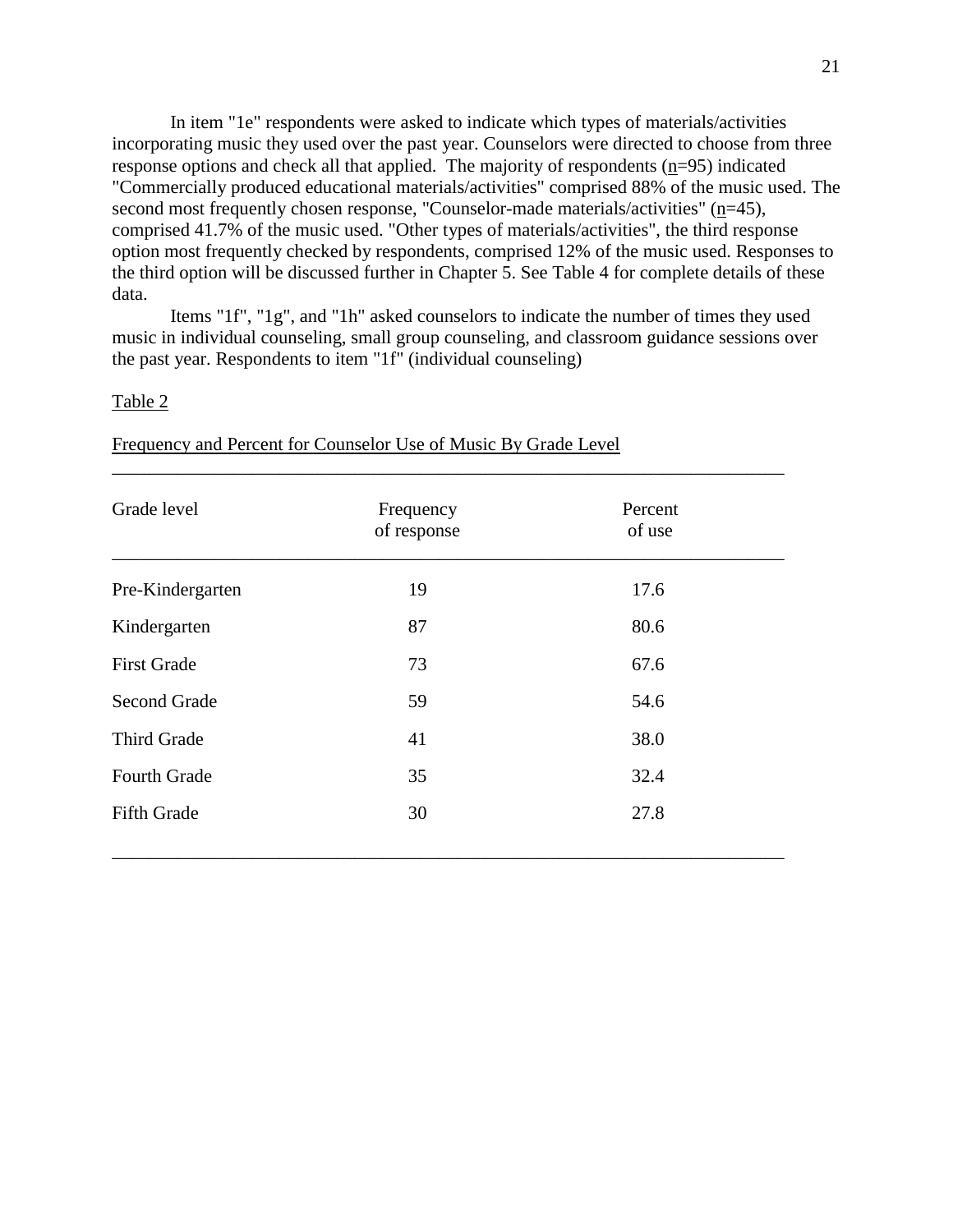### Table 3

## Descriptives for Type of Student With Whom Music Was Used

| Type of student       | Number<br>of responses | Range      | Mean<br>number of<br>students | <b>Standard</b><br>deviation |  |
|-----------------------|------------------------|------------|-------------------------------|------------------------------|--|
| Regular education     | 96                     | $40 - 100$ | 90.8                          | 12.95                        |  |
| Special education     | 74                     | $1 - 100$  | 14.3                          | 19.12                        |  |
| Alternative education |                        | $0-1$      | 5.0                           | .00                          |  |

\_\_\_\_\_\_\_\_\_\_\_\_\_\_\_\_\_\_\_\_\_\_\_\_\_\_\_\_\_\_\_\_\_\_\_\_\_\_\_\_\_\_\_\_\_\_\_\_\_\_\_\_\_\_\_\_\_\_\_\_\_\_\_\_\_\_\_\_\_\_\_\_

## Table 4

## Frequency and Percent of Use for Types of Music Materials/Activities

| Type of materials/activities | Frequency<br>of response | Percent<br>of use |
|------------------------------|--------------------------|-------------------|
| Commercially produced        | 95                       | 88.0              |
| Counselor-made               | 45                       | 41.7              |
| Other                        | 13                       | 12.0              |

\_\_\_\_\_\_\_\_\_\_\_\_\_\_\_\_\_\_\_\_\_\_\_\_\_\_\_\_\_\_\_\_\_\_\_\_\_\_\_\_\_\_\_\_\_\_\_\_\_\_\_\_\_\_\_\_\_\_\_\_\_\_\_\_\_\_\_\_\_\_\_\_

Item "1i" asked counselors to indicate what percent of music they used over the past year was: classical, rap, rock, pop, ethnic, heavy metal, new age, country, an educational kit/program (children's songs), or other. The majority of respondents (n=88) indicated an educational kit/program (children's songs) comprised an average 84.7% of the music they used. With responses from 26 counselors, classical music obtained the second highest mean percent of indicated use (35.2%). Pop music was used by 17 counselors and comprised an average 28.8% of the music these counselors used. Fifteen counselors responded that "Other" comprised 39.6% of the music they used over the past year. "Other" responses will be examined further in Chapter 5. Of the remaining types of music (rap, rock, ethnic, heavy metal, new age, and country), rock music had the highest mean percent of usage at 28.4% with 16 counselors responding. Table 6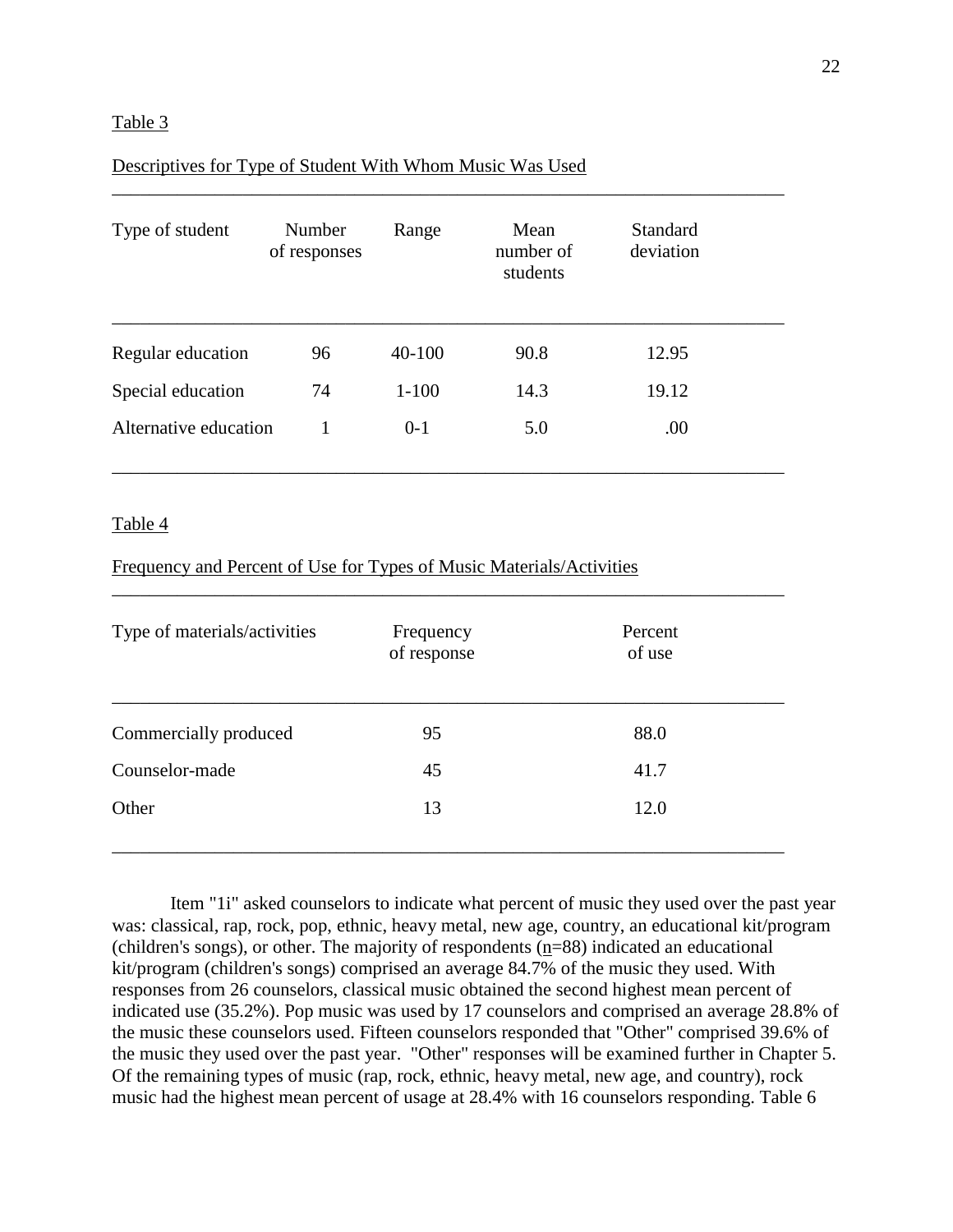presents a complete account of these data.

Item "1j" asked counselors to rate, using a Likert-type 4 point rating scale, how important each of five criteria were in the selection of the music the respondents used over the past year. The response options included: (1) "Very important"; (2)" Somewhat important"; (3) "Not very important"; and, (4) "Not important at all". The first criteria (The music used was familiar to the counselor) received a mean rating of 2.04 from those counselors responding  $(p=104)$ . The second criteria (Music had been an effective counseling/educational tool in the past) received a mean rating of 1.70 with 106 counselors responding. The third criteria (The music used was familiar to the students)

### Table 5

Descriptives for the Use of Music in Three Settings

| Setting                | Number<br>of responses | Range     | Mean<br>usage | Standard<br>deviation |
|------------------------|------------------------|-----------|---------------|-----------------------|
| Individual counseling  | 103                    | $1 - 51$  | 2.32          | 7.06                  |
| Small group counseling | 106                    | $1 - 156$ | 5.36          | 16.74                 |
| Classroom guidance     | 101                    | $0 - 264$ | 28.041        | 44.25                 |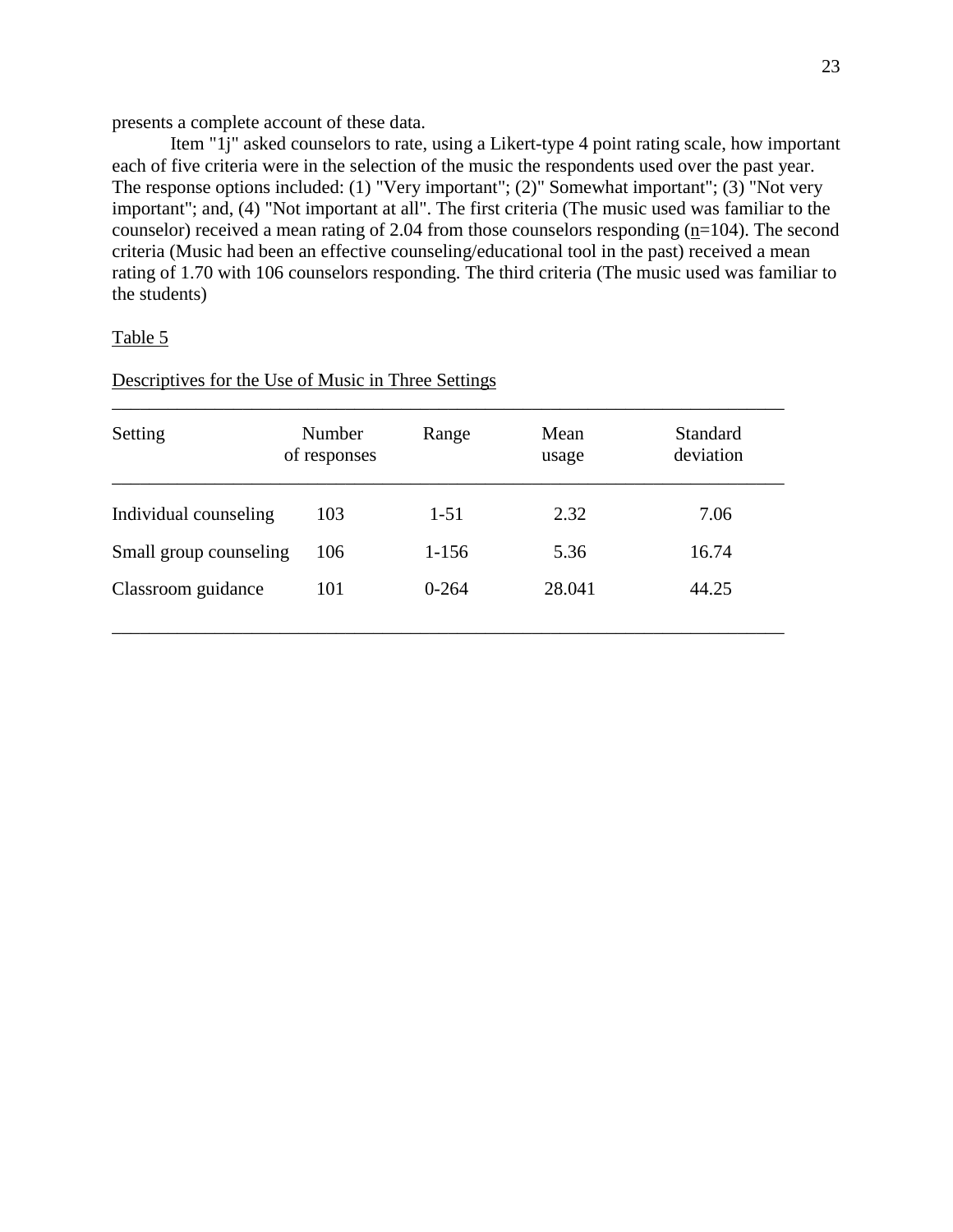#### Table 6

## Descriptives for Types of Music Used

| Music type                     | Number<br>of responses | Range          | Mean<br>usage | Standard<br>deviation |
|--------------------------------|------------------------|----------------|---------------|-----------------------|
| Classical                      | 26                     | $1 - 100$      | 35.15         | 36.01                 |
| Rap                            | 16                     | $1-60$         | 17.06         | 17.22                 |
| Rock                           | 16                     | $1 - 100$      | 28.44         | 36.98                 |
| Pop                            | 17                     | $1 - 100$      | 28.88         | 31.39                 |
| Ethnic                         | 7                      | $1 - 50$       | 15.43         | 20.47                 |
| Heavy metal                    | $\overline{0}$         | $\overline{0}$ | .00           | .00                   |
| New age                        | 7                      | $5 - 30$       | 16.43         | 9.00                  |
| Country                        | $\overline{7}$         | $1 - 50$       | 16.71         | 18.80                 |
| Kit/program (children's songs) | 88                     | $5 - 100$      | 84.74         | 26.18                 |
| Other                          | 15                     | $2 - 100$      | 39.60         | 38.42                 |

\_\_\_\_\_\_\_\_\_\_\_\_\_\_\_\_\_\_\_\_\_\_\_\_\_\_\_\_\_\_\_\_\_\_\_\_\_\_\_\_\_\_\_\_\_\_\_\_\_\_\_\_\_\_\_\_\_\_\_\_\_\_\_\_\_\_\_\_\_\_\_\_

received a mean rating of 2.65 from 101 respondents. The fourth criteria (The music used would introduce or reinforce a concept) received a mean rating of 1.17 with 107 counselors responding. Those responding (n=103), gave the final criteria (The music was part of a kit program I purchased) a mean rating of 2.16. See Table 7 for complete details.

Item "1k" included seven statements regarding counselors' perceptions of results achieved among the students with whom they used music. Response choices for each of the seven statements included: (1)"Agree"; (2)"Disagree"; and, (3)"Undecided". The first statement (Improved focus/maintenance of attention) received a mean response of 1.14 from respondents (n=99). The second statement (Improved student/counselor rapport) received a mean response of 1.31 from responding counselors (n=104). The third statement (Improved group participation) received a mean response of 1.16 from respondents ( $n=105$ ). The responses ( $n=106$ ) to the fourth statement (Improved retention of concepts) resulted in a mean of 1.40. The fifth statement (Improved social interaction) received a mean response of 1.50 from respondents (n=105). The responses (n=105) to statement six (Improved attitude) resulted in a mean of 1.57. The final statement (Little or no discernible benefit) received a mean response of 2.03 from respondents (n=99). See Table 8 for details.

Item "1l", the final survey item in part 1, asked counselors if any other professional or non-professional had assisted them in using music in their counseling work. Responses to this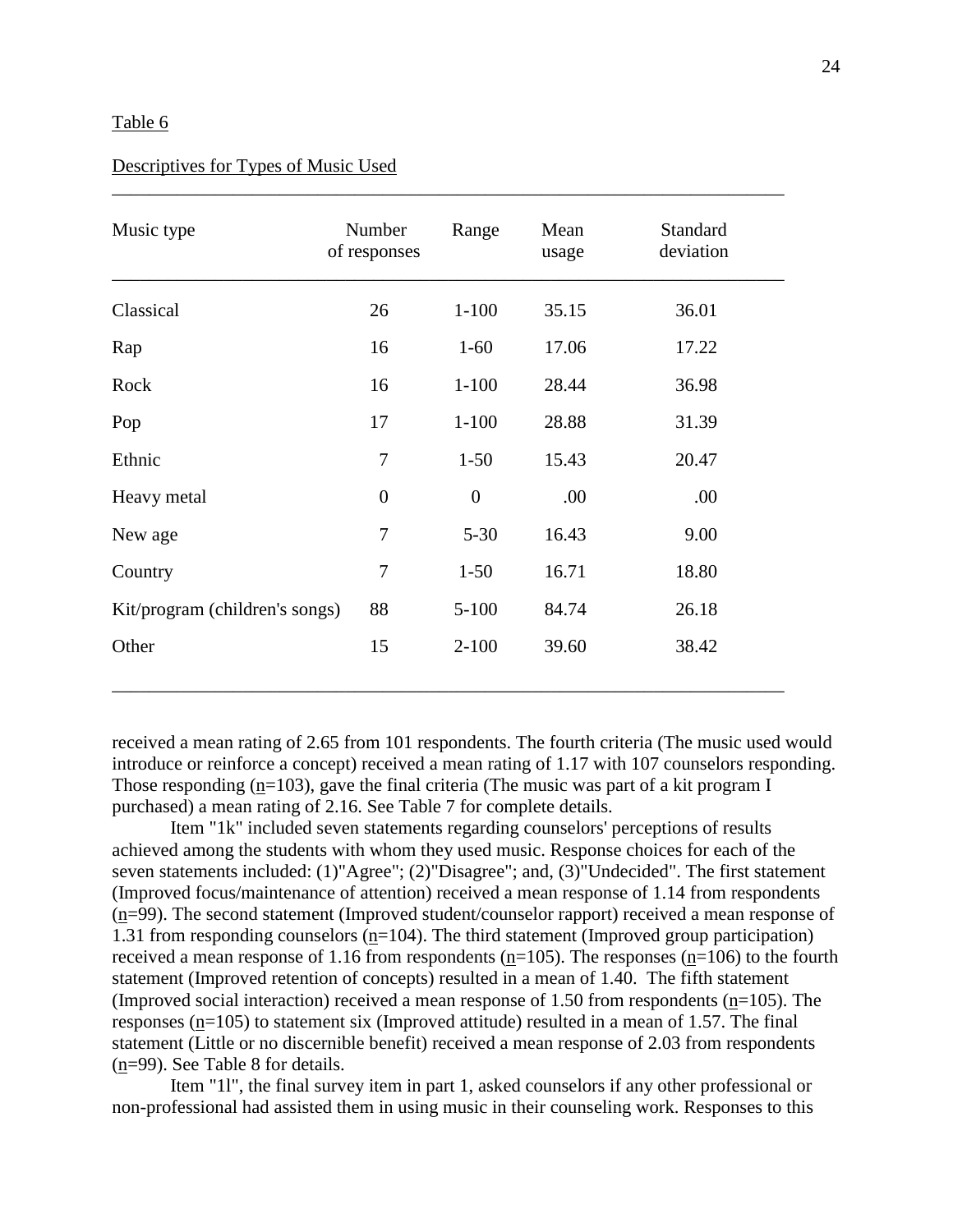item  $(p=108)$  indicated 22 counselors (20.4%) received assistance. A further examination of those responses appears in Chapter 5. Table 9 contains the data for item "1l".

# Table 7

# Descriptives for Criteria Used in the Selection of Music

| Criteria                      | Number<br>of responses | Range<br>of responses | Mean<br>rating | Standard<br>deviation |
|-------------------------------|------------------------|-----------------------|----------------|-----------------------|
| Familiar to counselor         | 104                    | $1-4$                 | 2.04           | 1.05                  |
| Effective in the past         | 106                    | $1-4$                 | 1.70           | .83                   |
| Familiar to students          | 101                    | $1-4$                 | 2.65           | 1.03                  |
| Introduce/reinforce concept   | 107                    | $1-3$                 | 1.17           | .42                   |
| Part of purchased kit/program | 103                    | $1 - 4$               | 2.16           | 1.20                  |

\_\_\_\_\_\_\_\_\_\_\_\_\_\_\_\_\_\_\_\_\_\_\_\_\_\_\_\_\_\_\_\_\_\_\_\_\_\_\_\_\_\_\_\_\_\_\_\_\_\_\_\_\_\_\_\_\_\_\_\_\_\_\_\_\_\_\_\_\_\_\_\_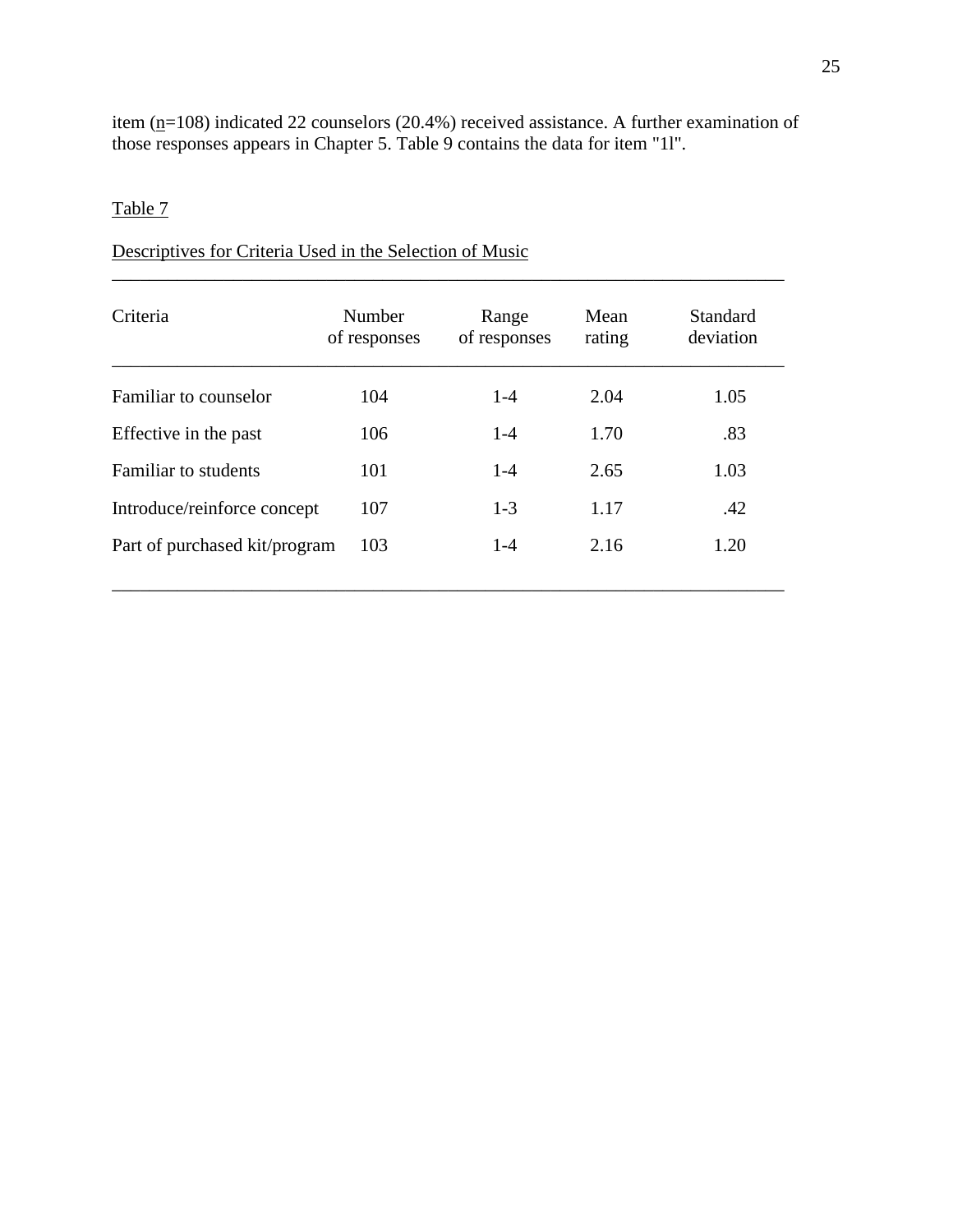# Table 8

# Descriptives for Benefits Achieved Through the Use of Music

| Benefit                                    | Number<br>of responses | Range<br>of responses | Mean<br>rating | <b>Standard</b><br>deviation |
|--------------------------------------------|------------------------|-----------------------|----------------|------------------------------|
| Improved focus/maintenance<br>of attention | 107                    | $1-3$                 | 1.14           | .50                          |
| Improved student/counselor<br>rapport      | 104                    | $1-3$                 | 1.31           | .70                          |
| Improved group participation               | 105                    | $1-3$                 | 1.16           | .54                          |
| Improved retention of<br>concepts          | 106                    | $1-3$                 | 1.40           | .79                          |
| Improved social interaction                | 105                    | $1 - 3$               | 1.50           | .86                          |
| Improved attitude                          | 105                    | $1-3$                 | 1.57           | .90                          |
| Little or no discernible<br>benefit        | 99                     | $1-3$                 | 2.03           | .45                          |

# Table 9

# Frequency and Percent for Professional or Non-Professional Assistance

| Assistance     | Frequency<br>of response | Percent<br>of total |  |
|----------------|--------------------------|---------------------|--|
| Yes            | 22                       | 20.4                |  |
| N <sub>o</sub> | 86                       | 79.6                |  |
| Total          | 108                      | 100%                |  |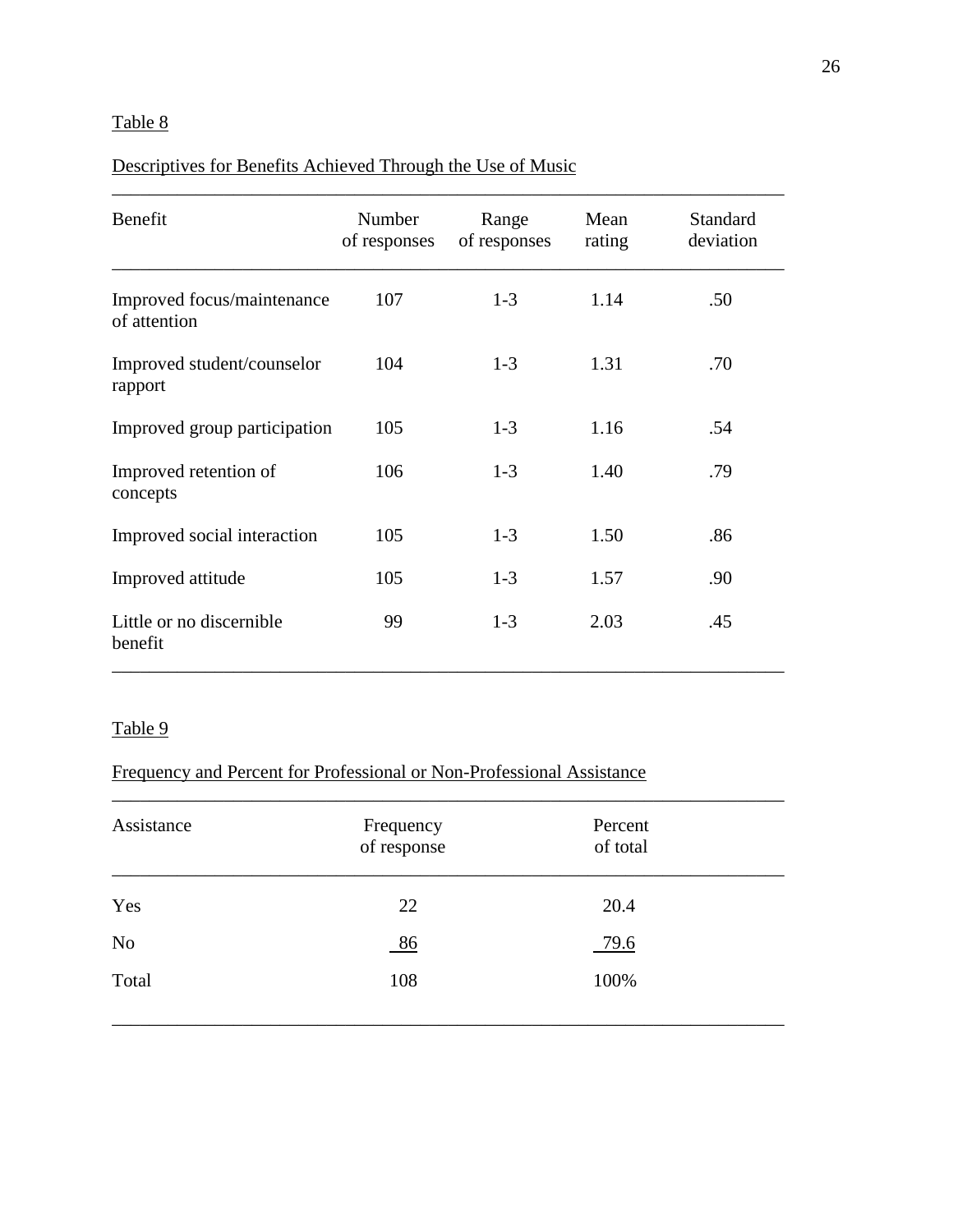#### Perceptions Regarding Training Needs in the Use of Music as a Counseling Tool

Results of survey part 2, as well as parts 3 and 4, will continue to reflect the responses of those counselors who responded "yes"  $(n=108)$  to the first survey question ("As an elementary school counselor, have you ever used music as part of your counseling work?"). In addition, the responses of those counselors who indicated "no" to the first survey question (n=39), will also be detailed.

Part 2 of the survey was designed to obtain counselors' perceptions regarding training in the use of music as a counseling tool. Item "2a" asked counselors to rate their proficiency in using music in their counseling work. The majority of "yes" respondents  $(87.9\%, n=94)$ indicated they perceive themselves as "Very proficient," "Somewhat proficient," or as having "Limited proficiency". One-hundred percent of "no" respondents" (n=39) indicated they perceive themselves as having "Limited proficiency or as "Not proficient". See Table 10 for a complete presentation of these data.

Item "2b" asked counselors to rate the effectiveness of the preparation they received in graduate school and professional workshops in the use of music as a counseling tool. Of the "yes" respondents (n=101), 93.5% rated the effectiveness of graduate training as either "Existent but inadequate" or "Non-existent". All "no" respondents (100%, n=39) saw graduate school preparation as either "Existent but inadequate" or "Non-existent". A large majority of the "yes" respondents (73.5%, n=72), indicated training through professional workshops as "None available" while another  $11.2\%$  saw this training as "Adequate" (n=11). One hundred percent of "no" respondents  $(n=39)$ , indicated "none available" or "not of interest". Table 11 gives a complete accounting of these data.

Item "2c" asked counselors to indicate if they would pursue more training in the use of music as a counseling tool if it was available. A large majority of the "yes" respondents (88.8%, n=95) indicated they would "Definitely" or "Probably" pursue more training if it was available. Nearly three-fourths of the "no" respondents (74.4%, n=29), indicated they would "Definitely" or "Probably" pursue more training if it was available. Table 12 presents complete details of these data.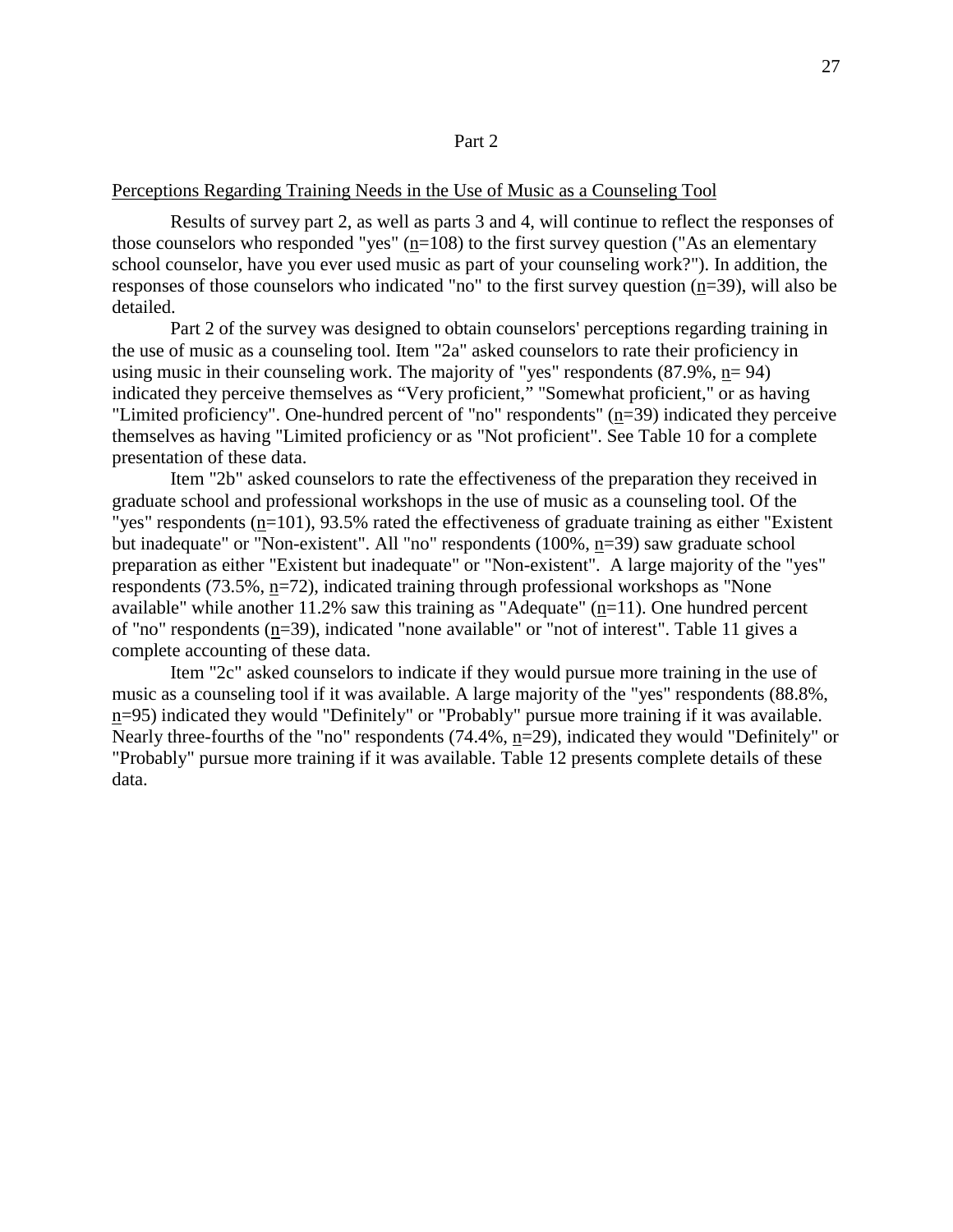### Table 10

## Frequency and Percent for Counselor Self-rating of Proficiency in Music

| Proficiency         | Frequency<br>of response | Percent<br>of total |  |
|---------------------|--------------------------|---------------------|--|
| "Yes" respondents:  |                          |                     |  |
| Very proficient     | 11                       | 10.3                |  |
| Somewhat proficient | 38                       | 35.5                |  |
| Limited proficiency | 45                       | 42.1                |  |
| Not proficient      | <u>13</u>                | 12.1                |  |
| Total               | 107                      | 100%                |  |
| "No" respondents:   |                          |                     |  |
| Very proficient     | $\overline{0}$           | $\overline{0}$ .    |  |
| Somewhat proficient | $\boldsymbol{0}$         | 0.                  |  |
| Limited proficiency | 5                        | 12.8                |  |
| Not proficient      | $\overline{34}$          | 87.2                |  |
| Total               | 39                       | 100%                |  |

#### Part 3

#### Barriers Which May Hinder the Use of Music as a Counseling Tool

In this section of the survey, counselors were asked to respond to two items which addressed barriers to, and criticism of, the use of music as a counseling tool with elementary school students. Item "3a" was an open-ended question which asked those counselors who do not use music ("no" respondents) to briefly explain why they do not use music in their counseling work. Those responses will be examined in Chapter 5. Item "3b" asked all counselors to indicate if they had received any criticism for using music in their counseling work. Nearly all "yes" respondents (98.1%) indicated they had received no criticism, while all "no" respondents (100%), checked the response option "have not used music". Table 13 gives a complete accounting of these data.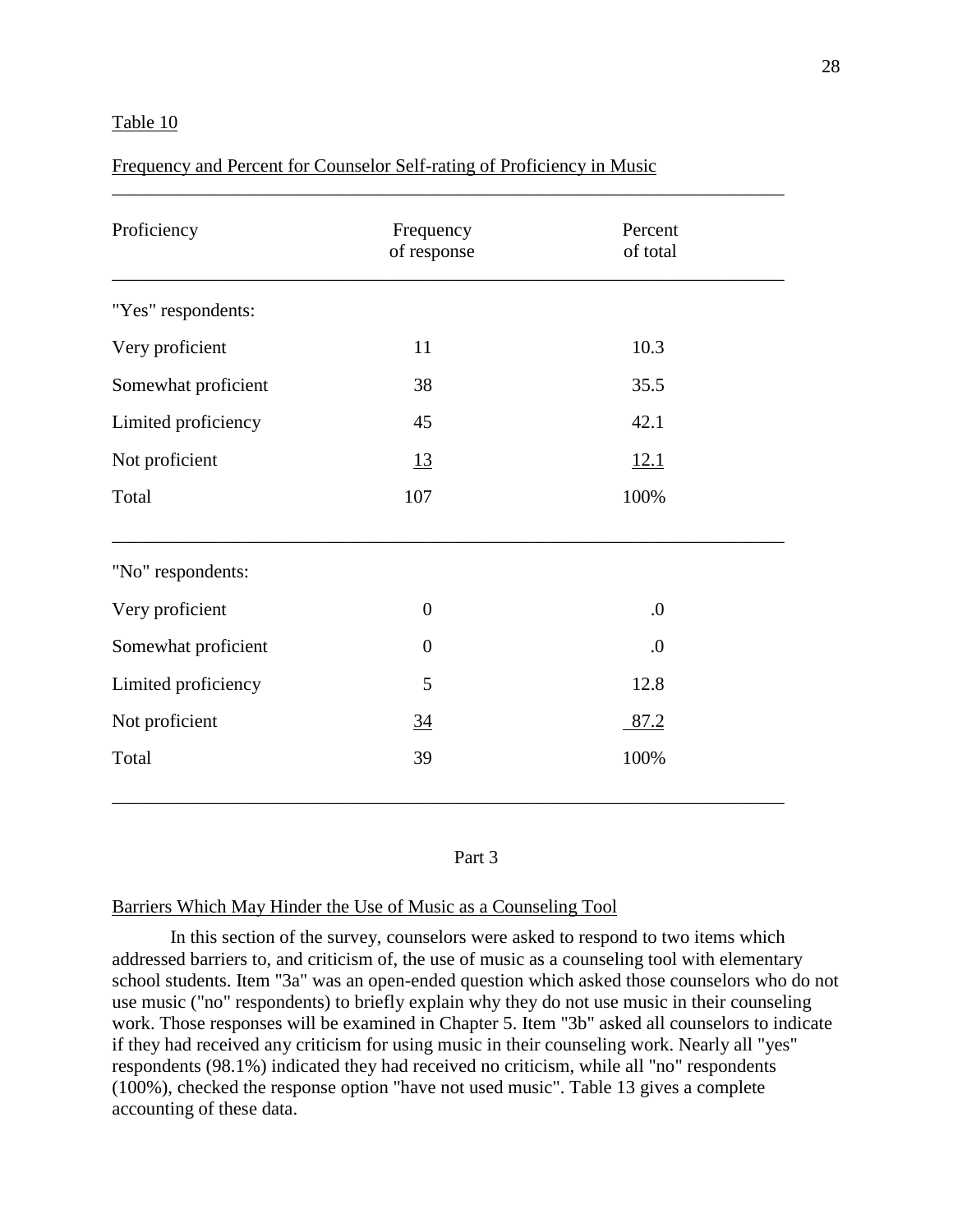# Part 4

# Demographic Information

The fourth survey section asked all "yes" and "no" respondents to supply demographic information. Item "4a" asked respondents to identify their gender. Of the "yes" respondents, (89.8%,  $\underline{n}$ =97)) were females, while males ( $\underline{n}$ =11) made up

\_\_\_\_\_\_\_\_\_\_\_\_\_\_\_\_\_\_\_\_\_\_\_\_\_\_\_\_\_\_\_\_\_\_\_\_\_\_\_\_\_\_\_\_\_\_\_\_\_\_\_\_\_\_\_\_\_\_\_\_\_\_\_\_\_\_\_\_\_\_\_\_

# Table 11

# Frequency and Percent for Effectiveness of Music Training

| Effectiveness           | Frequency      | Percent  |  |
|-------------------------|----------------|----------|--|
|                         | of response    | of total |  |
| Graduate school         |                |          |  |
| "Yes" respondents:      |                |          |  |
| Excellent               | $\overline{2}$ | 1.9      |  |
| Adequate                | 5              | 4.6      |  |
| Existent but inadequate | 12             | 11.1     |  |
| Non-existent            | 89             | 82.4     |  |
| Total                   | 108            | 100%     |  |
| "No" respondents:       |                |          |  |
| Excellent               | $\theta$       | $\cdot$  |  |
| Adequate                | $\overline{0}$ | $\cdot$  |  |
| Existent but inadequate | $\overline{2}$ | 5.1      |  |
| Non-existent            | $\frac{37}{2}$ | 94.9     |  |
| Total                   | 39             | 100%     |  |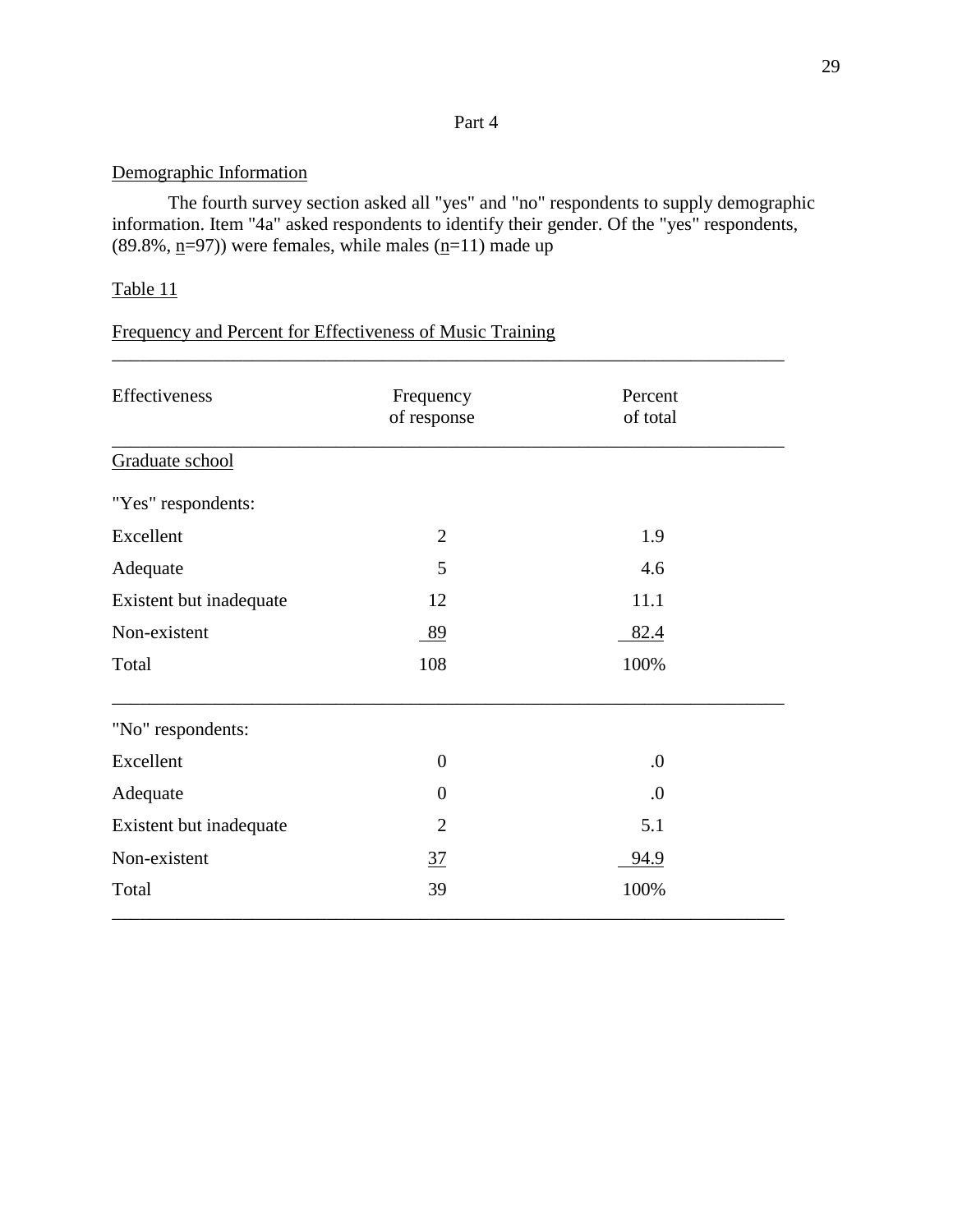# (table continues)

| Effectiveness          | Frequency<br>of response | Percent<br>of total |
|------------------------|--------------------------|---------------------|
| Professional workshops |                          |                     |
| "Yes" respondents:     |                          |                     |
| Excellent              | 6                        | 6.1                 |
| Adequate               | 11                       | 11.2                |
| None available         | 72                       | 73.5                |
| Not of interest        | $\frac{9}{2}$            | 9.2                 |
| Total                  | 98                       | 100%                |
| "No" respondents:      |                          |                     |
| Excellent              | $\boldsymbol{0}$         | $\boldsymbol{0}$    |
| Adequate               | $\boldsymbol{0}$         | $\boldsymbol{0}$    |
| None available         | 29                       | 74.4                |
| Not of interest        | 10                       | 25.6                |
| Total                  | 39                       | 100%                |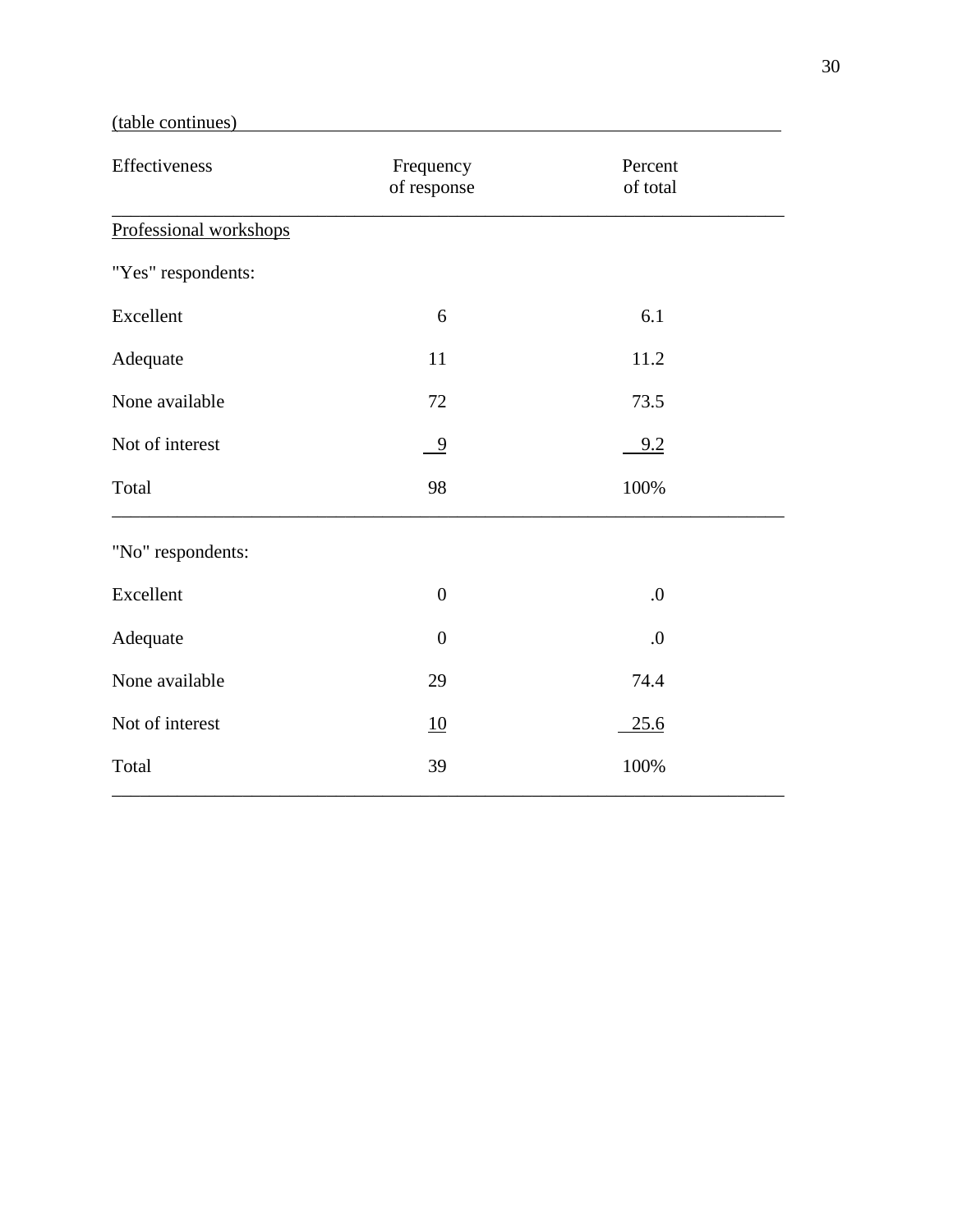## Frequency and Percent for Pursuit of More Training

| <b>Pursue Training</b> | Frequency<br>of response | Percent<br>of total |  |
|------------------------|--------------------------|---------------------|--|
| "Yes" respondent:      |                          |                     |  |
| Definitely             | 41                       | 38.3                |  |
| Probably               | 54                       | 50.5                |  |
| Probably not           | 11                       | 10.3                |  |
| Definitely not         | $\mathbf{1}$             | .9                  |  |
| Total                  | 107                      | 100%                |  |
| "No" respondents:      |                          |                     |  |
| Definitely             | 6                        | 15.4                |  |
| Probably               | 23                       | 59.0                |  |
| Probably not           | 9                        | 23.1                |  |
| Definitely not         | 1                        | 2.6                 |  |
| Total                  | 39                       | 100%                |  |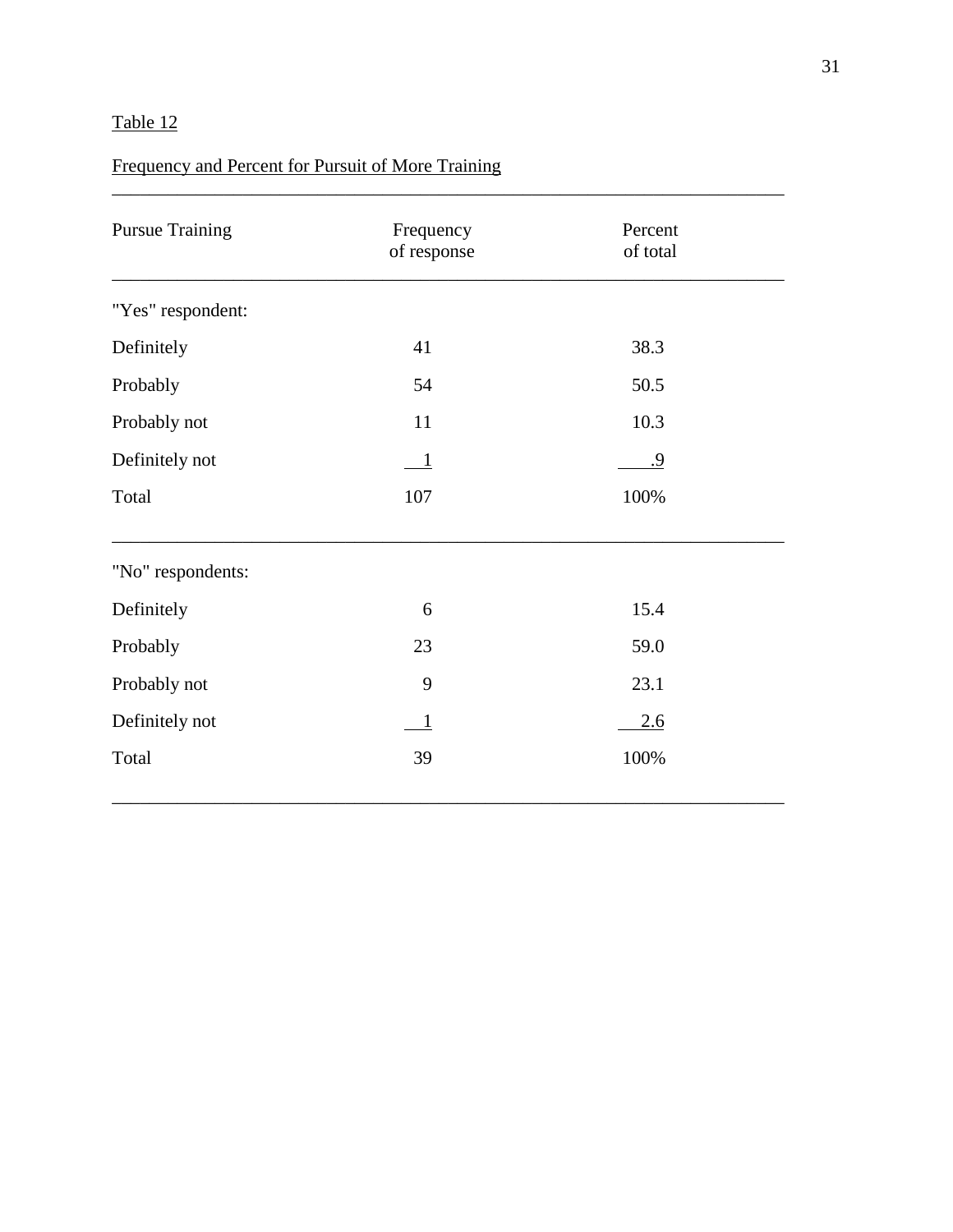| Frequency and Percent for Criticism Received |
|----------------------------------------------|
|----------------------------------------------|

| Criticism           | Frequency<br>of response | Percent<br>of total |  |
|---------------------|--------------------------|---------------------|--|
| "Yes" respondents:  |                          |                     |  |
| Yes                 | $\overline{2}$           | 1.9                 |  |
| $\rm No$            | 106                      | 98.1                |  |
| Have not used music | $\boldsymbol{0}$         | .0                  |  |
| Total               | 108                      | 100%                |  |
| "No" respondents:   |                          |                     |  |
| Yes                 | $\overline{0}$           | $\boldsymbol{0}$    |  |
| $\rm No$            | $\boldsymbol{0}$         | $\cdot$             |  |
| Have not used music | $\frac{39}{2}$           | 100.0               |  |
| Total               | 39                       | 100%                |  |

\_\_\_\_\_\_\_\_\_\_\_\_\_\_\_\_\_\_\_\_\_\_\_\_\_\_\_\_\_\_\_\_\_\_\_\_\_\_\_\_\_\_\_\_\_\_\_\_\_\_\_\_\_\_\_\_\_\_\_\_\_\_\_\_\_\_\_\_\_\_\_\_

10.2% of the respondents. Among the "no" respondents, 94.9% were females (n=37) while 5.1% were males (n=2). Table 14 presents these data.

Item "4b" asked all counselors to indicate their years of employment in the field of education. "Yes" respondents  $(n=107)$  averaged 16.6 years of employment in the field of education with a range of 1-39 years. "No" respondents  $(n=38)$  averaged 15.1 years of service in the field of education with a range of 1-32 years. See Table 15 for a complete description of these data.

Item "4c" asked all respondents to indicate their years of service as elementary school counselors. All "yes" respondents  $(n=108)$  completed this item. Their responses indicated an average of 8.8 years as elementary school counselors with a range of 1-30 years, while "no" respondents to this item (n=38), averaged 7.6 years as elementary school counselors with a range of 1-15 years. Table 16 presents the data for item "4c".

Item "4d" asked counselors to indicate the year in which their counseling degree was completed. "Yes" responses spanned the years from 1967 to 1999 (n=105, range =32) with a resulting mean year of 1987. "No" responses spanned the years from 1967 to 1999 ( $n=38$ , range =32) with a resulting mean year of 1989. Table 17 presents these data.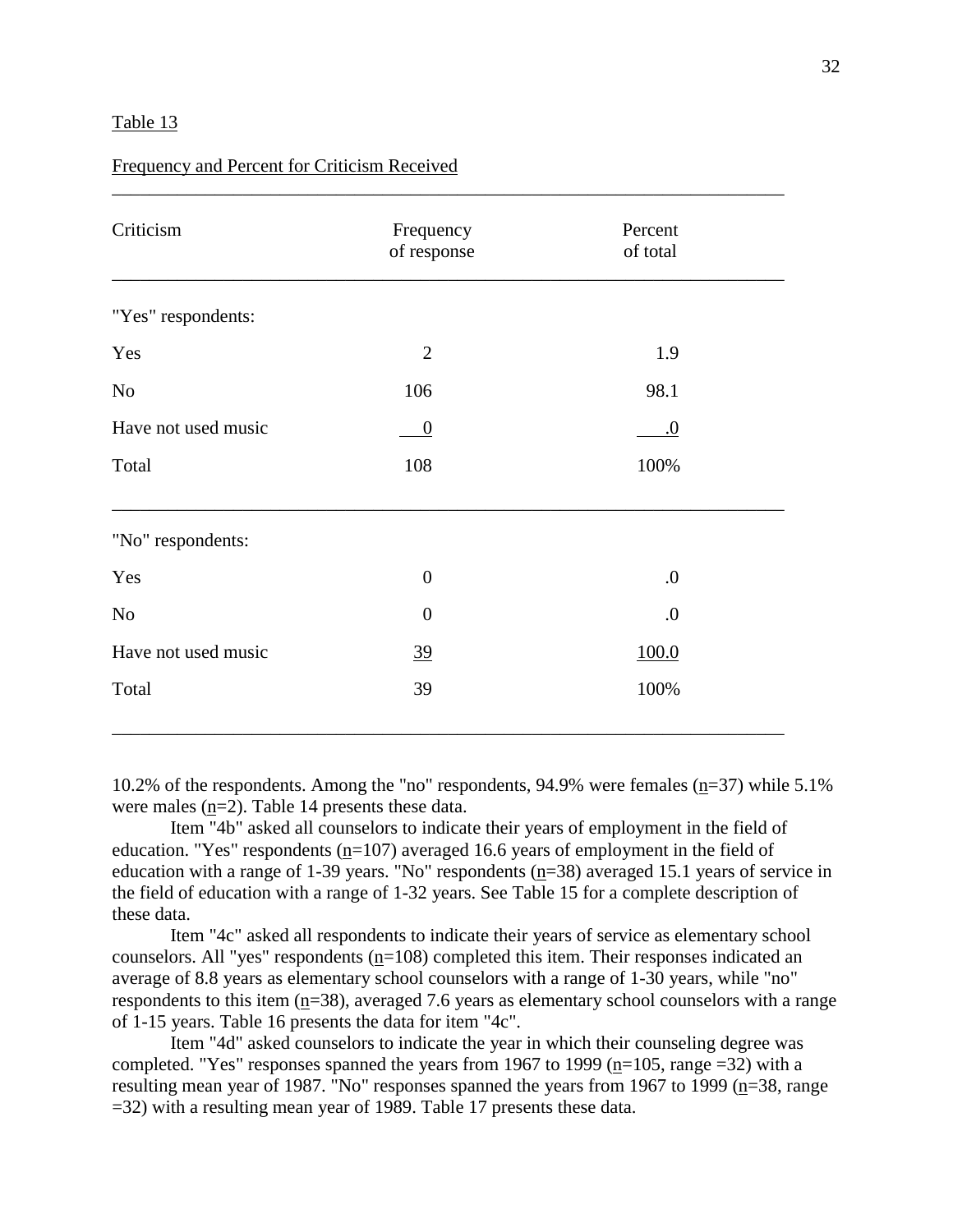Item "4e"asked counselors to indicate their highest earned degree. Of the "yes" respondents, a large majority held masters degrees (93.3%, n=98), while 3 counselors (2.9%) held doctorate degrees. Four additional counselors (3.8%) indicated other types of degrees (those responses will be examined further in Chapter 5). A large majority of the "no" respondents (97.4%, n=38) held masters degrees, while one counselor held a doctorate degree (2.6%). Table 18 presents the data for items "4e".

Survey item "4f" asked counselors to indicate their professional background prior to working as an elementary school counselor. Response options included: "High school teacher", "Middle school teacher", "Elementary school teacher", and "Other". Percent of responses for this item will not equal 100 as respondents were free to check all appropriate response options. Of the 108 "yes" respondents, 12 counselors (11.1%) indicated high school teaching experience, 13 counselors (12%) indicated middle school teaching experience, while 57 counselors (52.8%) indicated elementary school experience. Forty-six counselors (42.6%) indicated they had other types of professional backgrounds. "No" responses (n=39) indicated that 4 counselors (10.3%), had high school teaching experience, 7 counselors (17.9%) had middle school teaching experience, 20 counselors (51.3%) had elementary school teaching experience, while 20 counselors (51.3%) indicated other types of professional backgrounds ("Other" responses will be detailed in Chapter 5). Table 19 presents these data.

Item "4g" asked respondents to indicate in which educational area they worked prior to becoming an elementary school counselor. Percent of responses for this item will not equal 100 as counselors could check more than one response option. The majority of "yes" respondents (51.9%, n=56), indicated prior regular education experience. Twenty-two counselors (20.4%) indicated they did not have prior teaching experience, while 21 respondents (19.4%) indicated "Other". Five counselors (4.6%) indicated music education experience. The majority of "no" respondent (59%, n=23) indicated prior regular education experience. Five counselors (12.8%) indicated "Did not teach", while 9 counselors (23.1%) indicated "Other". There were no counselors with music education experience in this group. See Table 20 for details.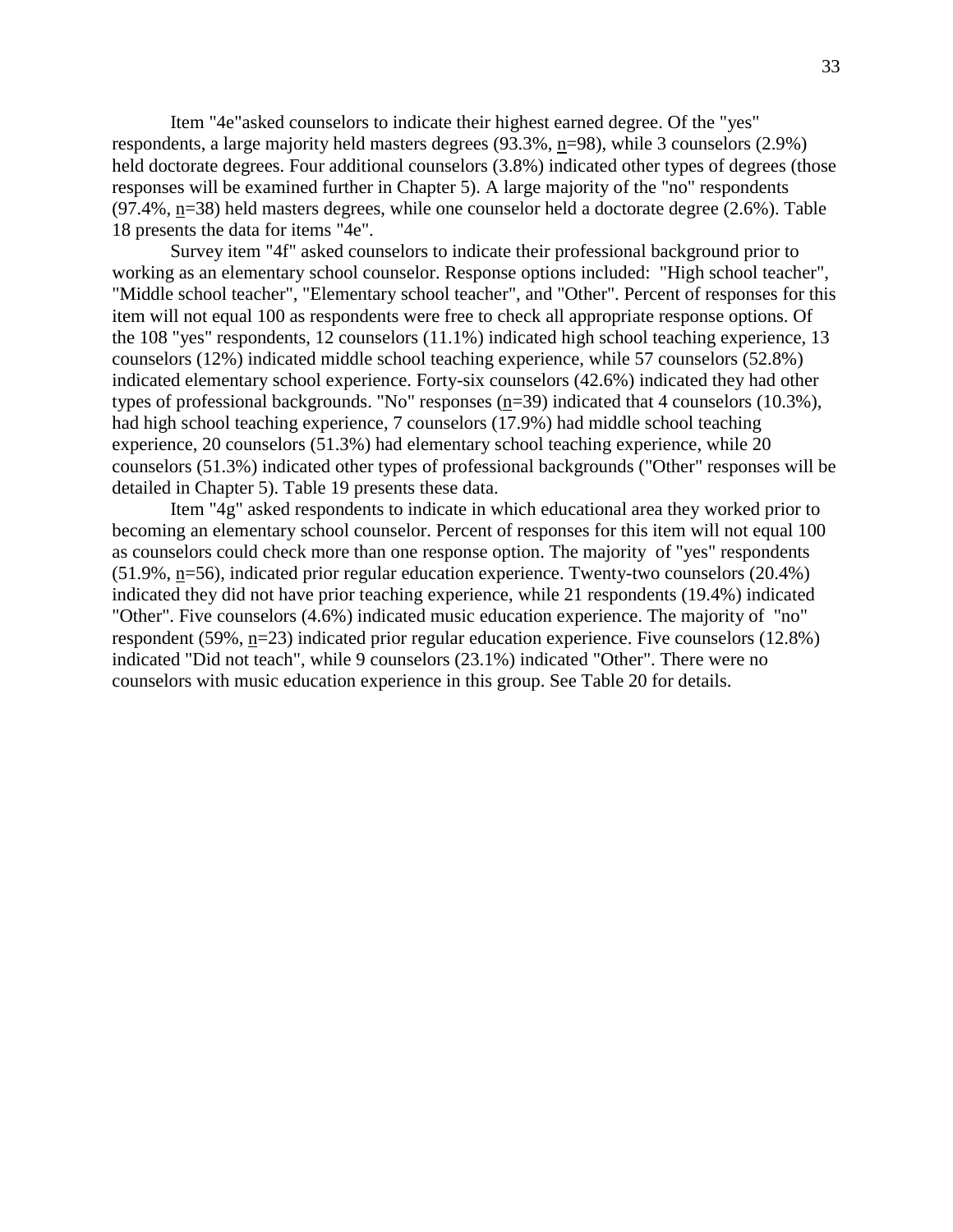## Frequency and Percent for Gender

| Gender             | Frequency<br>of response | Percent<br>of total |  |
|--------------------|--------------------------|---------------------|--|
| "Yes" respondents: |                          |                     |  |
| Female             | 97                       | 89.8                |  |
| Male               | 11                       | 10.2                |  |
| Total              | 108                      | 100%                |  |
| "No" respondents:  |                          |                     |  |
| Female             | 37                       | 94.9                |  |
| Male               | $\overline{2}$           | <u>5.1</u>          |  |
| Total              | 39                       | 100%                |  |

\_\_\_\_\_\_\_\_\_\_\_\_\_\_\_\_\_\_\_\_\_\_\_\_\_\_\_\_\_\_\_\_\_\_\_\_\_\_\_\_\_\_\_\_\_\_\_\_\_\_\_\_\_\_\_\_\_\_\_\_\_\_\_\_\_\_\_\_\_\_\_\_

### Table 15

## Descriptives for Years Employed in Education

| Survey group      | Number<br>of responses | Range<br>of responses | Mean<br>employment | Standard<br>deviation |  |
|-------------------|------------------------|-----------------------|--------------------|-----------------------|--|
| "Yes" respondents | 107                    | $1-39$                | 16.6               | 9.98                  |  |
| "No" respondents  | 38                     | $1 - 32$              | 15.1               | 8.91                  |  |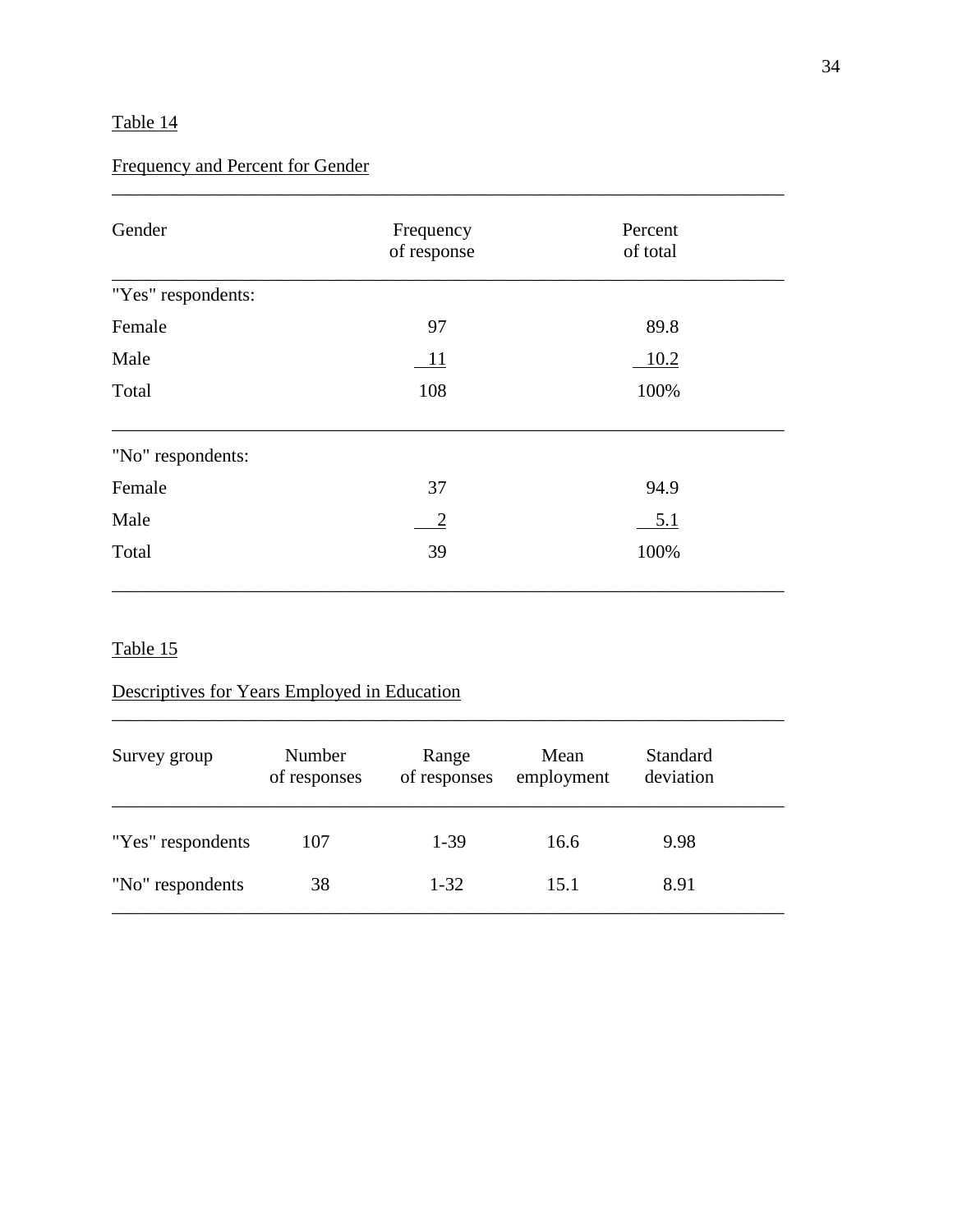## Descriptives for Years Employed as Elementary School Counselor

| Survey group      | Number<br>of responses | Range<br>of responses | Mean<br>employment | Standard<br>deviation |  |
|-------------------|------------------------|-----------------------|--------------------|-----------------------|--|
| "Yes" respondents | 108                    | $1-30$                | 8.83               | 5.47                  |  |
| "No" respondents  | 38                     | $1 - 15$              | 7.61               | 4.39                  |  |

\_\_\_\_\_\_\_\_\_\_\_\_\_\_\_\_\_\_\_\_\_\_\_\_\_\_\_\_\_\_\_\_\_\_\_\_\_\_\_\_\_\_\_\_\_\_\_\_\_\_\_\_\_\_\_\_\_\_\_\_\_\_\_\_\_\_\_\_\_\_\_\_

\_\_\_\_\_\_\_\_\_\_\_\_\_\_\_\_\_\_\_\_\_\_\_\_\_\_\_\_\_\_\_\_\_\_\_\_\_\_\_\_\_\_\_\_\_\_\_\_\_\_\_\_\_\_\_\_\_\_\_\_\_\_\_\_\_\_\_\_\_\_\_\_

### Table 17

### Frequency and Percent for Year Counseling Degree Completed

| Survey group       | Frequency<br>of response | Percent<br>of total |  |
|--------------------|--------------------------|---------------------|--|
| "Yes" respondents: |                          |                     |  |
| 1967-1978          | 22                       | 21.0                |  |
| 1979-1990          | 39                       | 37.1                |  |
| 1991-1999          | 44                       | 41.9                |  |
| Total              | 105                      | 100%                |  |
| "No" respondents:  |                          |                     |  |
| 1967-1978          | 7                        | 18.4                |  |
| 1979-1990          | 16                       | 42.1                |  |
| 1991-1999          | 15                       | 39.5                |  |
| Total              | 38                       | 100%                |  |

Note: "Yes" respondents: Mean=1987.14; S.D.=8.35; Range=32. "No" respondents: Mean=1988.60; S.D.=8.15; Range=32.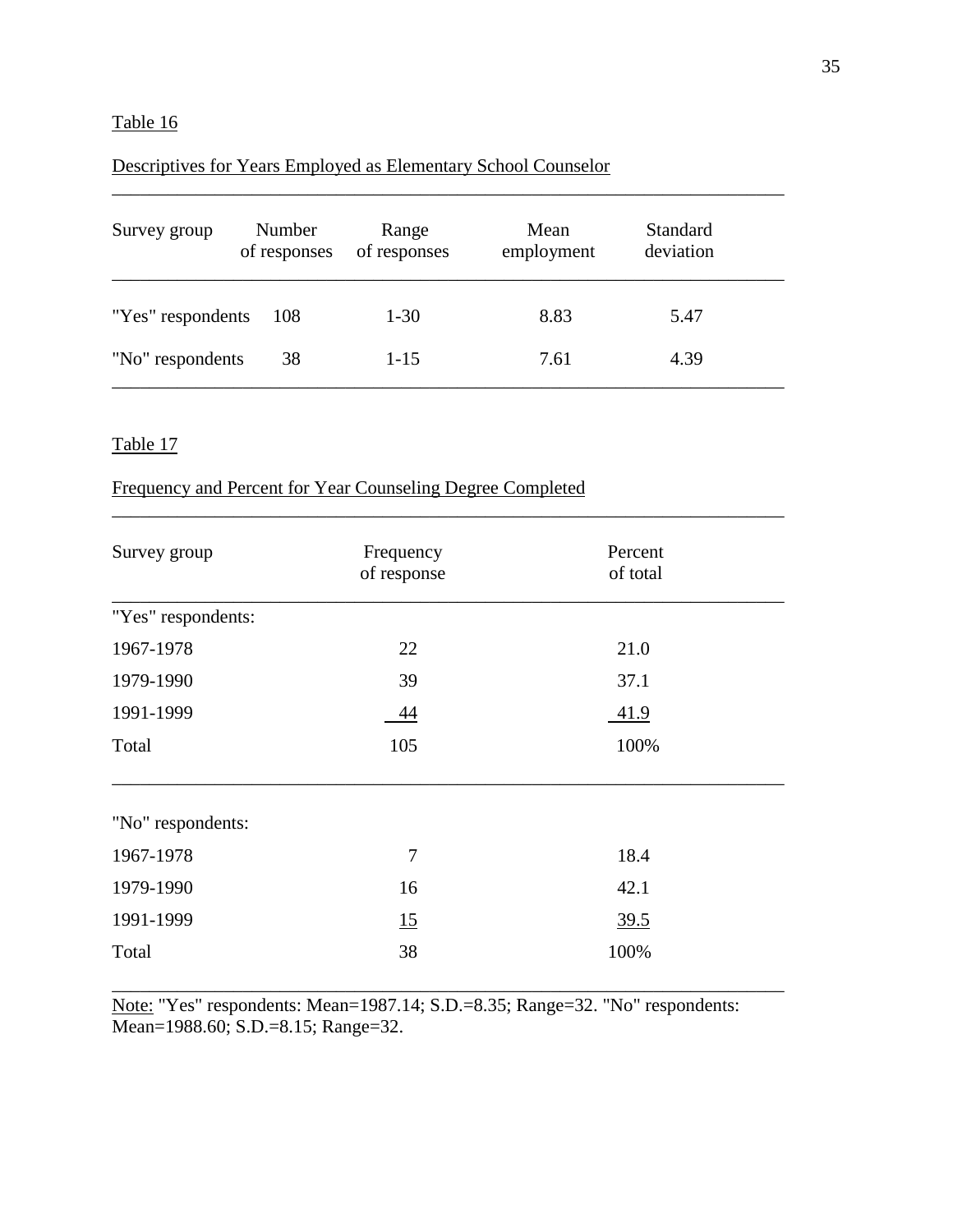## Frequency and Percent for Highest Degree Earned

| Degree earned      | Frequency<br>of response | Percent<br>of total |  |
|--------------------|--------------------------|---------------------|--|
|                    |                          |                     |  |
| "Yes" respondents: |                          |                     |  |
| Masters degree     | 98                       | 93.3                |  |
| Doctorate degree   | 3                        | 2.9                 |  |
| Other              | 4                        | 3.8                 |  |
| Total              | 105                      | 100%                |  |
| "No" respondents:  |                          |                     |  |
| Masters degree     | 38                       | 97.4                |  |
| Doctorate degree   | $\mathbf{1}$             | 2.6                 |  |
| Total              | 39                       | 100%                |  |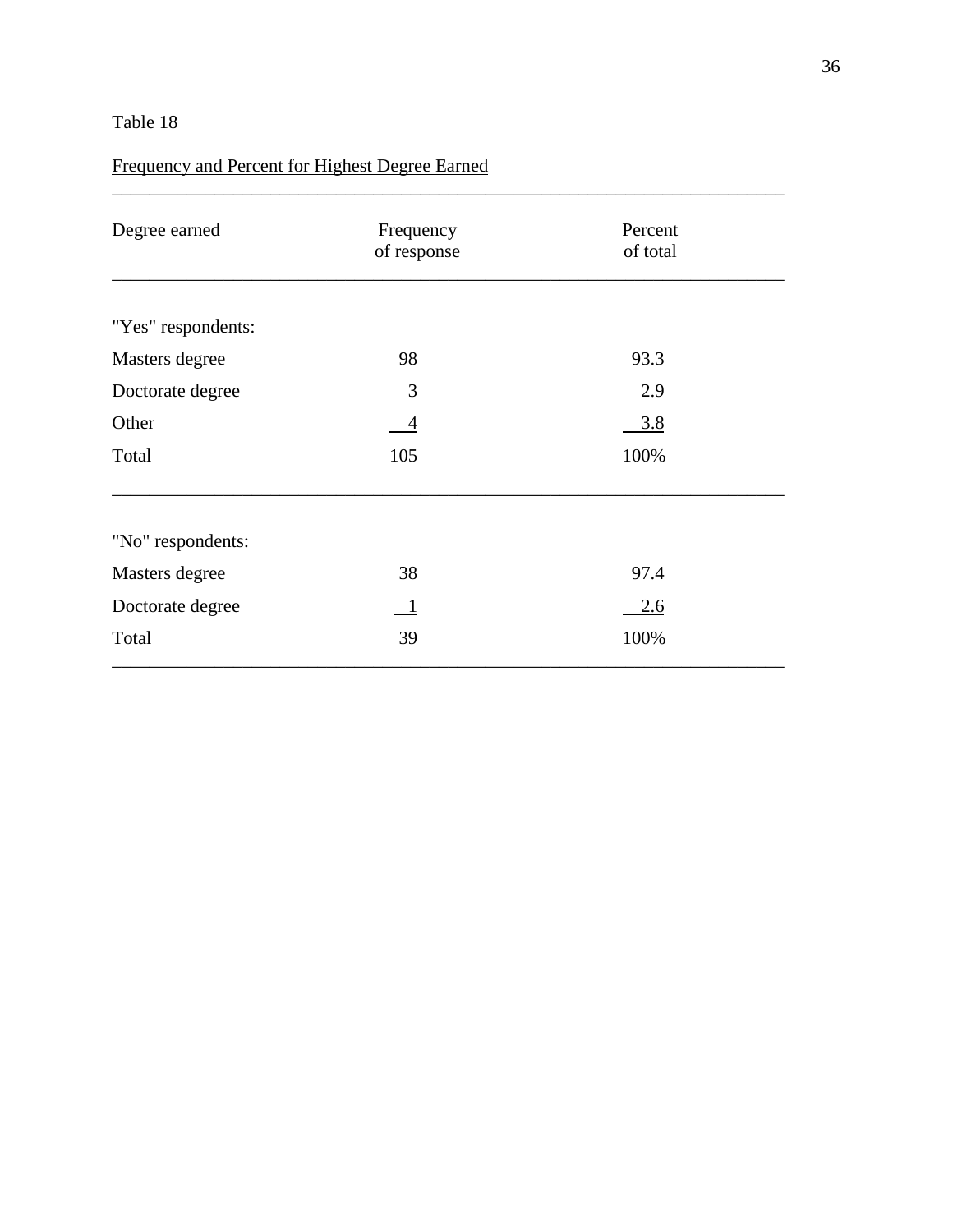Frequency and Percent for Professional Background Prior to Elementary School Counseling \_\_\_\_\_\_\_\_\_\_\_\_\_\_\_\_\_\_\_\_\_\_\_\_\_\_\_\_\_\_\_\_\_\_\_\_\_\_\_\_\_\_\_\_\_\_\_\_\_\_\_\_\_\_\_\_\_\_\_\_\_\_\_\_\_\_\_\_\_\_\_\_

| Work setting                  | Frequency<br>of response | Percent<br>of respondents |
|-------------------------------|--------------------------|---------------------------|
| "Yes" respondents $(n=108)$ : |                          |                           |
| High school teacher           | 12                       | 11.1                      |
| Middle school teacher         | 13                       | 12.0                      |
| Elementary school teacher     | 57                       | 52.8                      |
| Other                         | 46                       | 42.6                      |
| "No" respondents $(n=39)$ :   |                          |                           |
| High school teacher           | 4                        | 10.3                      |
| Middle school teacher         | 7                        | 17.9                      |
| Elementary school teacher     | 20                       | 51.3                      |
| Other                         | 20                       | 51.3                      |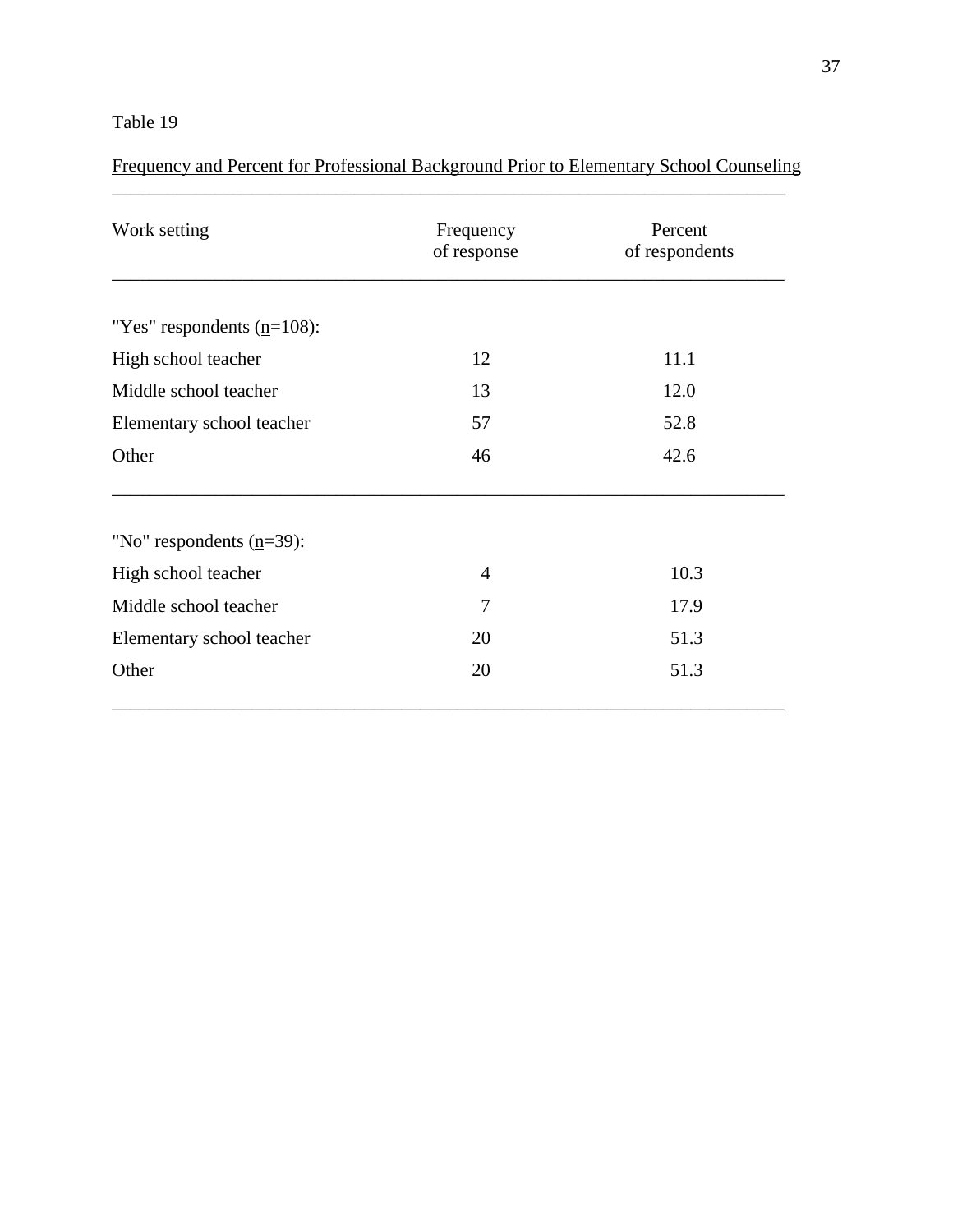Frequency and Percent for Educational Area Prior to Elementary School Counseling

| <b>Educational Area</b>       | Frequency<br>of response | Percent<br>of respondents |
|-------------------------------|--------------------------|---------------------------|
| "Yes" respondents $(n=108)$ : |                          |                           |
| Special education             | 10                       | 9.3                       |
| Music education               | 5                        | 4.6                       |
| Regular education             | 56                       | 51.9                      |
| Did not teach                 | 22                       | 20.4                      |
| Other area                    | 21                       | 19.4                      |
| "No" respondents $(n=39)$ :   |                          |                           |
| Special education             | 5                        | 12.8                      |
| Music education               | $\overline{0}$           | $\boldsymbol{0}$          |
| Regular education             | 23                       | 59.0                      |
| Did not teach                 | 5                        | 12.8                      |
| Other area                    | 9                        | 23.1                      |

Item "4h" asked those "yes" counselors who were not previously music teachers  $(n=103)$ to indicate if they had any music training. A majority of respondents (57.3%, n=59) indicated previous music training while 40.7 (n=44) indicated no training. None of the "no" respondents were previously music teachers. Among the 39 "no" respondents, the majority  $(64.1\%, n=25)$ indicated no music training. All respondents were asked to elaborate on their music training. Those responses will be examined further in Chapter 5. See Table 21 for a complete presentation of these data.

Item "4i" asked all survey respondents to indicate the number of schools to which they were assigned. Of the 105 "yes" respondents, a large majority  $(81.9\%, n=86)$  indicated they were assigned to one school. The majority of "no" respondents (88.6%, n=31) also indicated they were assigned to one school. See Table 22 for a complete accounting of these data.

Item "4j" asked all counselors to indicate the estimated enrollment of the school(s) to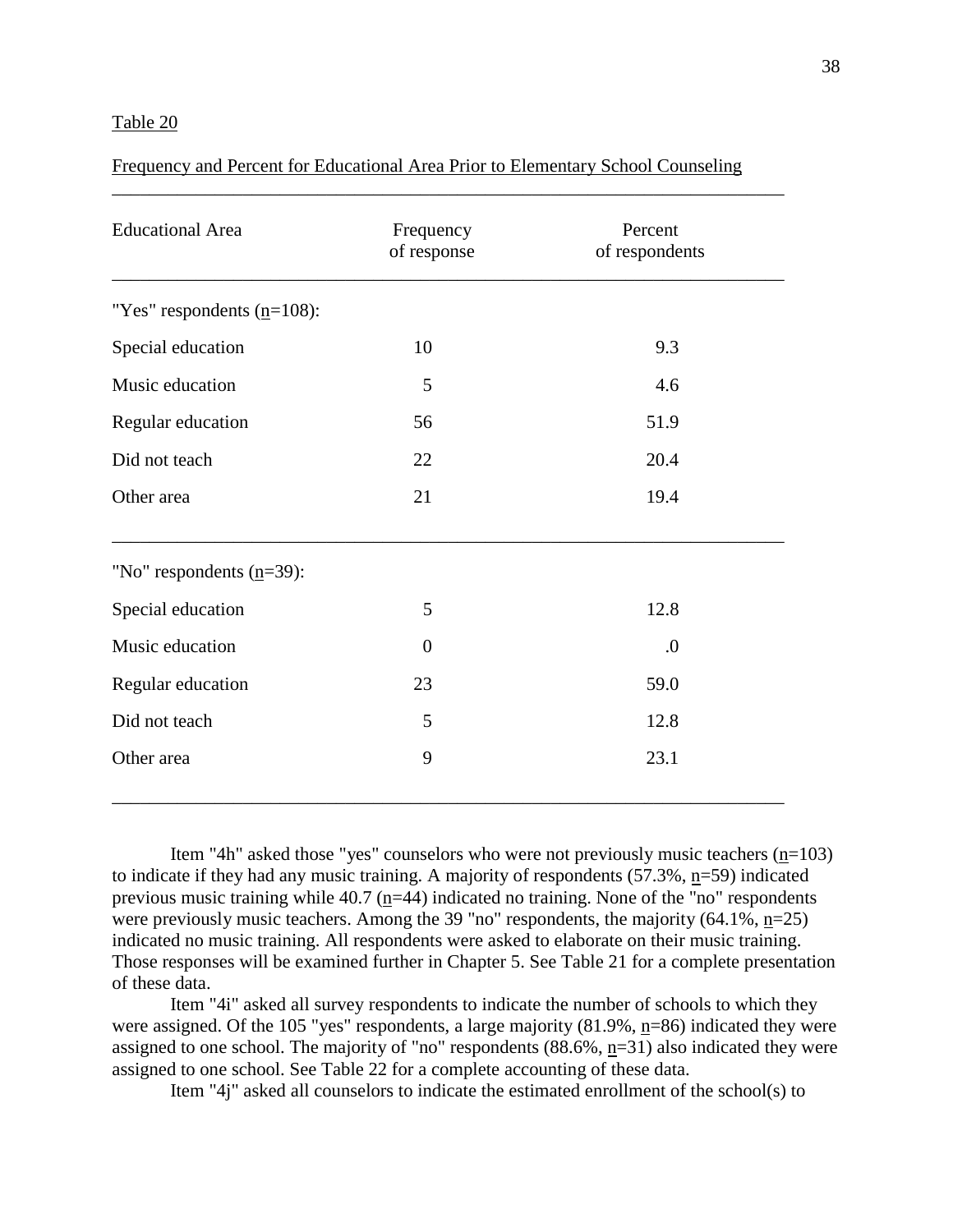which they were assigned. The "yes" respondents to this item  $(n=104)$  indicated a mean enrollment of 714 with a range of 4904, while the "no" respondents (n=35) indicated a mean enrollment of 662 with a range of 1090. Table 23 presents these data.

Item "4k" asked respondents to indicate the grade levels represented at the school(s) to which they were assigned. The majority of "yes" respondents (52.8%, n=56) indicated schools which included grades kindergarten through five, while 21 counselors (19.8%) indicated schools which included pre-kindergarten through grade five. The majority of "no" respondents (55.6%, n=20) indicated schools which included kindergarten through grade 5. See Table 24 for a complete presentation of these data.

The final survey question in part 4, item "4l", asked all counselors to indicate the setting of the school(s) in which they worked (urban, rural, or suburban). Of the 107 "yes" counselors responding to this item, over 50%  $(n=54)$  indicated they worked in suburban schools, 28%  $(n=30)$  in rural schools, while 21.5%  $(n=23)$  indicated they worked in urban schools. "No" respondents to this item (n=32), indicated their work settings as  $53.1\%$  suburban (n=17), 28.1% rural  $(n=9)$ , and 18.8% urban  $(n=6)$ . Table 25 presents these data.

#### Table 21

Frequency and Percent for Previous Music Training (Non-Music Teachers)

| Music training     | Frequency<br>of response | Percent<br>of total |  |
|--------------------|--------------------------|---------------------|--|
| "Yes" respondents: |                          |                     |  |
| Yes                | 59                       | 57.3                |  |
| $\rm No$           | <u>44</u>                | 2.7                 |  |
| Total              | 103                      | 100%                |  |
| "No" respondents:  |                          |                     |  |
| Yes                | 14                       | 35.9                |  |
| $\rm No$           | 25                       | 64.1                |  |
| Total              | 39                       | 100%                |  |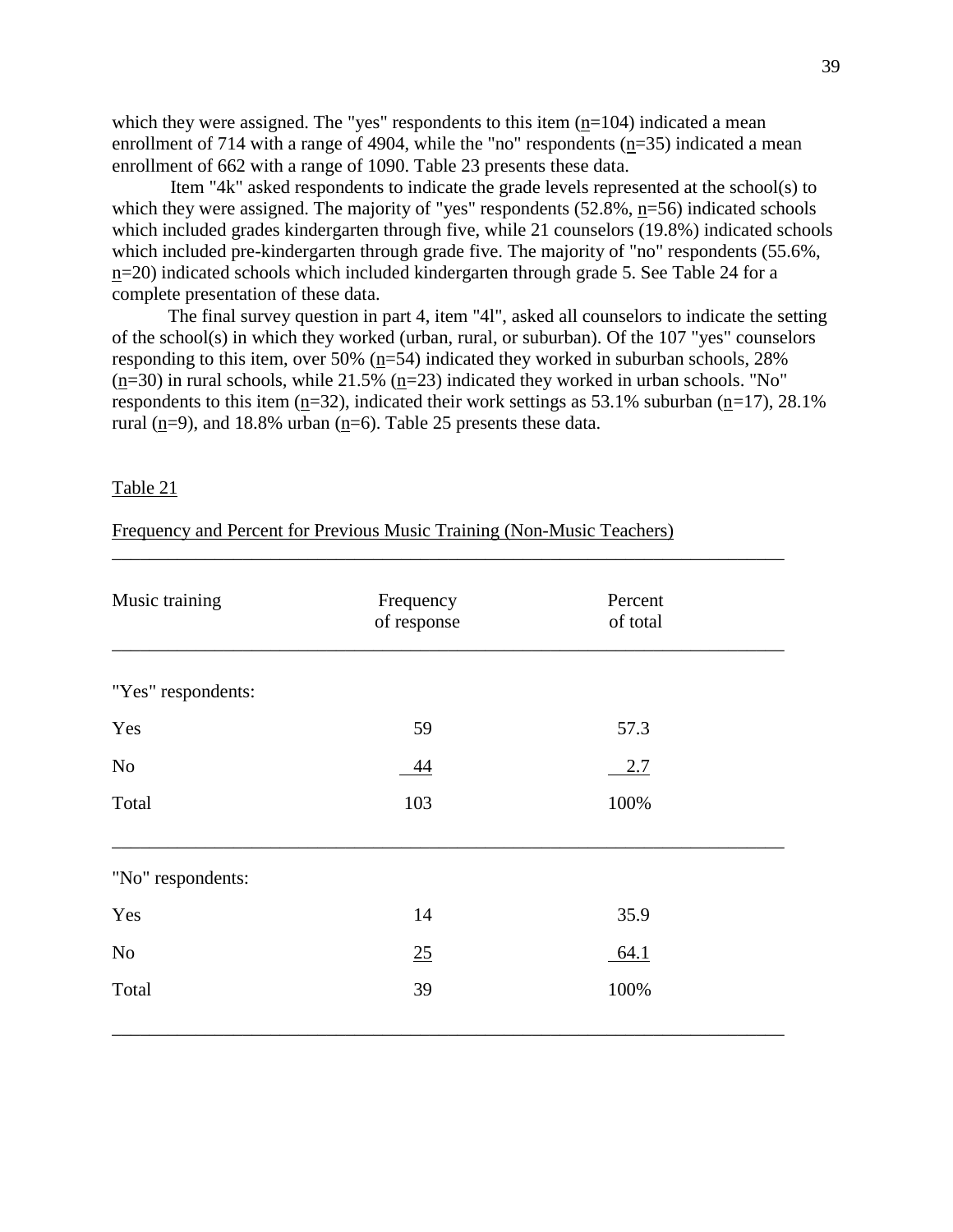## Frequency and Percent for Number of Schools Assigned

| Number of schools    | Frequency<br>of response | Percent<br>of total |  |
|----------------------|--------------------------|---------------------|--|
| "Yes" respondents:   |                          |                     |  |
| One                  | 86                       | 81.9                |  |
| Two                  | 17                       | 16.1                |  |
| Three                | $\mathbf{1}$             | $1.0\,$             |  |
| Four                 |                          | 1.0                 |  |
| Total                | 105                      | 100%                |  |
| "No" respondents:    |                          |                     |  |
| One                  | 31                       | 88.6                |  |
| $\operatorname{Two}$ | 3                        | 8.6                 |  |
| Five                 | $\mathbf{1}$             | 2.8                 |  |
| Total                | 35                       | 100%                |  |
|                      |                          |                     |  |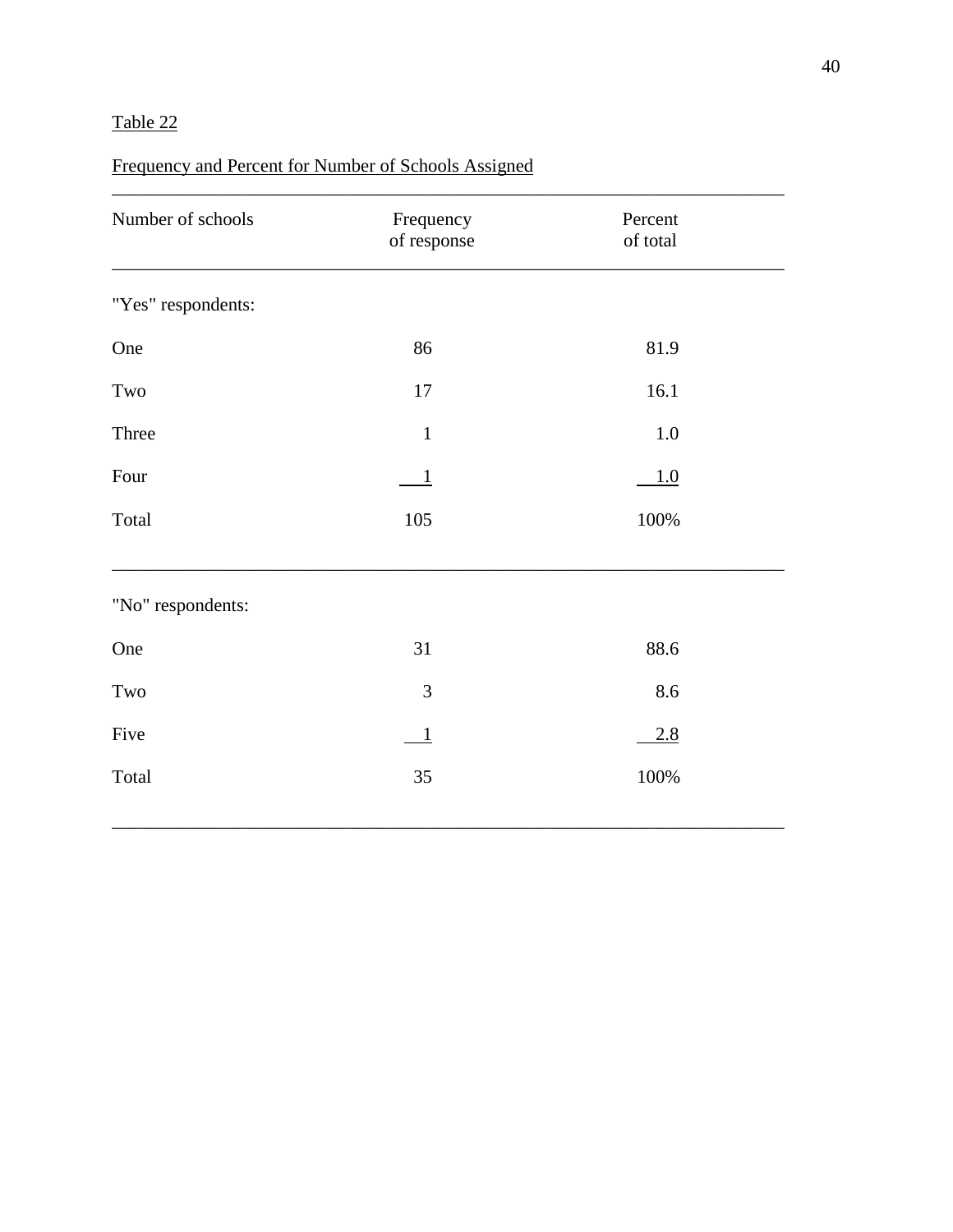| Enrollment        | Number<br>of responses | Range<br>of responses | Mean<br>enrollment | <b>Standard</b><br>deviation |
|-------------------|------------------------|-----------------------|--------------------|------------------------------|
| "Yes" respondents | 104                    | 96-5000               | 714.18             | 548.26                       |
| "No" respondents  | 35                     | 110-1200              | 662.37             | 229.28                       |

\_\_\_\_\_\_\_\_\_\_\_\_\_\_\_\_\_\_\_\_\_\_\_\_\_\_\_\_\_\_\_\_\_\_\_\_\_\_\_\_\_\_\_\_\_\_\_\_\_\_\_\_\_\_\_\_\_\_\_\_\_\_\_\_\_\_\_\_\_\_\_\_

#### Descriptives for Enrollment of Assigned School(s)

#### Part 5

#### Additional Comments

All counselors were asked to make additional comments which would be helpful in understanding how they or other elementary school counselors incorporate music into their counseling work. A total of 47 counselors offered comments (37 "Yes" respondents, and 10 "No" respondents). By a wide margin, comments offered by both sets of respondents were positive regarding the use of music in elementary school counseling. For reporting purposes, both negative and positive comments were sorted into categories. The 41 positive comments fell into four categories in which counselors: (1) stated their desire for more training; (2) reiterated their belief that music reinforces concepts taught; (3) reiterated their belief that music focuses attention and calms; and, (4) reiterated their use of kits in classroom guidance which incorporate music. Examples of positive comments included: "Some counselors feel they are not adequately trained in music to include it as a counseling tool. I feel students love it and respond well to it no matter how used as long as it is fun and appropriate."; "Music is a great medium to get concepts across. I have found that music helps make the message stick."; "During my graduate training, no one ever mentioned music as a counseling tool. It is such a part of my life that I naturally incorporate it into my counseling. Music soothes, facilitates, excites and opens new avenues."; and, "Music utilized by this respondent in connection with school counseling was limited to kit programs." The negative comments fell into two categories in which counselors: (1) were concerned about using music due to the current political climate; and, (2) felt they had too many additional responsibilities. Examples of negative comments included: "I used to use music more to help with relaxation, but with current political climate I'm afraid I would be accused of doing meditation."; and, " I feel more like an administrator than a counselor now and this effects how I counsel." See Table 26 for details.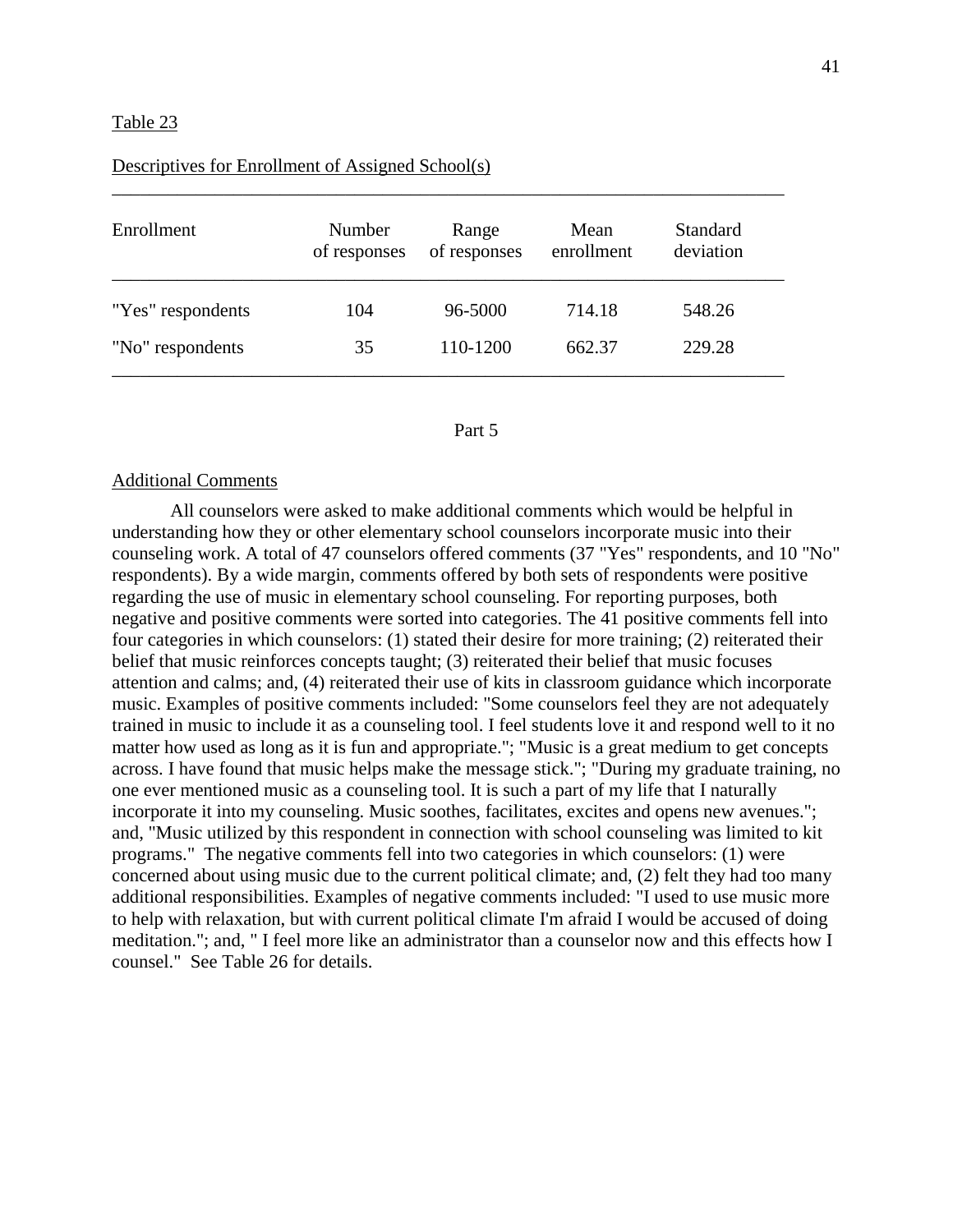## Frequency and Percent for Grade Levels of Assigned School(s)

| Grade levels          | Frequency<br>of response | Percent<br>of total |  |
|-----------------------|--------------------------|---------------------|--|
| "Yes" respondents:    |                          |                     |  |
| Pre-kindergarten-five | 21                       | 19.8                |  |
| Kindergarten-five     | 56                       | 52.8                |  |
| Kindergarten-six      | 13                       | 12.3                |  |
| Other                 | 16                       | 15.1                |  |
| Total                 | 106                      | 100%                |  |
| "No" respondents:     |                          |                     |  |
| Pre-kindergarten-five | $\overline{2}$           | 5.6                 |  |
| Kindergarten-five     | 20                       | 55.6                |  |
| Kindergarten-six      | 5                        | 13.8                |  |
| Other                 | - 9                      | 25.0                |  |
| Total                 | 36                       | 100%                |  |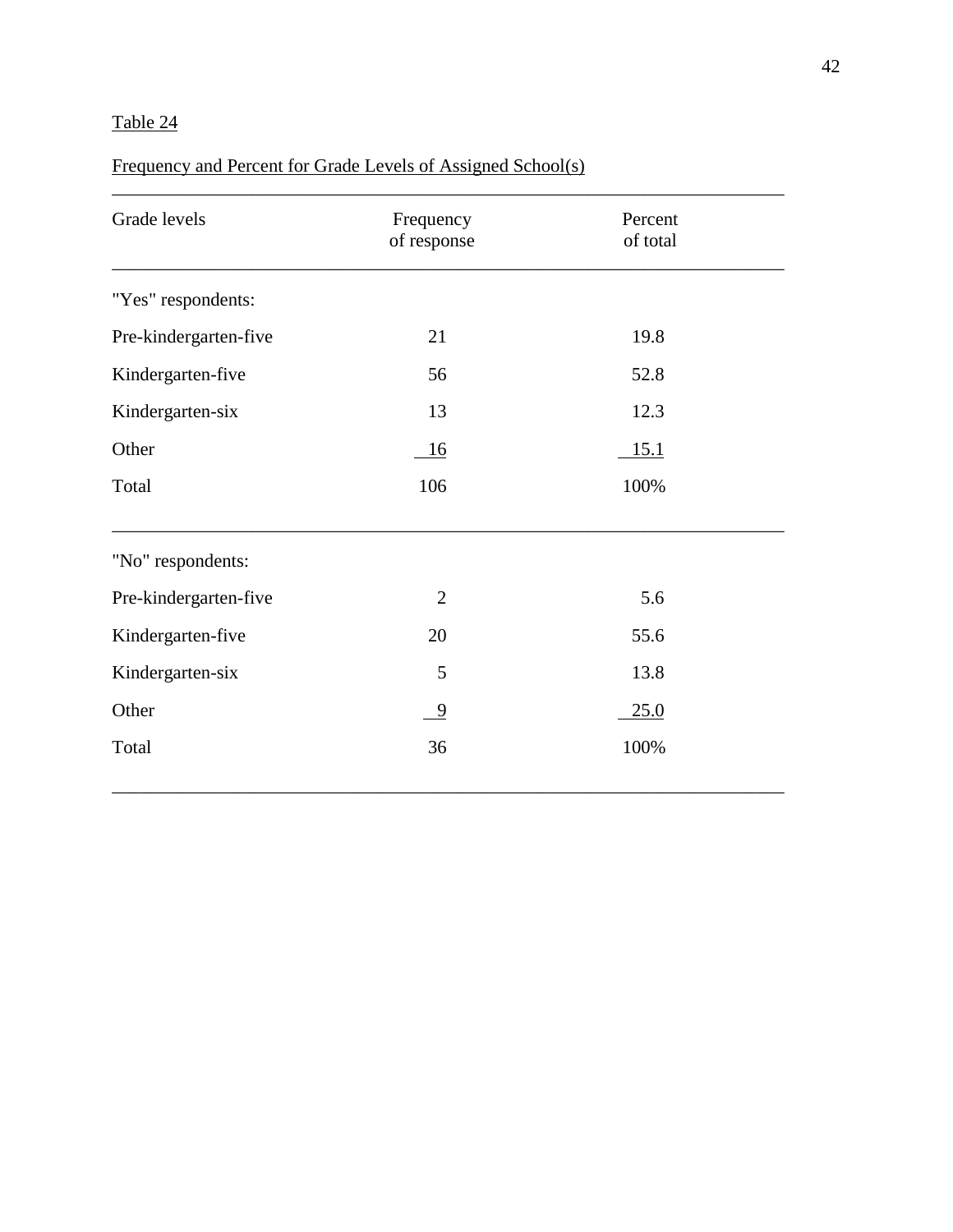## Frequency and Percent for Setting of Assigned School(s)

| Setting            | Frequency<br>of response | Percent<br>of total |  |
|--------------------|--------------------------|---------------------|--|
| "Yes" respondents: |                          |                     |  |
| Urban              | 23                       | 21.5                |  |
| Rural              | 30                       | 28.0                |  |
| Suburban           | $\underline{54}$         | 50.5                |  |
| Total              | 107                      | 100%                |  |
| "No" respondents:  |                          |                     |  |
| Urban              | 6                        | 18.8                |  |
| Rural              | 9                        | 28.1                |  |
| Suburban           | 17                       | 53.1                |  |
| Total              | 32                       | 100%                |  |
|                    |                          |                     |  |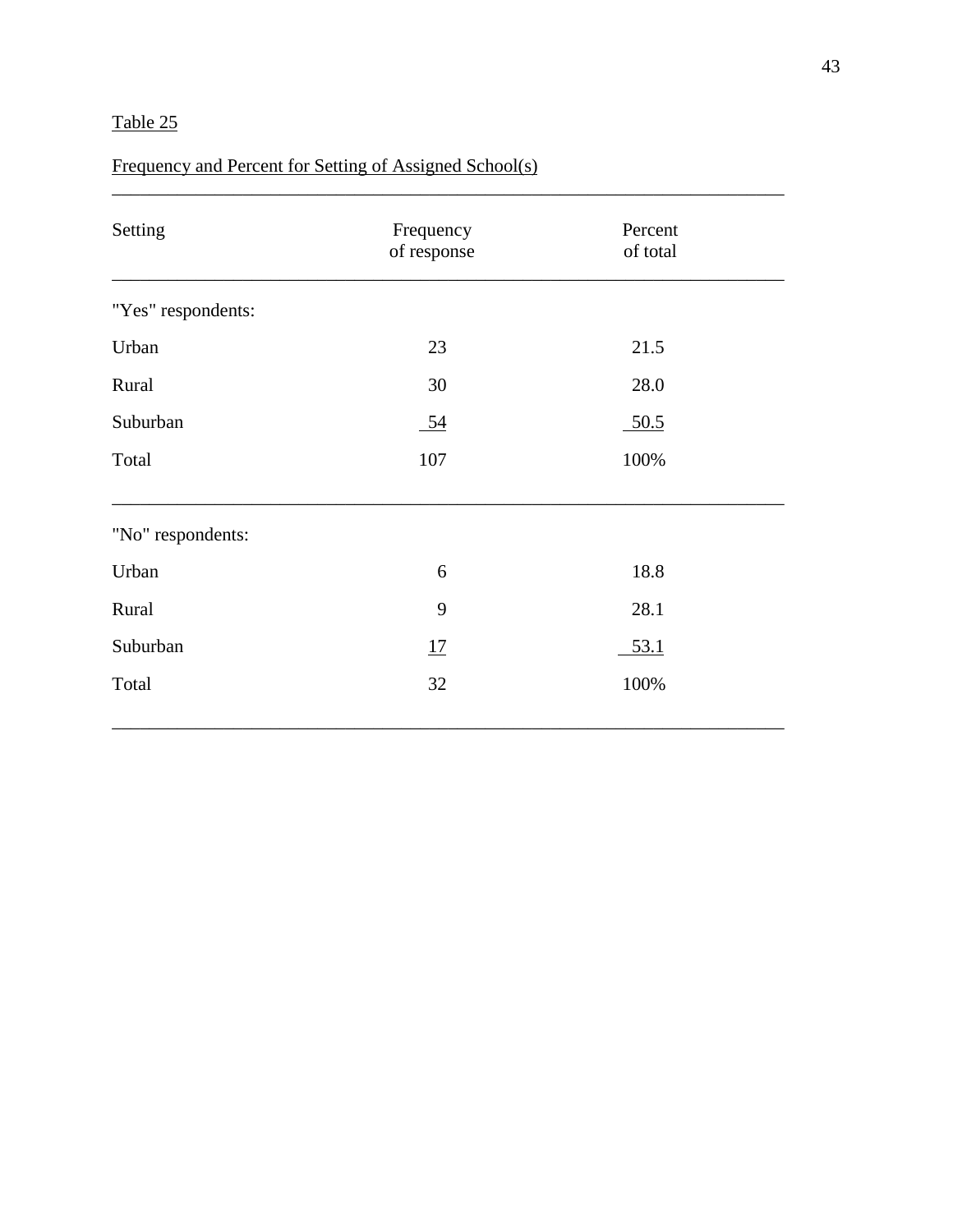### Sorted Additional Comments

| Comment                                                     | Total "yes" responses | Total "no" responses |
|-------------------------------------------------------------|-----------------------|----------------------|
| Positive comments:                                          |                       |                      |
| "Desire more training"                                      | 7                     | 7                    |
| "Music reinforces concepts taught"                          | 12                    | $\theta$             |
| "Music focuses attention<br>and calms"                      | 6                     | $\overline{2}$       |
| "Use kits in classroom guidance<br>which incorporate music" | 7                     | $\Omega$             |
| Negative comments:                                          |                       |                      |
| "Concerned about current<br>political climate"              | $\overline{2}$        | 1                    |
| "Too many additional<br>responsibilities"                   | 3                     | $\overline{0}$       |
| Total                                                       | 37                    | 10                   |

\_\_\_\_\_\_\_\_\_\_\_\_\_\_\_\_\_\_\_\_\_\_\_\_\_\_\_\_\_\_\_\_\_\_\_\_\_\_\_\_\_\_\_\_\_\_\_\_\_\_\_\_\_\_\_\_\_\_\_\_\_\_\_\_\_\_\_\_\_\_\_\_

### Summary

The response rate for the survey was 73%. The results of the data analyses related to elementary school counselors' use of music in their work, perceptions about training needs, barriers to the use of music by elementary school counselors, demographic information, and, additional comments, were reported in this chapter. Chapter 5 contains a summary of the study results and recommendations.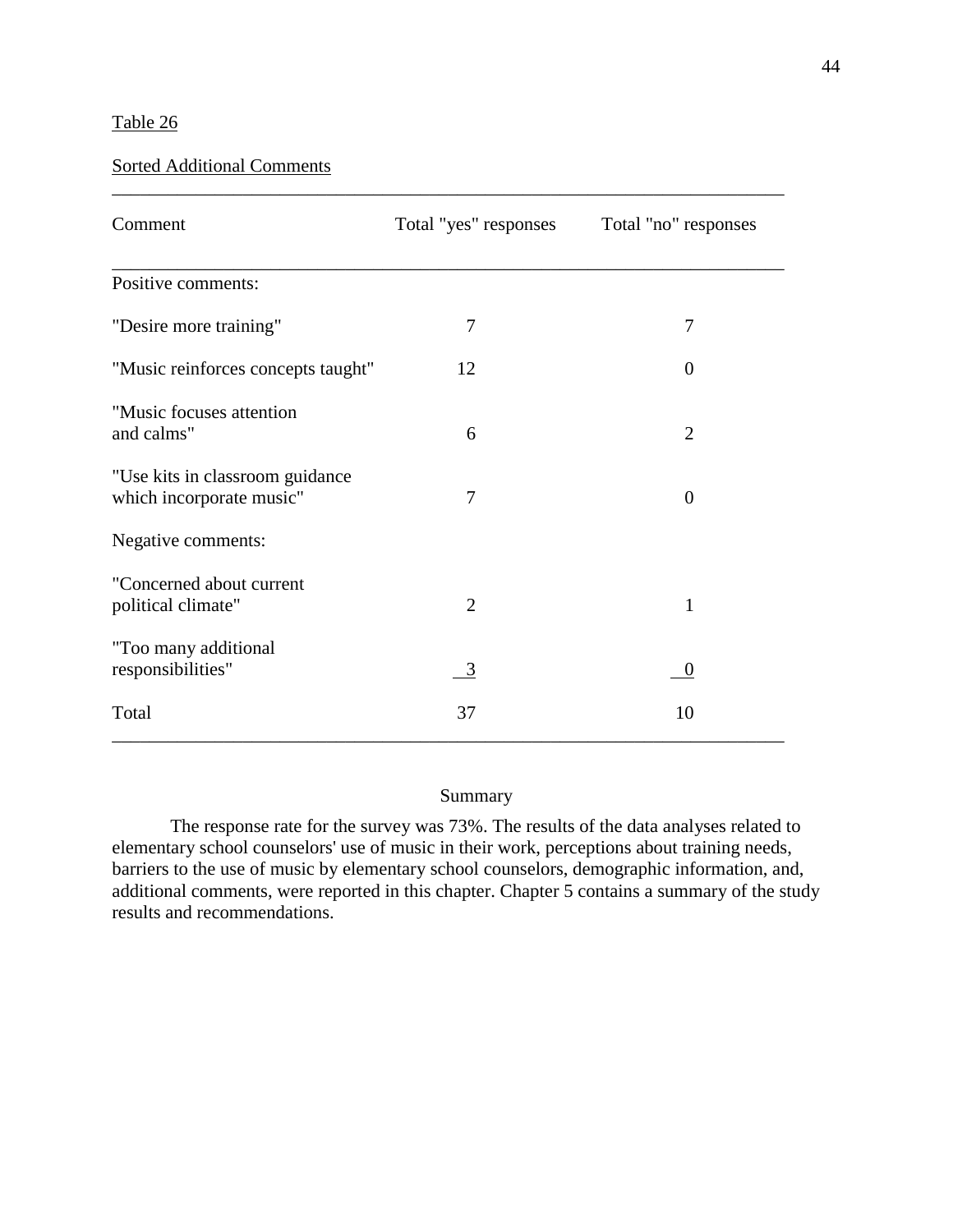#### [CHAPTER 5](#page-4-0)

#### SUMMARY AND RECOMMENDATIONS

This final chapter includes a review of the research questions, methodology employed in the study, and a summary of the results. Also included in this chapter are recommendations for counselor education training programs, recommendations for elementary school counselors, and recommendations for future research in the use of music in school counseling work.

#### Review of the Research Questions

This study was designed to investigate and describe the status of the use of music as a counseling tool by elementary school counselors in the Commonwealth of Virginia. The following research questions were posed:

- 1. What use do elementary school counselors make of music in their work?
- 2. What do counselors believe are identifiable benefits provided to students through the use of music?
- 3. What do elementary school counselors believe would be helpful to more effectively use music as a counseling tool?
- 4. Do barriers exist which hinder counselors from using music as a counseling tool?
- 5. What are the characteristics of elementary school counselors who use music as a counseling tool?
- 6. What are the characteristics of the settings of counselors who use music in providing counseling services to students?

The participants in this study were selected at random from the 1999-2000 membership roster of the Virginia Counselors Association (VCA). Data were collected through a mailed survey packet containing the survey and a self-addressed, stamped envelope. A total of 255 VCA members were selected to receive the survey and 185 surveys were returned. A return rate of 73% was achieved. There were 70 non-responses. Of the returned surveys, 38 (21%) were deemed unusable. Data from the remaining 147 usable surveys are reported in this study.

#### Summary of the Results

The results of the study will be summarized and discussed for each of the research questions which formed the basis of the study.

1. What use do elementary school counselors make of music in their work?

The majority of the elementary school counselors who responded to the survey indicated they use music in their counseling work with students. Survey results indicated 73% used music an average of 36 times over the past year with mainly regular education students, but also with special education students. Only one respondent used music with alternative education students. Music was used most often by responding counselors in kindergarten (80.6%), first (67.6%), and second grades (54.6%). Music was used in grades three (38%), four (32.4%), five (27.8%), and pre-kindergarten (17.6%), but to a lesser degree. These results seem to support the findings of Standley (1996), whose meta-analysis revealed that music as a contingency for educational and therapeutic objectives has decreasing effects through each grade level of the school years to high school. The only anomaly in the results of this present study is the indicated use of music in pre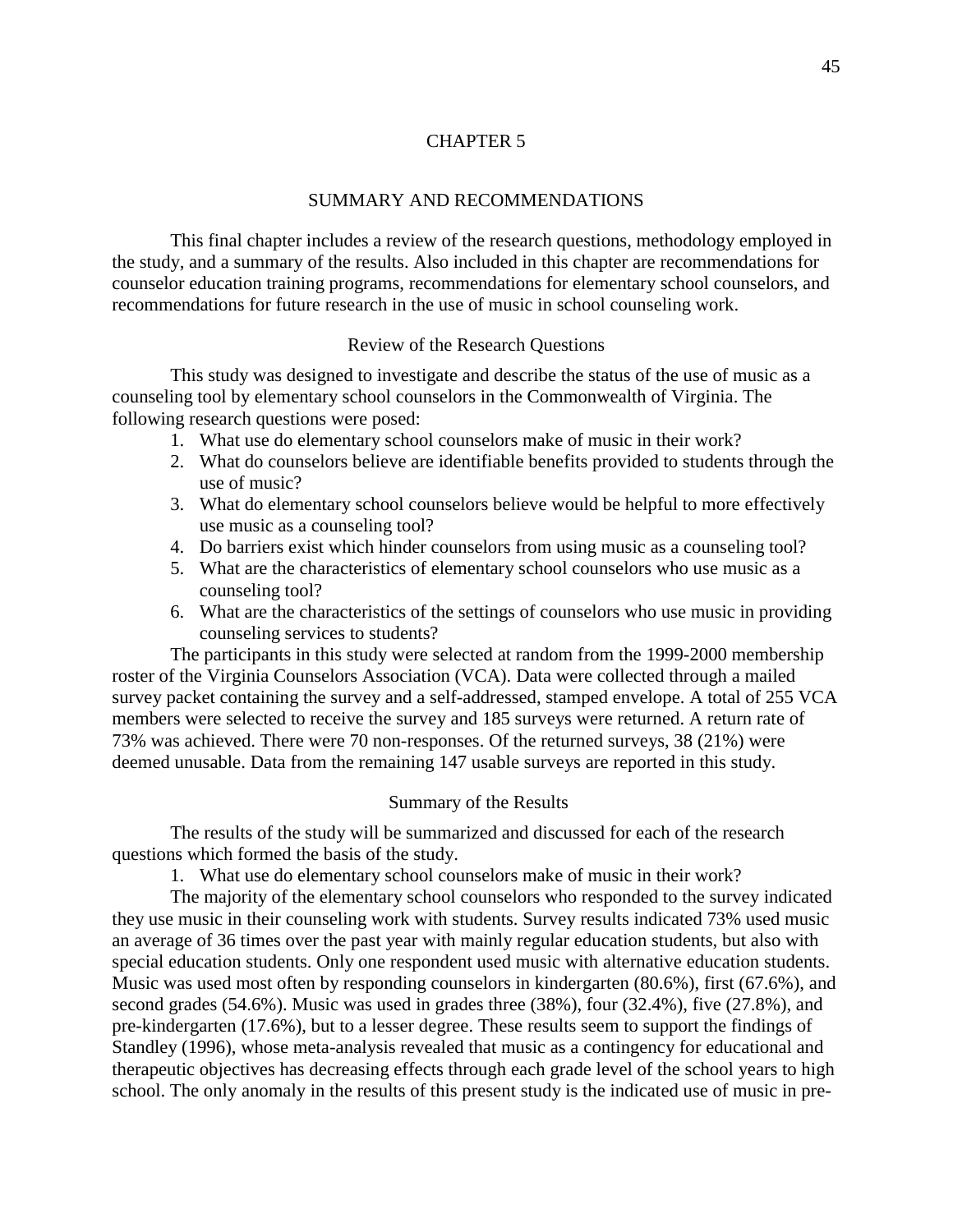kindergarten. The use of music in that grade level received the lowest percent (17.6%) from respondents. This finding may be partially explained by the fact that the majority of respondents' work settings did not include pre-kindergarten (this finding will be discussed later in Chapter 5).

Survey respondents indicated that 88% of the music they used with students over the past year was commercially produced. In addition, counselor-made materials and activities comprised nearly 42% of the music used. Among the responses of the 13 counselors who indicated the use of other types of materials and activities, "Student-created songs/raps" was the most common response. These "Other" responses were sorted into seven categories and are detailed in Table 27 (see Appendix A).

On average, classroom guidance sessions contained most of the music used by counselors who responded to the survey. Although music was incorporated into individual and small group counseling sessions, it was used far fewer times in these settings. A contributing factor to this finding may be that most of the currently available commercially produced elementary counseling materials incorporating music are designed mainly for classroom guidance use. Additional support for this perspective may be seen in the finding that an educational kit/program comprised 85% of the music used by the majority of counselors responding to the survey. Classical music, at 36%, ranked as the second most used music by respondents, while 15 counselors indicated "Other". Among those respondents, "Counselor/student created songs" was the most common response. "Other" responses were sorted into seven categories and are detailed in Table 28. (see Appendix A).

Respondents to the survey were asked to indicate how important each of five criteria were in the selection of the music they used over the past year. The mean responses to the criteria showed that counselors found all five criteria to be "Very important" or "Somewhat important". Based on their responses, the criteria can be prioritized in the following order: (1) The music used would introduce or reinforce a

concept; (2) Music had been an effective counseling/educational tool in the past; (3) The music used was familiar to the counselor; (4) The music was part of a kit/program I purchased; and, (5) The music used was familiar to the students. This finding seems to be supported by responses to survey part 5 which asked counselors to offer additional comments. Of the positive comments offered by respondents, "Music would reinforce concepts taught" was the most often cited benefit to the use of music (see Table 26).

Over three-fourths of responding counselors indicated they received no professional or non-professional assistance in using music in their work. Counselors were asked to elaborate if they had received assistance. The elaborative responses from the 22 counselors who received assistance were sorted into three categories: (1) Assistance from music teacher/specialist; (2) Assistance from music therapist; and, (3) Music was part of a school-wide character education program. Nineteen of the 22 counselors received assistance from a music teacher/specialist. See Table 29 (Appendix A) for complete details.

2. What do counselors believe are identifiable benefits provided to students through the use of music?

Counselors were asked to respond to 7 statements regarding perceived benefits among those students with whom they used music over the past year. The statements were generated from the research-based positive outcomes cited in Chapter 2. The mean responses indicated counselors disagreed with only one of the statements (Little or no discernible benefit). This finding seems to indicate those counselors who use music believe there are definite and discernible benefits to the use of music as a counseling tool. Based on counselors' responses, the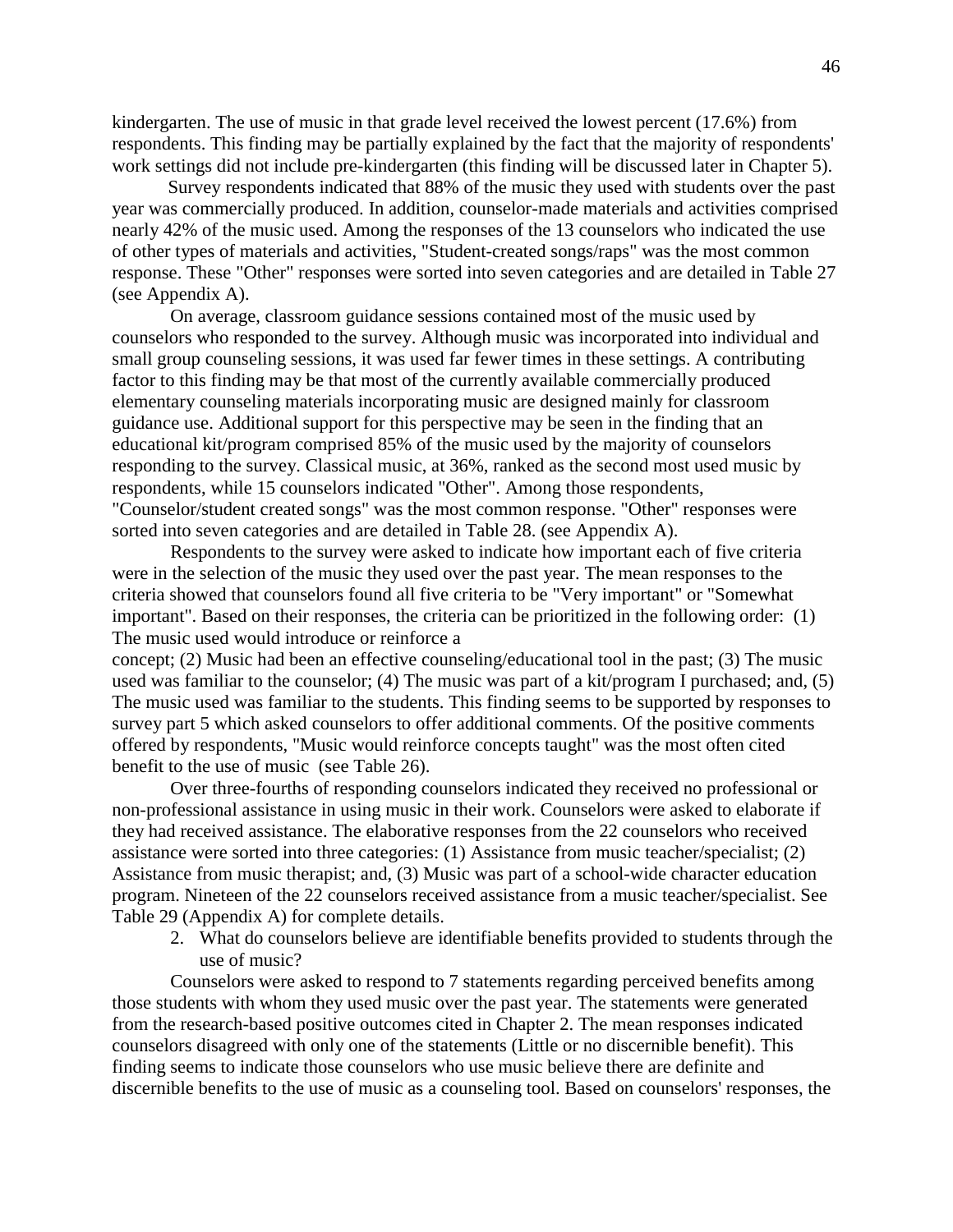other 6 statements can be ranked from most to least important as follows: (1) Improved focus/maintenance of attention; (2) Improved group participation; (3) Improved student/counselor rapport; (4) Improved retention of concepts; (5) Improved social interaction; and, (6) Improved attitude. That counselors gave "Improved focus/maintenance of attention" the highest mean response, along with a high mean rating for "Improved retention of concepts", seems to support this study's finding in which counselors ranked as the most important criteria in music selection "The music used would introduce or reinforce a concept." Additionally, counselors rated "Improved group participation" as the second most important perceived benefit to the use of music. These findings, as well as the finding that respondents used music to the greatest extent in the classroom guidance setting, seem to support Harper (1985), who posited that perhaps the most common method by which school counselors use music is to introduce, enhance, or review guidance lessons.

3. What do elementary school counselors believe would be helpful to more effectively use music as a counseling tool?

All counselors were asked to rate their proficiency in the use of music as a counseling tool by checking one of the following responses: (1) Very proficient; (2) Somewhat proficient; (3) Limited proficiency; or, (4) Not proficient. Of the "yes" respondents, a total of 87.9% indicated some level of proficiency in music, with the majority of those (77.6%) rating themselves as "Very Proficient" or Somewhat proficient". "No" respondents (those counselors who do not use music) clearly saw themselves as having little proficiency, as 87.2% indicated "Not proficient" while the remaining 12.8% indicated "Limited proficiency". These findings are amplified when viewed from the perspective of counselors' responses regarding previous music training. Results indicate 57.3% of "yes" respondents had previous music training, while 64.1% of "no" respondents had no previous training in music. Counselors were asked to elaborate on any previous music training. The majority of those who offered further elaboration indicated some type of instrumental music training, with piano lessons the most common response. For reporting purposes, responses were sorted into 4 categories and are detailed in Table 30. (see Appendix A).

When asked to rate the effectiveness of training in the use of music as a counseling tool, 82.4% of "yes" respondents indicated this type of training in graduate school as "Non-existent". Among the "no" respondents, 94.9% indicated "Non-existent". Nearly three-fourths of both "yes" and "no" respondents indicated "None available" regarding training through professional workshops. However, when counselors were asked if they would pursue more training in the use of music as a counseling tool if it was available, 88.8% of "yes" respondents indicated "Definitely" or "Probably", while 74.4% of "no" respondents indicated "Definitely" or Probably". These findings seem to indicate a current lack of training opportunities, but a strong desire on the part of survey respondents to acquire more training in the use of music as a counseling tool.

4. Do barriers exist which hinder counselors from using music as a counseling tool?

"No" respondents were asked to explain briefly why they do not use music in their counseling work. By far, the most common response involved the lack of any background or training in the use of music as a counseling tool. Twenty-three of the 39 counselors who responded cited this reason. The responses of those counselors were sorted into 8 categories and are detailed in Table 31. (See Appendix A).

Counselors were asked to indicate if they had received any criticism for using music in their counseling work. Among the "yes" counselors, 98.1% received no criticism. Of the two counselors who had received criticism, one indicated a parent and administrator had offered the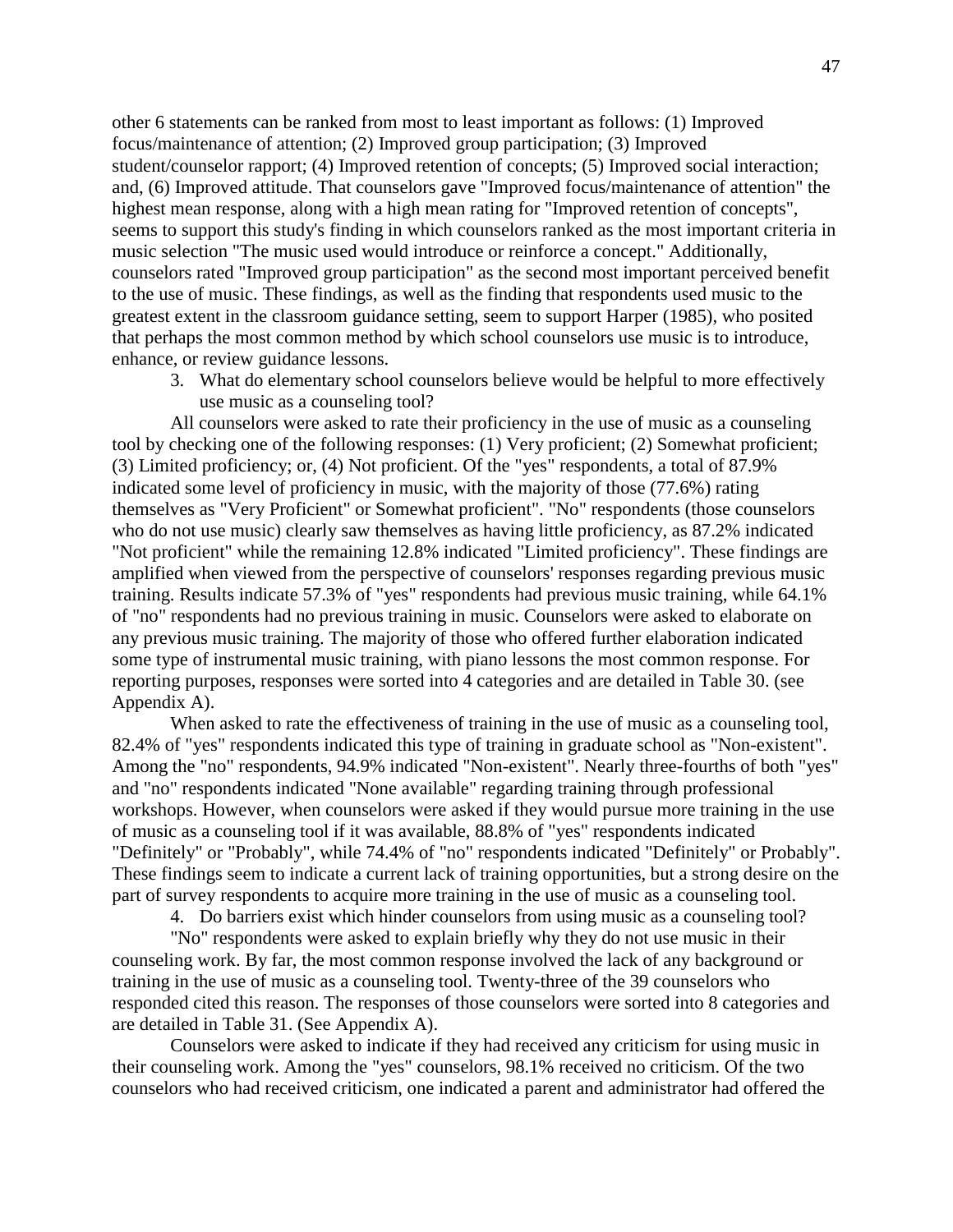criticism and stated: "You have to be so careful what you use, regardless if the students listen to it themselves". The second counselor who received criticism indicated it came from a few teachers who felt music "gets the kids all hyped up".

5. What are the characteristics of elementary school counselors who use music as a counseling tool?

Females made up nearly 90% of the respondents who indicated they used music in their counseling work over the past year, while males comprised slightly more than 10%. These percentages correspond roughly to the gender make-up of the overall sample, which was approximately 92% female and 8% male. Counselors who used music averaged over 16 years experience in the field of education, and nearly 9 years as elementary school counselors. Over 93% held masters degrees, while less than 3% held doctorate degrees. Education Specialist was the degree of the four counselors who chose "Other" as their response. Nearly 80% of the counselors who used music earned their highest degree between 1979 and 1999, with nearly 42% completing the degree between 1991 and 1999. Among "no" respondents, nearly 95% were females, while males comprised just over 5%. This group of counselors averaged over 15 years experience in the field of education, and over 8 years as elementary school counselors. Over 97% held masters degrees, while less than 3% held doctorate degrees. Nearly 80% of the "no" counselors earned their highest degree between 1979 and 1999, with nearly 40% completing the degree between 1991 and 1999.

The majority of counselors who used music in their counseling work with students were previously elementary school teachers (52.8%). Fewer counselors (23%) had high school or middle school teaching experience. Forty-six "yes" respondents indicated "Other" types of professional backgrounds. Those responses were sorted into 4 categories. The majority of the responses were categorized as "Other public education experience", or "Other counseling experience". Among the "no" respondents, the majority were previously elementary school teachers (51.3%), while a smaller group had high school or middle school teaching experience (28.2%). Twenty "no" respondents indicated "Other" types of professional backgrounds. As with the "yes" respondents, the majority of responses were categorized as "Other public teaching experience" or "Other counseling experience". Table 32 presents complete details of the 66 "yes" and "no" respondents' "Other" responses. (see Appendix A).

The majority of counselors who used music over the past year had prior teaching experience in the regular education setting (51.9%), while fewer counselors had prior special education experience (9.3%), or music education experience (4.6%). Among the "no" respondents, the majority had prior teaching experience in the regular education setting (59%). Five counselors had prior special education experience (12.8%). There were no counselors with prior music education experience in this group of respondents. A combined total of 30 "yes" and "no" respondents indicated "Other" as their prior area of educational experience. Those responses were sorted into 3 categories, with the majority categorized as being either "Prior education experience", or "Prior counseling experience". Table 33 contains these data. (see Appendix A).

Nearly 82% of counselors who used music with their students over the past year were assigned to one school. Another 16% worked in two schools. Over half (50.5%) of the school(s) in which these counselors worked were in suburban settings, had average enrollments of 714 students, and the majority included grade levels kindergarten through five (52.8%). Among the "no" respondents, 88.6% were assigned to one school, while another 8.6% worked in two schools. More than half (53.1%) of the school(s) in which "no" respondents worked were in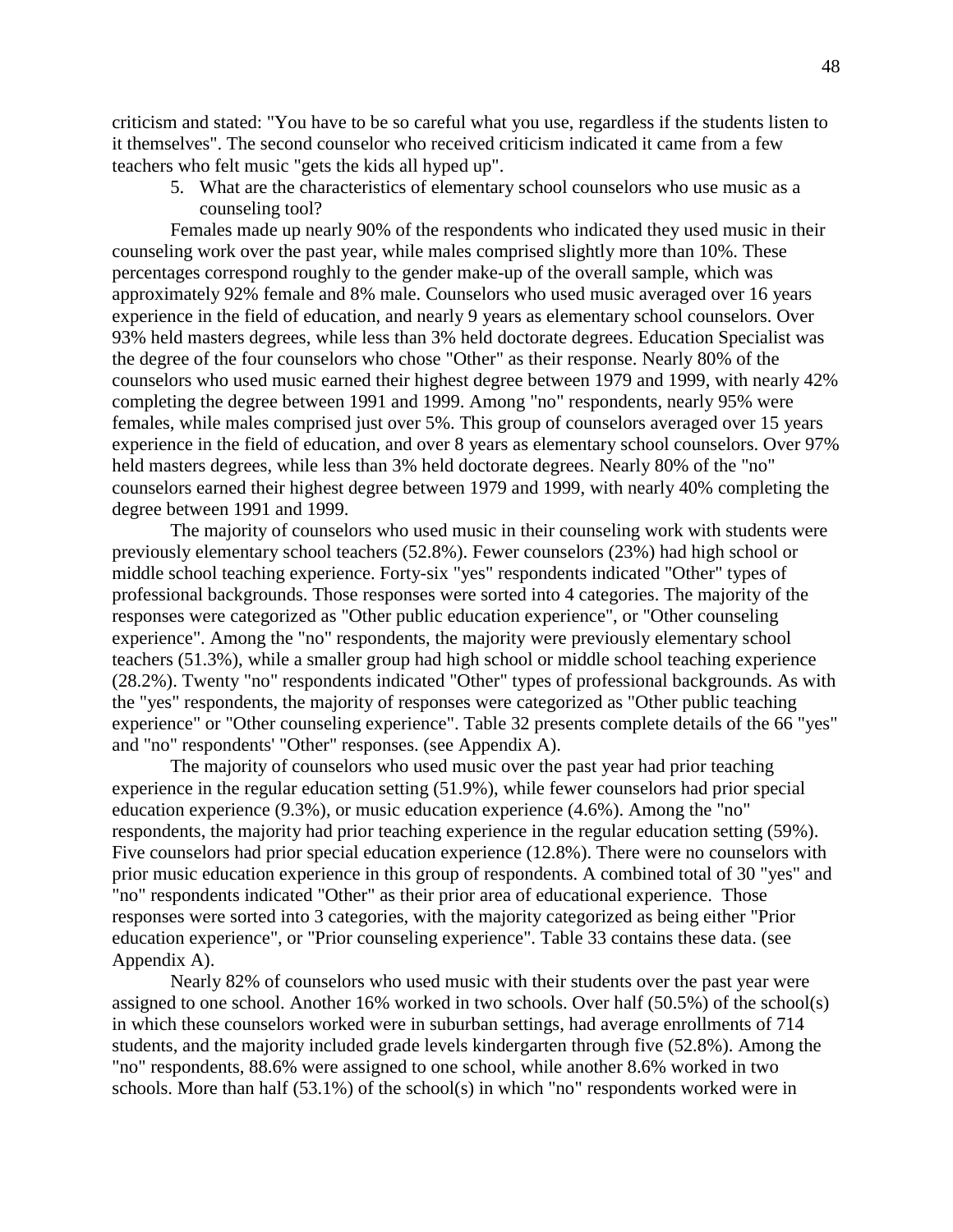suburban settings, had average enrollments of 662 students, and the majority included grade levels kindergarten through five (55.6%). A total of 25 "yes" and "no" respondents indicated "Other" when asked which grade levels were represented at their school(s). Those responses were sorted into 9 categories, and are detailed in Table 34. (see Appendix A).

#### Findings

The results of this study strongly indicated the majority of elementary school counselors who were surveyed have some level of proficiency in music, and use music as a counseling tool with their student. The majority of counselors believed strongly in music's ability to provide positive outcomes with the elementary school population. This finding may be directly related to the finding that those counselors who used music had personal experience and training in music. Personal enjoyment of music, and involvement in musical activities appears to provide counselors with an understanding of music's ability to promote emotional and psychological well being. In addition, those personal musical experiences appear to enable counselors to more readily employ music as a tool in their counseling work.

Counselors used music mostly in the classroom guidance setting, where the main purpose of activities is to provide information. They also indicated strong support for music to improve the focus and maintenance of attention, to improve group participation, to improve student/counselor rapport, and to improve the retention of concepts. Taken together, these findings could be interpreted as an indication of counselor effectiveness. Counselors who employ music as a tool in the classroom guidance setting, may be more effective and efficient since students may be more easily engaged in the learning process through the use of music. Given the current trend in education toward accountability through testing, counselors who use music to support the teaching of concepts such as test-taking and study skills, may not only aid in the improvement of students' performance, but also validate the continued need for counselors in the elementary school setting. Additionally, the findings that the majority of counselors used commercially produced materials/activities which incorporated music, and that these materials were used mainly in the classroom guidance setting, may indicate a lack of appropriate materials/activities incorporating music for other counseling settings. If such materials were produced, made available, and used by counselors, more students involved in small-group and individual counseling could also benefit from the proven positive effects of music. And, as an additional incentive for the use of music in all counseling settings, only a very small minority of counselors who used music in their work received any criticism for it.

The largest percent of respondents who used music in their counseling work were previously elementary school teachers. This finding may relate to the fact that many elementary school classroom teachers have experience using music with their students on a regular basis. Many elementary school teachers use music to begin the day, as the basis for movement activities, to learn the alphabet, to reinforce number concepts, and to calm. The results of this study indicate those experiences may have a motivating influence on elementary school teachers who have become counselors in continuing to use music as a tool in their work.

Some of the most important conclusions that may be drawn from this study relate to training issues in the use of music as a counseling tool. While a vast majority of counselors who used music indicated some level of proficiency in the use of music in their counseling work, a vast majority also indicated inadequate to non-existent graduate training in this area. In addition, a large majority of these counselors also indicated training through workshops was unavailable. It is apparent from these findings that counselors who use music in their work are applying skills,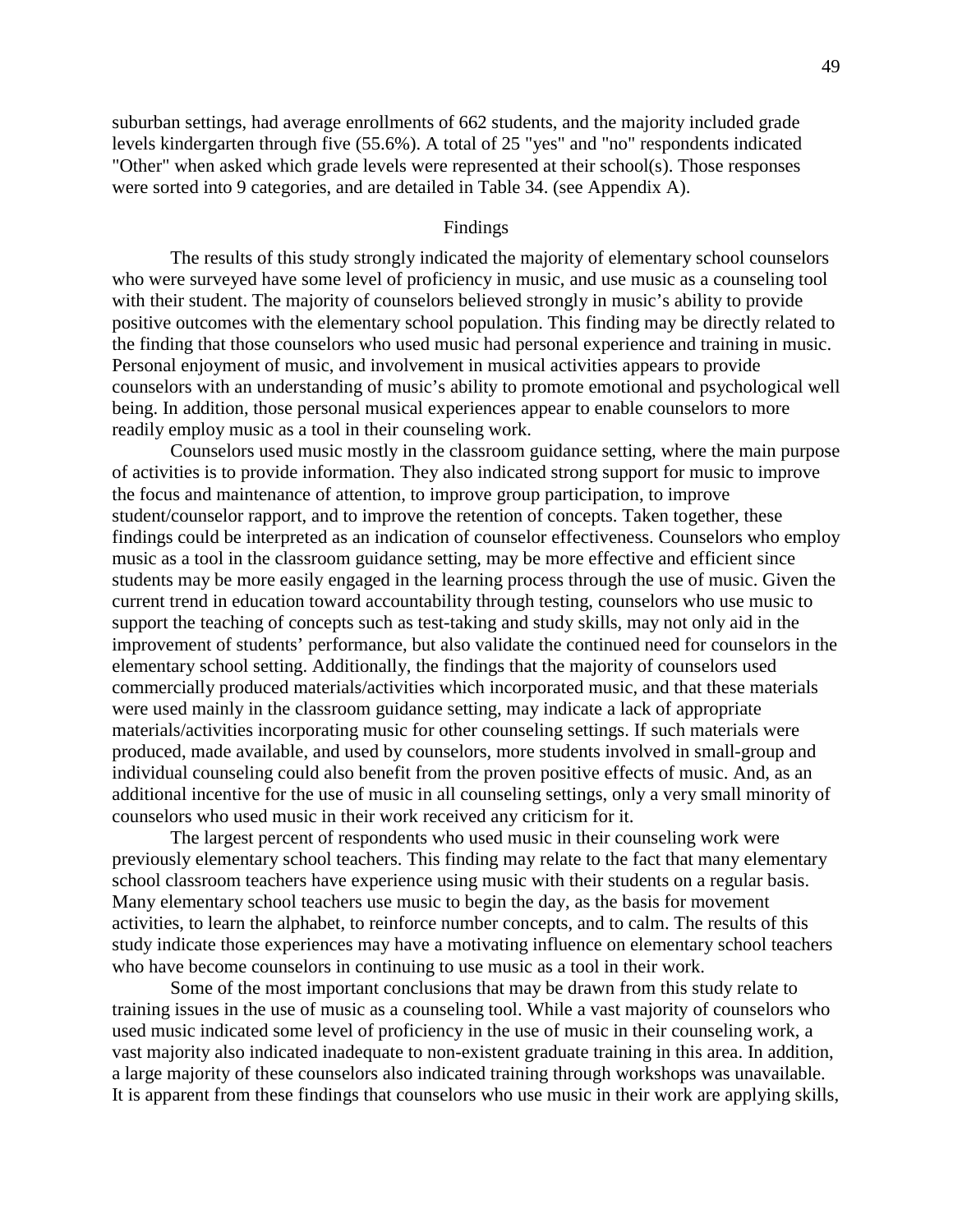training, and expertise which they gained on their own, to their counseling work in the elementary school setting. That the majority of all survey respondents (including those who did not use music in their work) strongly indicated they would pursue training in the use of music as a counseling tool if it was available, speaks to the current void in, and need for, training opportunities.

#### Recommendations

The results of this study form the basis for recommendations to the counseling profession, and to researchers who may wish to investigate further the uses of music in counseling.

#### Recommendations For Counselor Educators

More training for elementary school counselors regarding the use of music as a counseling tool is both needed and wanted. Additional training for school counselors in the use of music as a counseling tool needs to take place both in graduate schools and professional workshops. Graduate school training in the use of music as a counseling tool was viewed negatively by the majority of all survey respondents. These respondents indicated graduate training was non-existent. Professional workshops were also rated negatively as most respondents stated that workshops were unavailable to them. These professional workshops are needed because many counselors, who are already employed either are, or perceive themselves to be, poorly trained in the use of music as a counseling tool. This recommendation is supported as the majority of all survey respondents indicated they would definitely or probably pursue more training in the use of music as a counseling tool if it was available. In addition to the closed survey responses, which indicated the desire for more training, counselors' most commonly occurring written comment reiterated the desire for additional training.

#### Recommendations for Elementary School Counselors

Elementary school counselors need to keep abreast of current elementary school guidance and counseling materials incorporating music which are, and become, available. The majority of counselors responding to the survey indicated their belief in the research-based positive outcomes which music has been shown to provide, including their strong support for music's ability to reinforce concepts which are taught. Counselors, therefore, should be encouraged to develop new materials and activities which incorporate music, and to share those materials and activities with other counselors. As was reported in the survey results, some counselors already creatively incorporate student generated songs/activities into their counseling work. Counselors do not need to be expert musicians to incorporate music. They may, however, need to be open and alert to opportunities to add to their repertoire of counseling skills.

#### Recommendations for Future Research

More research is needed regarding the use of music as a counseling tool. This study has provided baseline information on the current use of music as a counseling tool in the elementary school counseling setting. Research is needed to provide an extensive bibliography of current materials/activities available which incorporate music and are appropriate for the elementary school setting, and the bibliography needs to be made available to counselors. Additionally, controlled studies designed to measure various effects of music as a counseling tool with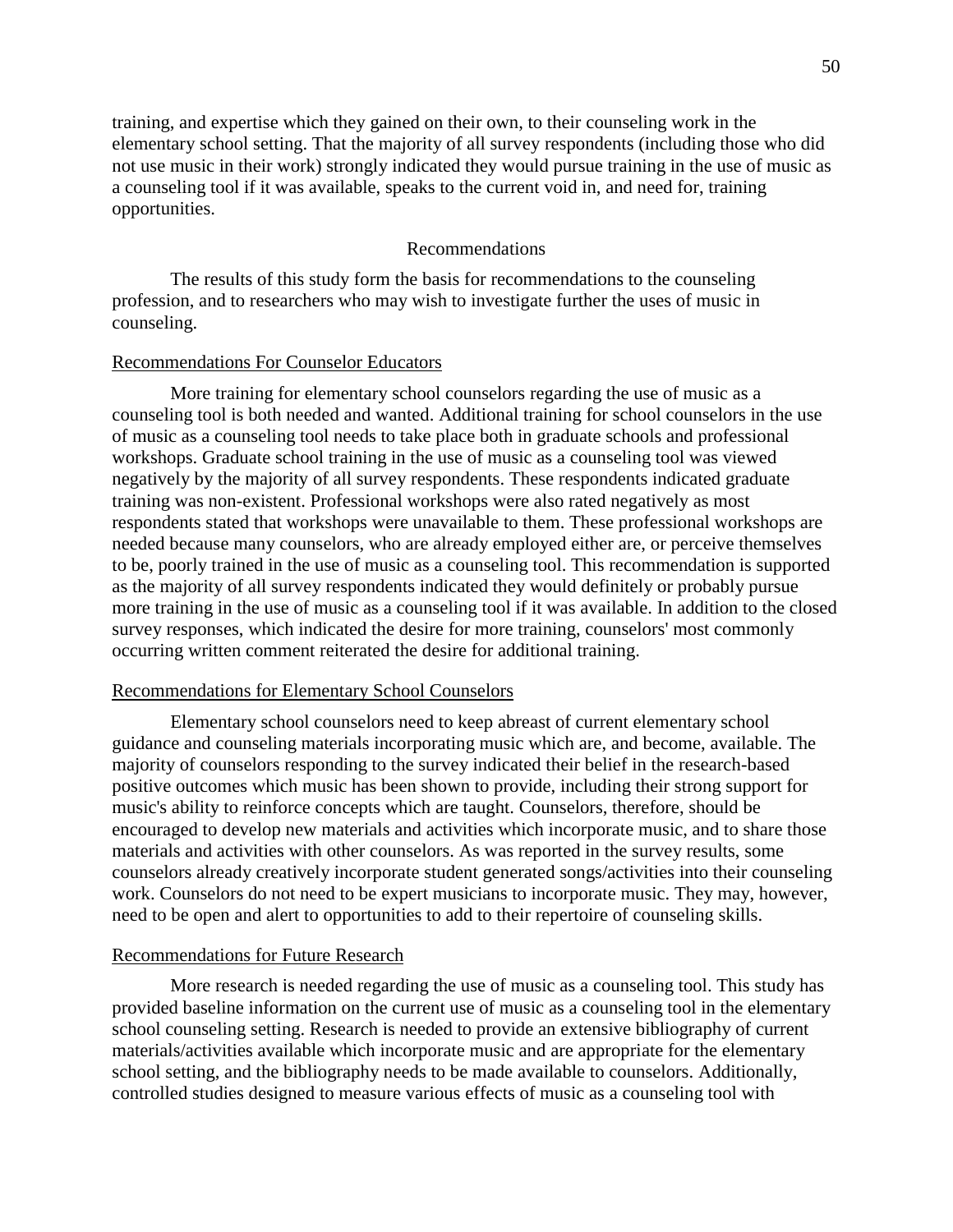elementary school students could add validity to the use of music with this population.

Since this study found the majority of elementary school counselors who used music as a counseling tool worked in suburban schools, future research investigating the effects of the use of music with non-suburban versus suburban students may be useful. A replication of this study with other age groups of students may also provide useful information regarding the effects of music in counseling. Other opportunities for future research lie in what effects the use of music may have on counselors. Are counselors who use music happier in their jobs? Are they more satisfied? Finally, research related to the inclusion of training in the use of music as a counseling tool in graduate school counselor education programs, may provide data which could impact future program planning.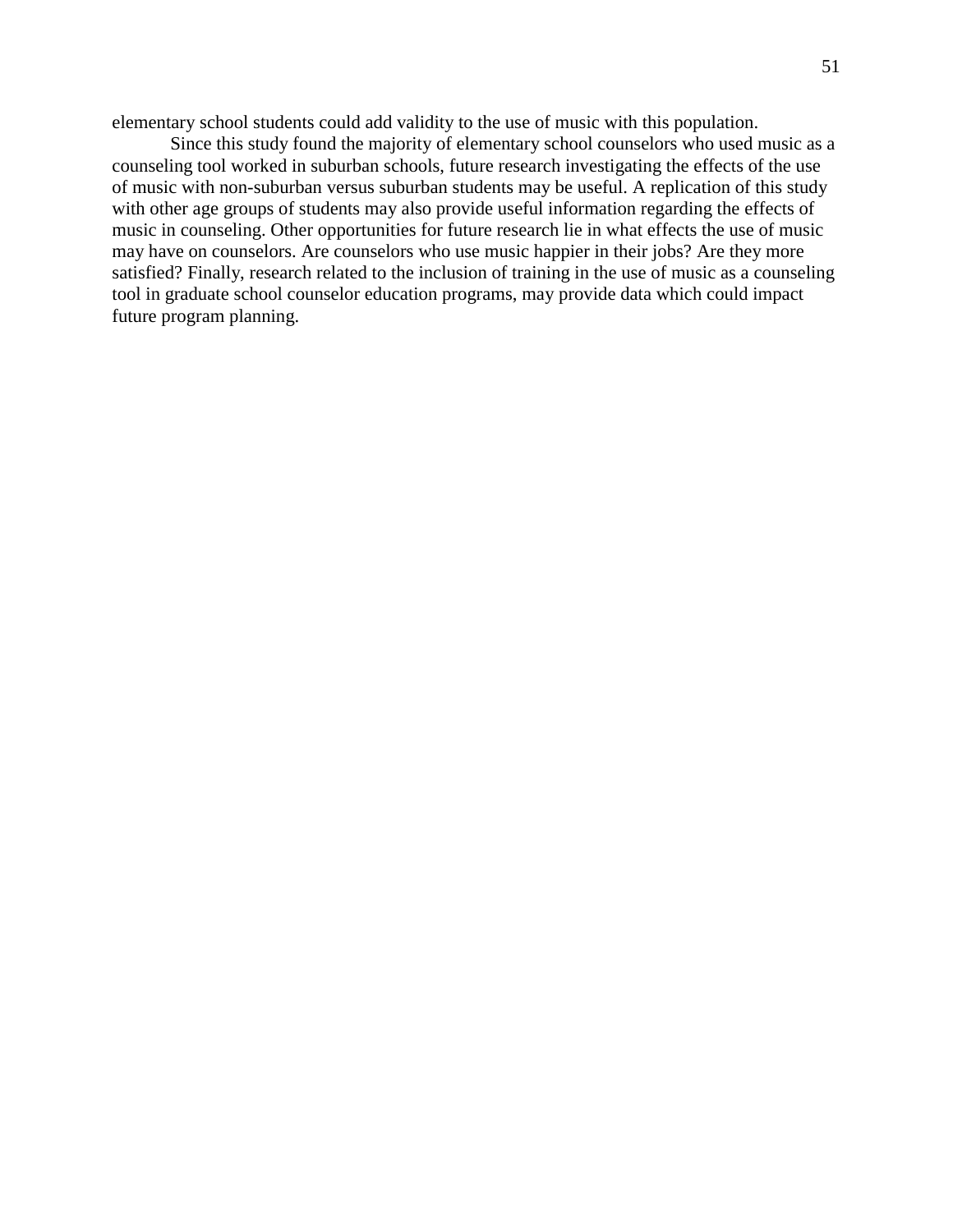#### [REFERENCES](#page-4-0)

*American Psychiatric Association, (1994*). *Diagnostic and Statistical manual of mental disorders (4th edition).* Washington, DC: American Psychiatric Association.

Beardslee, M. D. & Podorefsky, M. A. (1988). Resilient adolescents whose parents have serious affective and other psychiatric disorders: Importance of self-understanding and relationships. *American Journal of Psychiatry, 145,* 63-69.

Bowman, R. P. (1987). Approaches for counseling children through music. *Elementary School Guidance & Counseling, 21,* 284-291.

Braithwaite, M. & Sigafoos, J. (1998). Effects of social versus musical antecedents on communication responsiveness in five children with developmental disabilities. *Journal of Music Therapy, 35,* 88-104.

Broucek, F. J. (1991). *Shame and the self.* New York: Guilford.

Burleson S. J., Center, D. B., & Reeves, H (1989). The effects of background music on task performance in psychotic children. *Journal of Music Therapy, 26,* 198-205.

Chetta, H. D. (1981). The effect of music desensitization on preoperative anxiety in children. *Journal of Music Therapy, 18,* 74-87.

Cole, C. G. (1988). The school counselor: Image and impact, counselors role and function, 1960's to 1980's and beyond. In G. R. Waltz (Ed.). *Building strong school counseling programs* (pp. 127-150). Alexandria, VA: American Association for Counseling and Development.

Colwell, C. M. (1988). *The effects of music on the reading readiness skills of kindergarten children.* Unpublished master's thesis, Florida State University, Tallahassee, FL.

Colwell, C. M. (1991, Spring/Summer). The effect of music on the behavior of an autistic child. *Quodlibet*, 5-11.

Colwell, C. M. (1994). Therapeutic applications of music in the whole language kindergarten. *Journal of Music Therapy, 31,* 238-247.

Cooke, R. M. (1969). The use of music in play therapy. *Journal of Music Therapy, 6,* 66- 75.

Costello, E. J. (1990). Child psychiatric epidemiology: Implications for clinical research and practice. In B. B. Lahey & A. E. Kazdin (Eds.), *Advances in clinical child psychology* (Vol. 13, pp. 53-90). New York: Plenum.

Crabbs, M. A., Crabbs, S. K. & Wayman, J. (1986). Making the most of music: An interview with Joe Wayman. *Elementary School Guidance & Counseling, 20,* 240-245.

Cripe, F. F. (1986). Rock music as therapy for children with attention deficit disorder: an exploratory study. *Journal of Music Therapy, 23*, 30-37.

D'Andrea, M.(1995). Using computer technology to promote multicultural awareness among elementary school-age students. *Elementary School Guidance & Counseling, 30,* 45-54.

Duerkson, G. L., & Darrow, A. A. (1991). Music class for the at-risk: A music therapist's perspective. *Music Educators Journal, 78,* 46-49.

Dugan, T., & Coles, R. (Eds.). (1989). *The child in our times: Studies in the development of resiliency.* New York: Bruner/Mazel.

Dulaney-Barclay, K., & Coffman, A. (1990, May). Lyrical literacy. *Teaching K-8,* 57-59. Dulaney-Barclay, K., & Walwer, L. (1992). Linking lyrics and literacy through song

picture books. *Young Children, 47,* 76-85.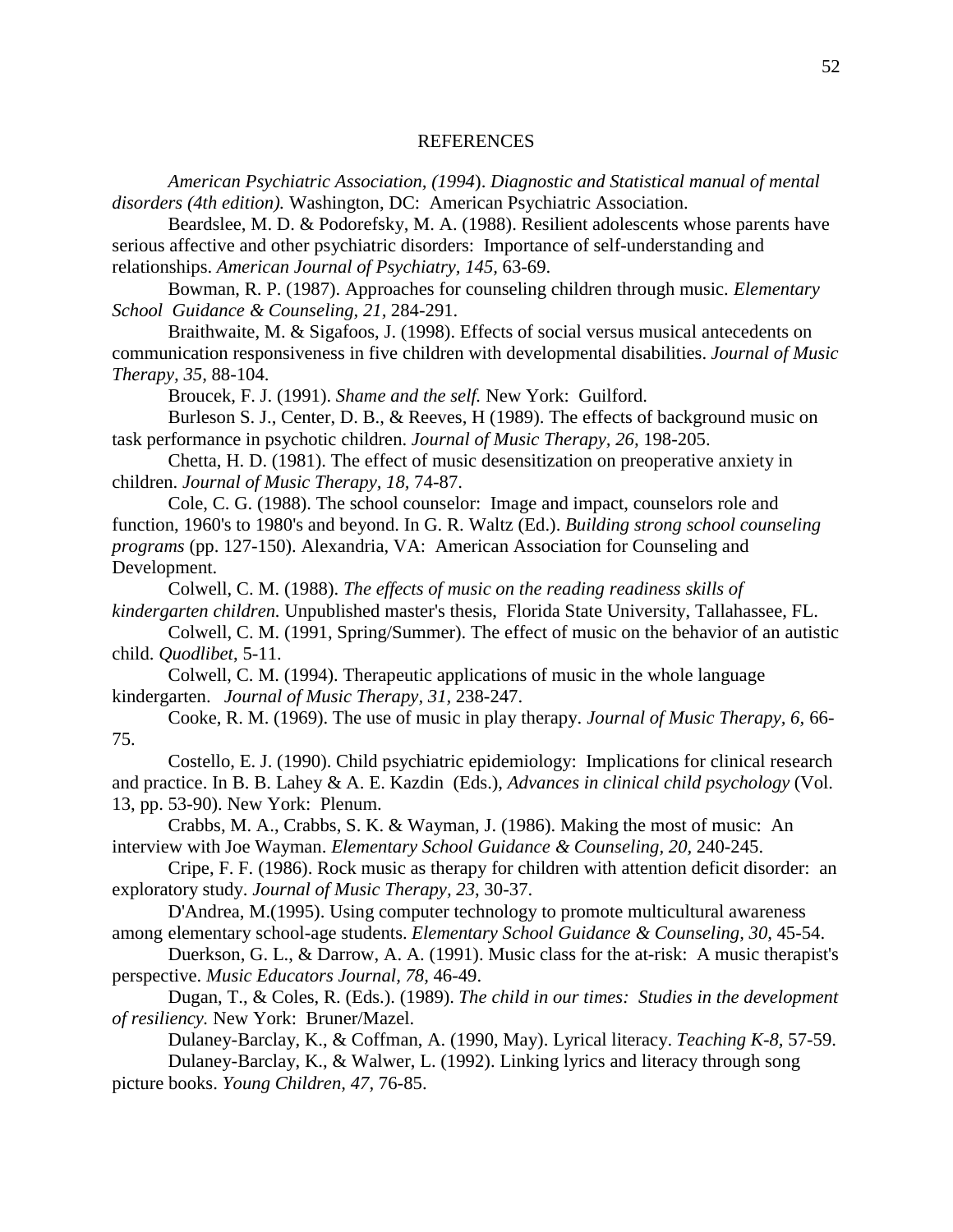Eidson, C. E. (1989). The effect of behavior music therapy on the generalization of interpersonal skills from sessions to the classroom by emotionally handicapped middle school students. *Journal of Music Therapy, 26,* 206-221.

Ellis, P. (1995). Incidental music: a case study in the development of sound therapy. *British Journal of Music Education,12,* 59-70.

Erdman, P., & Lampe, R. (1996). Adapting basic skills to counsel children. *Journal of Counseling & Development, 74,* 374-377.

Fitzpatrick, F. (1959). The use of rhythm in training severely sub-normal patients. *American Journal of Mental*

*Deficiency, 63,* 981-987.

Frego, R. J. D. (1995). Uniting the generations with music programs. *Music Educators Journal, 81,* 17-19.

Gardner, R. A. (1971). *Therapeutic communications with children, the mutual storytelling technique.* New York: Science House.

Gfeller, K. E. (1983). Musical mnemonics as a aid to retention with normal and learning disabled students. *Journal of Music Therapy, 20,* 179-189.

Giles, M. M. (1991). A little background music, please. *Principal, 71,* 41-44.

Giles, M. M., Cogan, D., Cox, C. (1991). A music and art program to promote emotional health in elementary school children. *Journal of Music Therapy, 28,* 135-148.

Ginter, E. J. Scalise, J. J., & Presse, N. (1990). The elementary school counselor's role: Perceptions of teachers. *The School Counselor, 38,* 19-23.

Gladding, S. T. (1992a). The expressive arts in counseling. ERIC Clearinghouse on Counseling and Personnel Services, Ann Arbor, Michigan.

Gladding, S. T. (1992b). *Counseling: A comprehensive profession* (2nd ed.). New York: Macmillan Publishing Company.

Gladding, S. T. (1985). Counseling and the creative arts. *Counseling and Human Development,18,* 1-12.

Greenwald, M. (1978). The effectiveness of distorted music versus interrupted music to decrease self-stimulatory behaviors in profoundly retarded adolescents. *Journal of Music Therapy, 15,* 58-66.

Gregoire, M. A. (1984). Music as a prior condition to task performance. *Journal of Music Therapy, 21,* 133-145.

Gunsberg, A. (1988). Improvised musical play: A strategy for fostering social play between developmentally delayed and nondelayed preschool children. *Journal of Music Therapy, 25,* 178-191.

Hairston, J. J. P., (1990). Analysis of responses of mentally retarded autistic and mentally retarded nonautistic children to art therapy and music therapy. *Journal of Music Therapy, 27*, 137-150.

Harper, B. L. (1985). Say is, review it, enhance it with a song. *Elementary School Guidance & Counseling, 19,* 218-221.

Hauser, S. T., Vieyra, M. A., Jacobson, A. M., & Werbreib, D. (1985). Vulnerability and resilience in adolescence: Views from the family. *Journal of Early Adolescence, 5,*81-100.

Henderson, S. M. (1983). Effects of a music therapy program upon awareness of mood in music, group cohesion, and self-esteem among hospitalized adolescent patients. *Journal of Music Therapy, 20,* 14-20.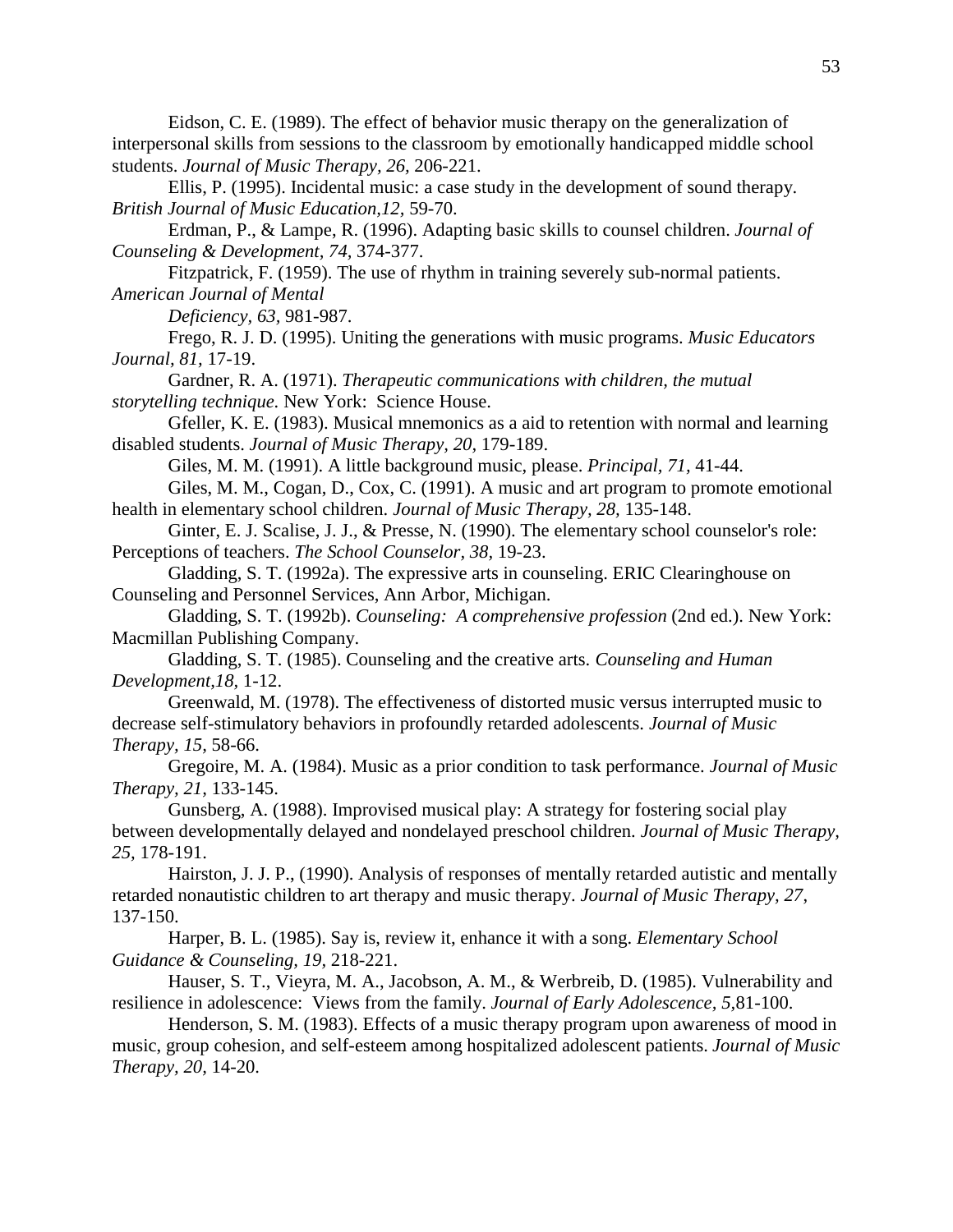Hobson, R. P. (1994). Perceiving attitudes, conceiving minds. In C. M. Lewis & P. Mitchell (Eds.), *Origins of an understanding mind* (pp. 87). Hillsdale, N. J.: Erlbaum.

Holland, R. (1976). *Music therapy as a significant part of a multidisciplinary approach to remedial reading.* Unpublished master's thesis, Florida State University, Tallahassee, FL.

Horowitz, F. D. (Ed.).(1989) Children and their development: knowledge base, research agenda, and social policy application [Special Issue]. *American Psychologist, 44* (2).

Hoskins, C. (1988). Use of music to increase verbal responses and improve expressive language abilities of preschool language delayed children. *Journal of Music Therapy, 25,* 73-84.

Hudson, W. C. (1973). Music: A physiologic language. *Journal of Music Therapy, 10,* 137-140.

Johnson, E. R. (1981). The role of objective and concrete feedback in self-concept treatment of juvenile delinquents in music therapy. *Journal of Music Therapy, 18.*, 137-147.

Kaplan, L. S. (1996). Outrageous or legitimate concerns: What some parents are saying about school counseling. *The School Counselor, 43*, 165-170.

Keys, S., Bemak, R., & Lockhart, E. J. (1998). Transforming school counseling to serve the mental health needs of at-risk youth. *Journal of Counseling & Development, 76,* 381-388.

Kirst, M. W. (1991). Improving children's services: Overcoming barriers, creating new opportunities. *Phi Delta Kappan, 72,* 615-618.

Kivland, M. J. (1986). The use of music to increase self-esteem in a conduct disordered adolescent. *Journal of Music Therapy, 23,* 25-29.

Knill, C. (1983). A program employing music with the profoundly handicapped. *International Journal of Rehabilitation*

*Research, 6,* 489-492.

Kramer, S. A. (1978). The effects of music as a cure in maintaining handwashing in preschool children. *Journal of Music Therapy, 15,* 135-144.

Lamme, L. L. (1990). Exploring the world of music through picture books. *The Reading Teacher, 44,* 293-300.

Lee, C. C. & Lindsey, C. R. (1985). Black consciousness development: A group counseling model for Black elementary school students. *Elementary School Guidance & Counseling, 19,* 228-236.

Llynch, P. (1986) *Using big books and predictable books.* New York: Scholastic. Lord, C. (1984). The development of peer relations in children with autism. In F.

Morrison, C. Lord, & D. Keating (Eds.), *Applied Developmental Psychology 1,* New York; Academic Press.

Madsen, M., & Wolfe, D. (1979). The effect of interrupted music and incompatible responses on bodily movement and music attentiveness. *Journal of Music Therapy, 16,* 17-30.

Madsen, C. K., Smith, D. W., & Freeman, C. C., Jr. (1988). The use of music in crossage tutoring with special education settings. *Journal of Music Therapy, 25,* 135-144.

Madsen, S. A. (1991). The effect of music paired with and without gestures on the learning and transfer of new vocabulary: Experimenter - devised nonsense words. *Journal of Music Therapy, 28,* 222-230.

Madsen, C., & Geringer, J. (1976). Choice of televised music lessons versus free play in relationship to academic improvement. *Journal of Music Therapy, 13*, 154-162.

Madsen, C. K. (1983). Ideas versus behavior: Comparisons of children and adults' ability to specify measurable behavior. *Journal of Music Therapy, 20,* 170-178.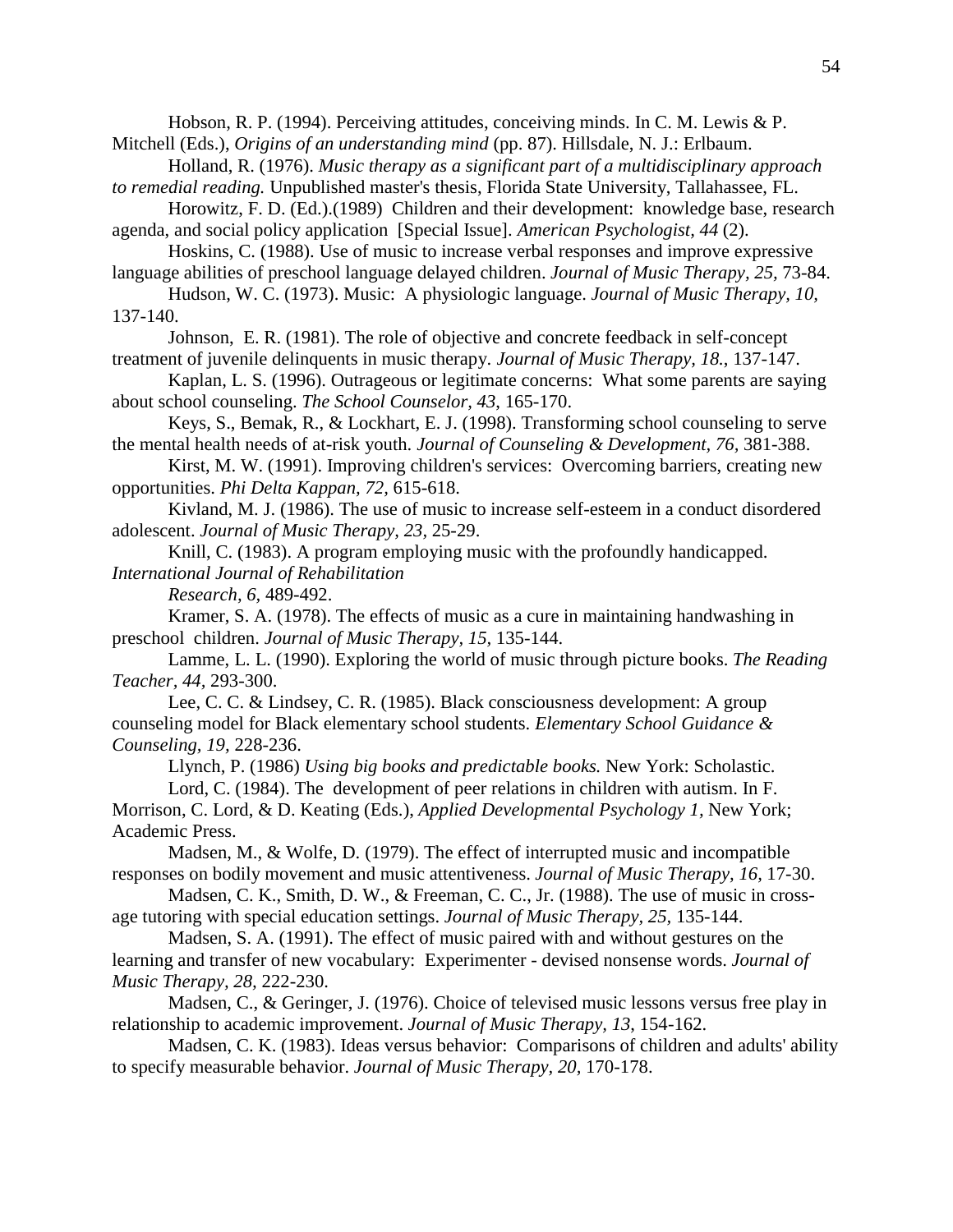Malone, A. B. (1996). The effects of live music on the distress of pediatric patients receiving intravenous starts, venipunctures, injections, and heel sticks. *Journal of Music Therapy, 33,* 19-33.

McCarty, B. C. McElfresh, C. T., Rice, S. W., & Wilson, S. J. (1978). The effect of contingent background music on inappropriate bus behavior. *Journal of Music Therapy, 15,* 150- 156.

McWhirter, J. J., McWhirter, B. T., McWhirter, A. M., McWhirter, E. H. (1995). Youth at risk: Another point of view. *Journal of Counseling & Development, 73*, 567-569.

Meeker, A. M. (1985). "Empty Lizzie": Using the expressive arts as a tool for dealing with anger. *Pointer, 29,* 31-34.

Michel, D. E. & Martin, D. (1970). Music and self-esteem research with disadvantaged, problem boys in an elementary school. *Journal of Music Therapy, 7,* 124-127.

Miller, L. K., & Orsmond, G. (1994). Assessing structure in the musical explorations of children with disabilities. *Journal of Music Therapy, 31,* 248-265.

Modugno, A. D. (1991). The lost student found. *Music Educators Journal, 78,* 50-54.

Morton, L. L., Kershner, J. K., & Siegal, L. S. (1990). The potential for therapeutic applications of music on problems related to memory and attention. *Journal of Music Therapy, 27,* 195-208.

Mowsesian, R., & Heyer, M. (1973). The effect of music as a distraction on test-taking performance. *Measurement and Evaluation in Guidance, 6,* 104-109.

Myrick, R. D. (1987). *Developmental guidance and counseling: A practical approach.* Minneapolis, MN: Education Media Corporation.

National Association for Music Therapy (1983). A career in music therapy. Washington,D.C.: Author.

National Advisory Mental Health Council (1990) *National plan for research on child and adolescent mental disorders* (Report No. NIMH 90-163). Rockville, MD: National Institute of Mental Health.

Newcomb, N. S. (1994). Music: a powerful resource for the elementary school counselor. *Elementary School Guidance & Counseling, 29,* 150-155.

Norris, J. A. (1990). *Learning to talk through literacy: Whole language for handicapped preschoolers.* Proceedings of the First Whole Language Umbrella Conference.

Ostrander, S., & Schroeder, L. (1979). *Superlearning.* New York: Delacortre Press. Paisley, P. O., & Borders, L. D. (1995). School counseling: An evolving speciality.

*Journal of Counseling & Development, 74,* 150-153.

Reardon, D., & Bell, G. (1970). Effects of sedative and stimulative music on activity levels of severely retarded boys. *American Journal of Mental Deficiency, 75,* 156-159.

Richman, J. (1976) Background music for repetitive task performance of severely retarded individuals. *American Journal of Mental Deficiency, 81,*3.

Rodocy, R. E., & Boyle, J. D. (1988). *Psychological foundations of musical behavior* (2nd Ed.). Springfield, IL: Charles C. Thomas.

Ross, G. (Ed.)., (1990, Fall). Future directions goals unveiled. *MENC Soundpost, 7* (1). Ross, A. O. (1976). *Psychological aspects of learning disabilities and reading disorders.*

New York: McGraw-Hill Book Company. Rotter, J. C. (1990). Elementary school counselor preparation: Past, present, and future.

*Elementary School Guidance & Counseling, 24,* 180-188.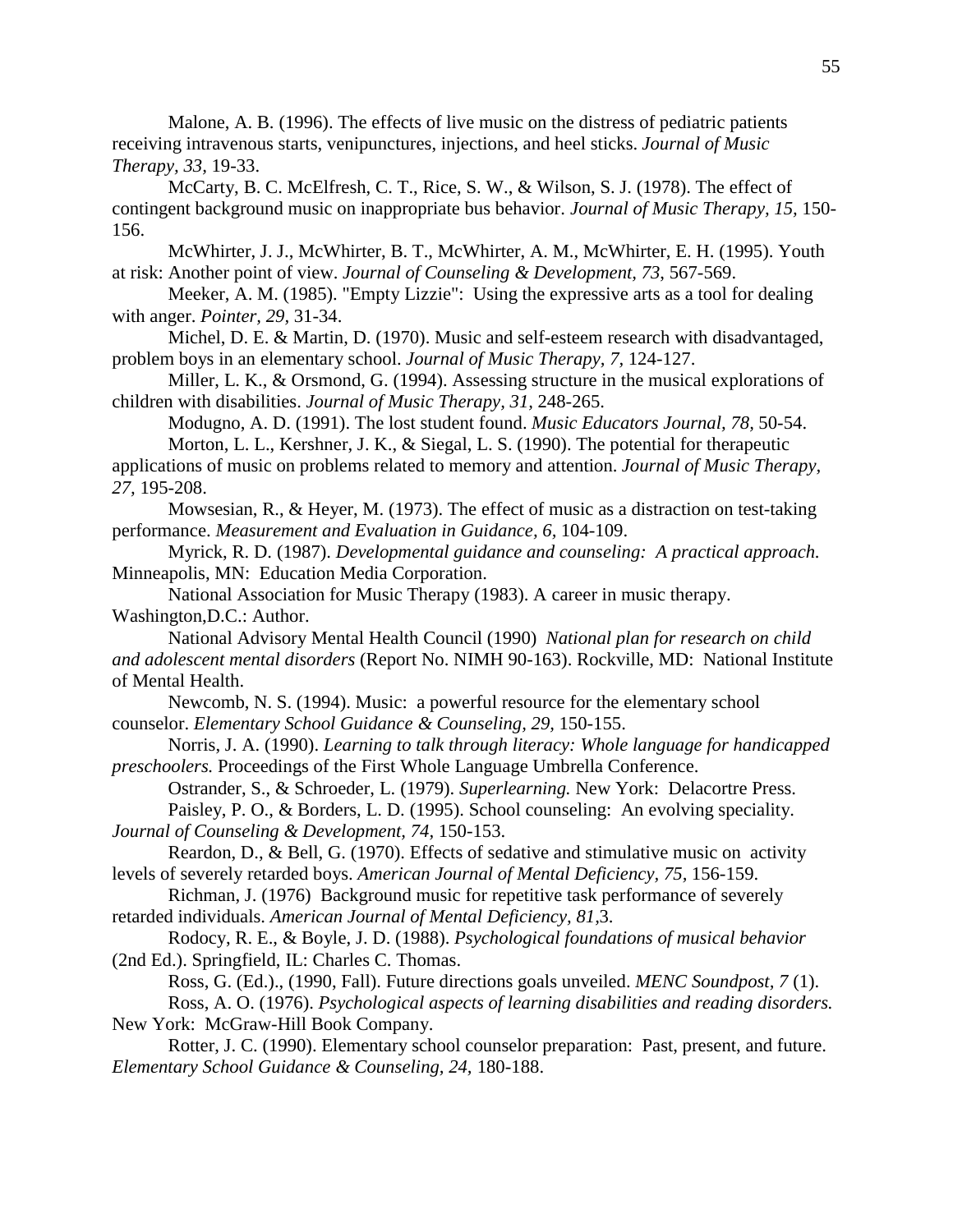Schorr, L. B. (1997). *Common purpose: Strengthening families and neighborhoods to rebuild America.* New York: Doubleday.

Shehan, P. K. (1981). A comparison of mediation strategies in paired associate learning for children with learning disabilities. *Journal of Music Therapy, 18,* 120-127.

Sloboda, J. (1985). *The musical mind: The cognitive psychology of music*. New York: Oxford University Press.

Standley, J. M. (1996). A meta-analysis on the effects of music as reinforcement for education/therapy objectives. *Journal of Research in Music Education, 44,*105-133.

Staum, M. J. (1993). A music/nonmusic intervention with homeless children. *Journal of Music Therapy, 30,* 236-262.

Stephens, T., Braithwaite, R. L., & Taylor, S. E. (1998). Model for using hip-hop music for small group HIV/AIDS prevention counseling with African American adolescents and young adults. *Patient Education and Counseling, 35,* 127-137.

Sternlight, M., Deutsch, M., & Siegal, F. (1967). Influence of musical stimulation upon the functioning of institutionalized retardates. *Psychiatric Quarterly Supplement, 41,* 323-329.

Stevens, E. (1971). Some effects of tempo changes on stereotyped rocking movements of low level mentally retarded subjects. *American Journal of Mental Deficiency, 76*, 76-81.

Suskie, L. A. (1996). *Questionnaire survey research.*(2nd *Edition). Tallahassee, Florida: Association for Institutional Research.*

Strickland, D. S., & Morrow, L. M. (1990). Integrating the emergent literacy curriculum with themes. *The Reading Teacher, 43,* 604-605.

Took, K. J. & Weiss, D. S. (1994). The relationship between heavy metal and rap music and adolescent turmoil: Real or artifact? *Adolescence, 29,* 613-621.

Trehub, S. (1993). The musical listening skills of infants and young children. In T. Tighe and W. J. Dowling (Eds.), *Psychology and music* (pp.161-177). Hillsdale, N.J.: LEA Associates.

Tuma, J. M. (1989). Mental health services for children: The state of the art. *American psychologist, 44*, 188-199.

Vinturella, L., & James, R. (1987). Sand play: A therapeutic medium with children. *Elementary School Guidance and Counseling, 21,* 229-241.

Wager, K. M. (1987). Prevention programming in mental health: An issue for consideration by music and drama therapists. *Arts in Psychotherapy, 14,* 135-141.

Walczyk, E. B. (1993). Music instruction and the hearing impaired. *Music Educators Journal, 80,* 42-44.

Waltz, G. R. (1988). Reflections and projections. In G. R. Waltz (Ed.). *Building strong counseling programs* (pp. 205-206) Alexandria, VA: American Association for Counseling and Development.

Weinstein, S. (1995). Music teachers helping troubled students. *Music Educators Journal, 82,* 17-21.

Weist, M. D. (1997). Expanded school mental health services: A national movement in progress. In T. Ollendick & R. Prinz (Eds.), *Advances in clinical child psychology: Vol. 19* (pp. 319-351), New York: Plenum.

Werner, E. E., & Smith, R. S. (1992). *Overcoming the odds: High risk children from birth to adulthood*. Ithaca, NY: Cornell University Press.

Werner, E. E., & Smith, R. S. (1977). *Kauai's Children come of age.* Honolulu: University of Hawaii Press.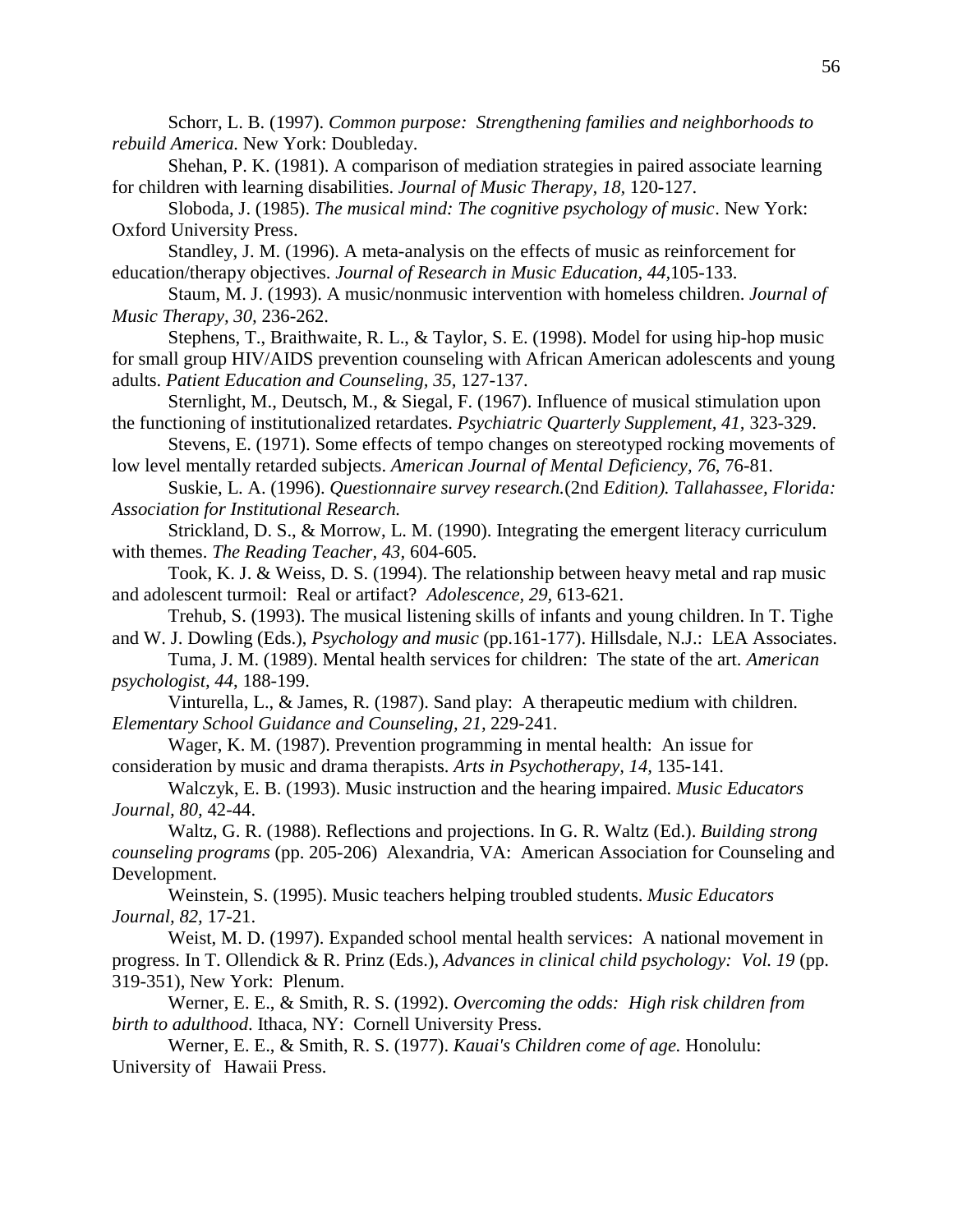Werner, E. E., Bierman, J. M., & French, F. E. (1971). *The children of Kauai: A longitudinal study from the prenatal period to age ten.* Honolulu: University of Hawaii Press.

Werner, E. E. (1984, November). Resilient children. *Young Children, 40,* 68-72.

Werner, E. E., & Smith, R. S. (1982). *Vulnerable but not invincible: A longitudinal study of resilient children and youth.* New York: McGraw Hill.

Werner, E. E. (1992). The children of Kauai: Resiliency and recovery in adolescence and adulthood. *Journal of Adolescent Health., 13*, 262-268.

Wilson, C. (1976). The use of rock music as a reward in behavior therapy with children. *Journal of Music Therapy, 13,* 39-48.

Wilson, N. W. (1986). Meeting the challenges of standardized tests: A guidance musical. *The School Counselor, 33,* 338-344.

Wimpory, D. (1990). Evaluating communication therapy with music support for young autistic children. Paper and videorecording presented at N. A. S. Conference: Experimental Psychology and the Autistic Syndromes, University of Durham, U. K.

Wimpory, D., Chadwick, P., & Nash, S. (1995). Brief report: Musical interactions therapy for children with autism: An evaluative case study with two-year follow-up. *Journal of Autism and Developmental Disorders, 25,* 541-552.

Wiseman, C. (1992, March). Singing the book. *Book Links,* 56-59.

Wittmer, J. (Ed.). (1993). *Managing your school counseling program: K-12 developmental strategies.* Minneapolis, MN: Educational Media.

Wolfe, D. E., & Jellison, J. A. (1995). Interviews with preschool children about music videos. *Journal of Music Therapy, 32,* 265-285.

Wolfe, D. E., & Horn, C. (1993). Use of melodies as structural prompts for learning and retention of sequential verbal information by preschool students. *Journal of Music Therapy, 30*, 100-118.

Yarbrough, C., Charboneau, M. & Wapnick, J. (1977). Music as reinforcement for correct math and attending in ability assigned math classes. *Journal of Music Therapy, 14,* 77-88.

Zill, N., & Schoenborn, C. A. (1990). Developmental, learning, and emotional problems: Health of our nation's children, United States, 1988. Advance data from Vital Health *Statistics* (Report No. 190). Hyattsville, MD: National Center for Health Statistics.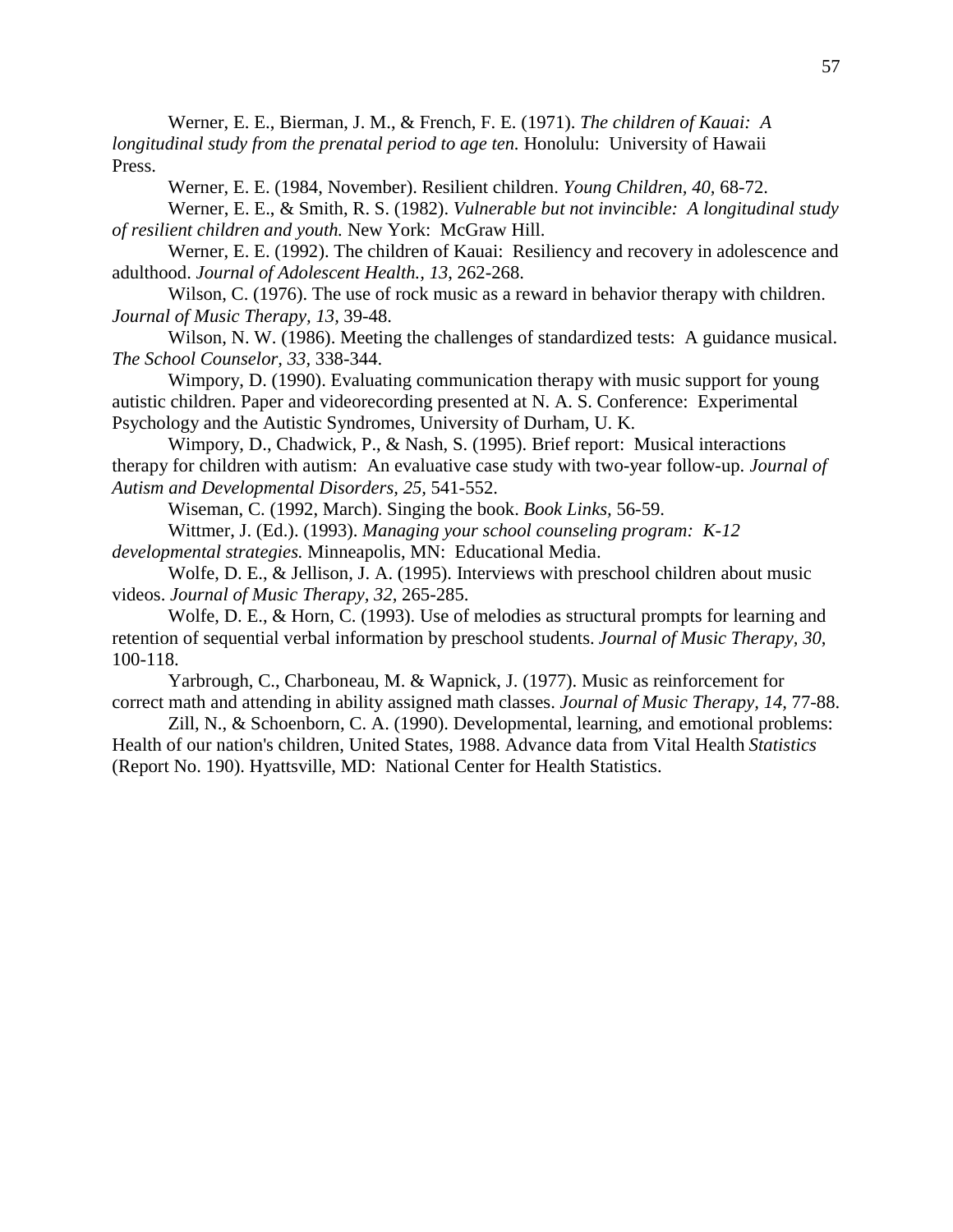## [APPENDIX A](#page-4-0)

TABLES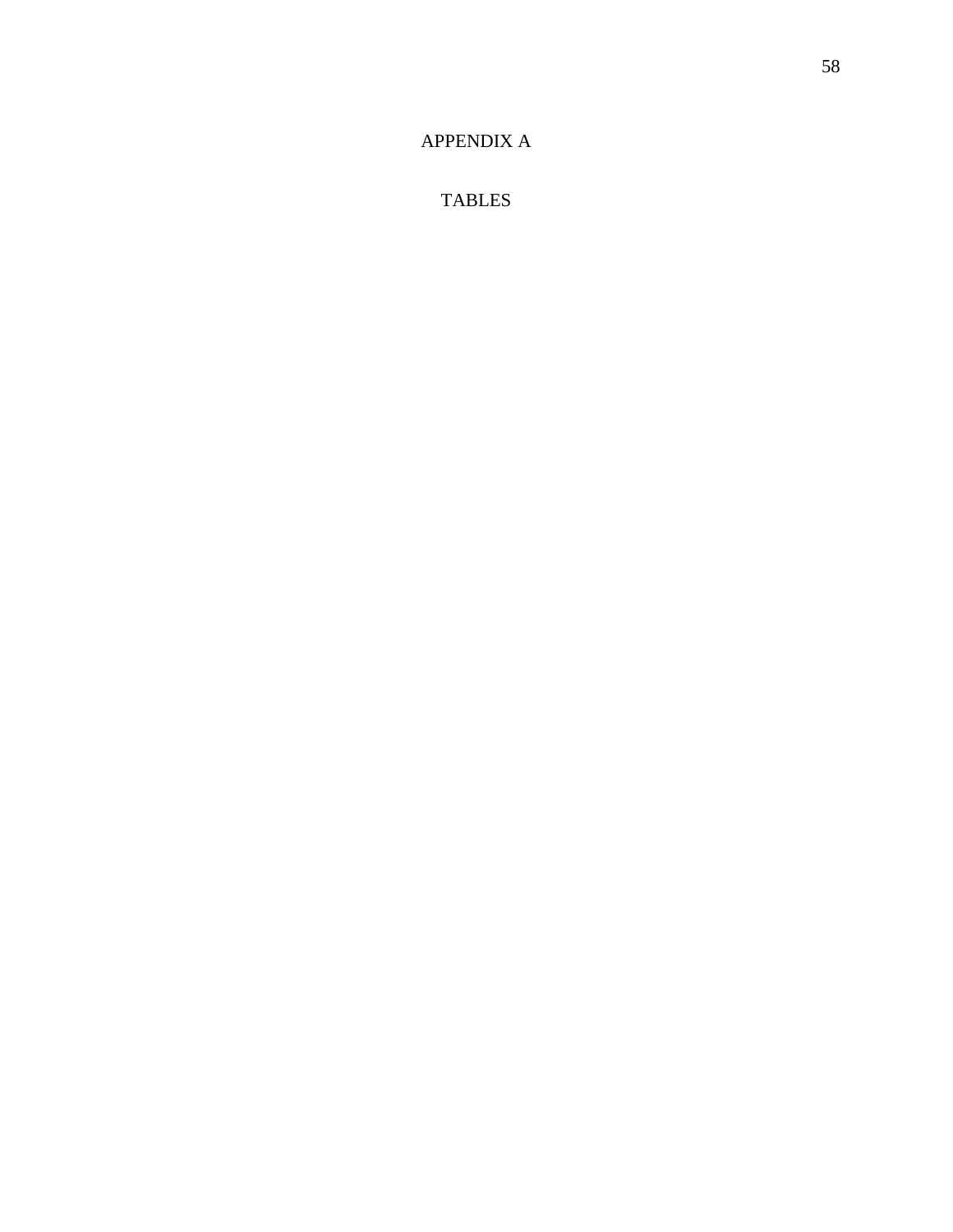## Sorted "Other" Responses for Types of Materials/Activities Used Over the Past Year

| Response                        | Number of respondents |  |
|---------------------------------|-----------------------|--|
| Used workshop materials         | 1                     |  |
| Used original compositions      | $\overline{2}$        |  |
| Used instruments                | $\overline{2}$        |  |
| Used student-created songs/raps | 3                     |  |
| Used tapes for relaxation       | 1                     |  |
| Used no music so far this year  | 2                     |  |
| Used recorded "pop" music       | $\sqrt{2}$            |  |
| Total                           | 13                    |  |
|                                 |                       |  |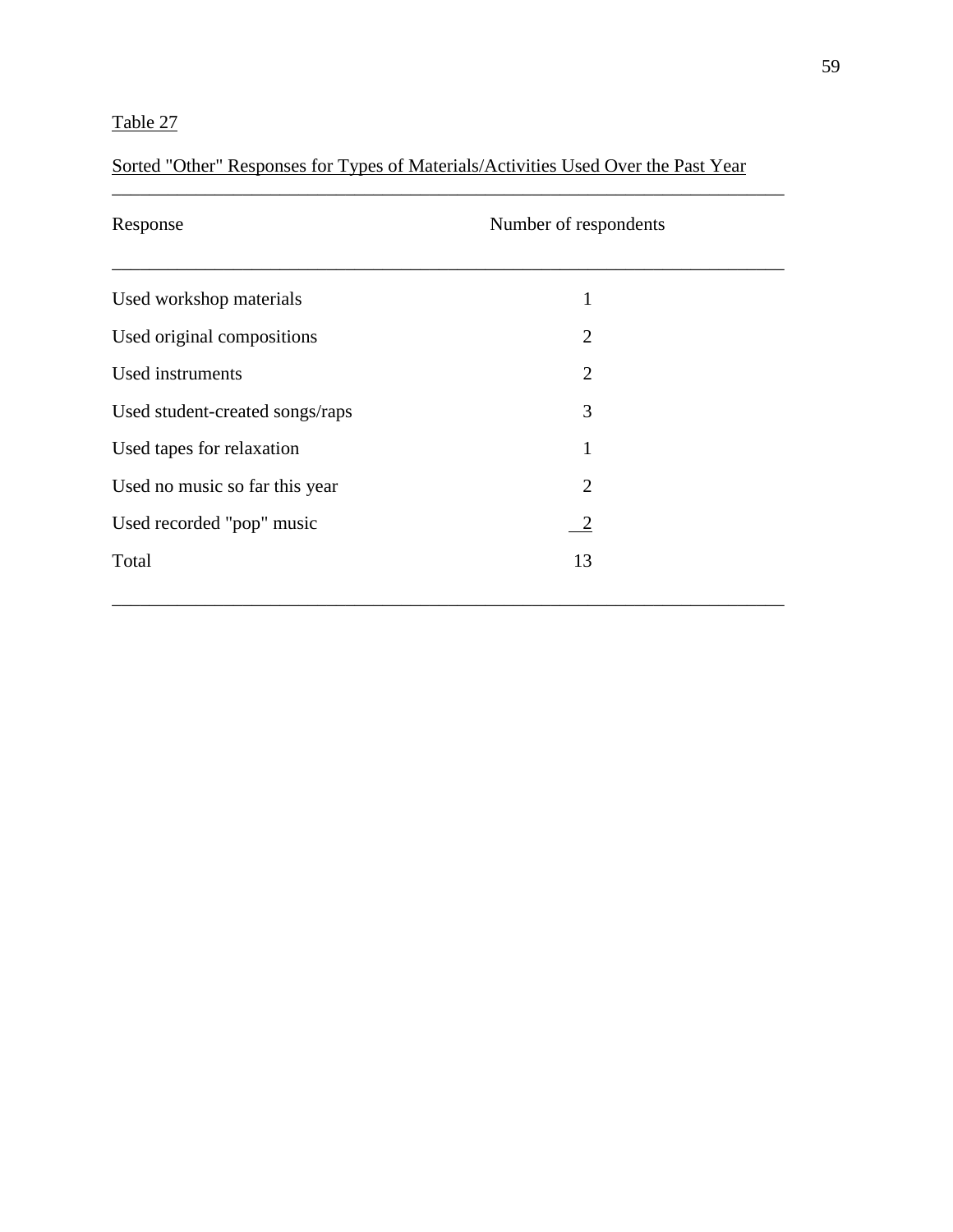### Sorted "Other" Responses for Type of Music Used Over the Past Year

| Response                                           | Number of respondents |
|----------------------------------------------------|-----------------------|
| Used counselor/student created songs               | 8                     |
| Used children's songs (not part of a kit)          | 1                     |
| Used Baroque music                                 | 1                     |
| Used other artists (Red Grammer)                   | 1                     |
| Used meditative ocean sounds                       | 1                     |
| Used music borrowed from the music teacher         | 1                     |
| Used "pop" songs or T.V. themes with changed words | $\sqrt{2}$            |
| Total                                              | 15                    |

\_\_\_\_\_\_\_\_\_\_\_\_\_\_\_\_\_\_\_\_\_\_\_\_\_\_\_\_\_\_\_\_\_\_\_\_\_\_\_\_\_\_\_\_\_\_\_\_\_\_\_\_\_\_\_\_\_\_\_\_\_\_\_\_\_\_\_\_\_\_\_\_

\_\_\_\_\_\_\_\_\_\_\_\_\_\_\_\_\_\_\_\_\_\_\_\_\_\_\_\_\_\_\_\_\_\_\_\_\_\_\_\_\_\_\_\_\_\_\_\_\_\_\_\_\_\_\_\_\_\_\_\_\_\_\_\_\_\_\_\_\_\_\_\_

### Table 29

### Sorted Written Responses for Professional or Non-professional Assistance

| Response                                 | Number of respondents |  |
|------------------------------------------|-----------------------|--|
|                                          |                       |  |
| Assistance from music teacher/specialist | 19                    |  |
| Assistance from music therapist          | $\overline{2}$        |  |
| Music was part of school-wide character  |                       |  |
| education program                        | $\blacksquare$        |  |
| Total                                    | 22                    |  |
|                                          |                       |  |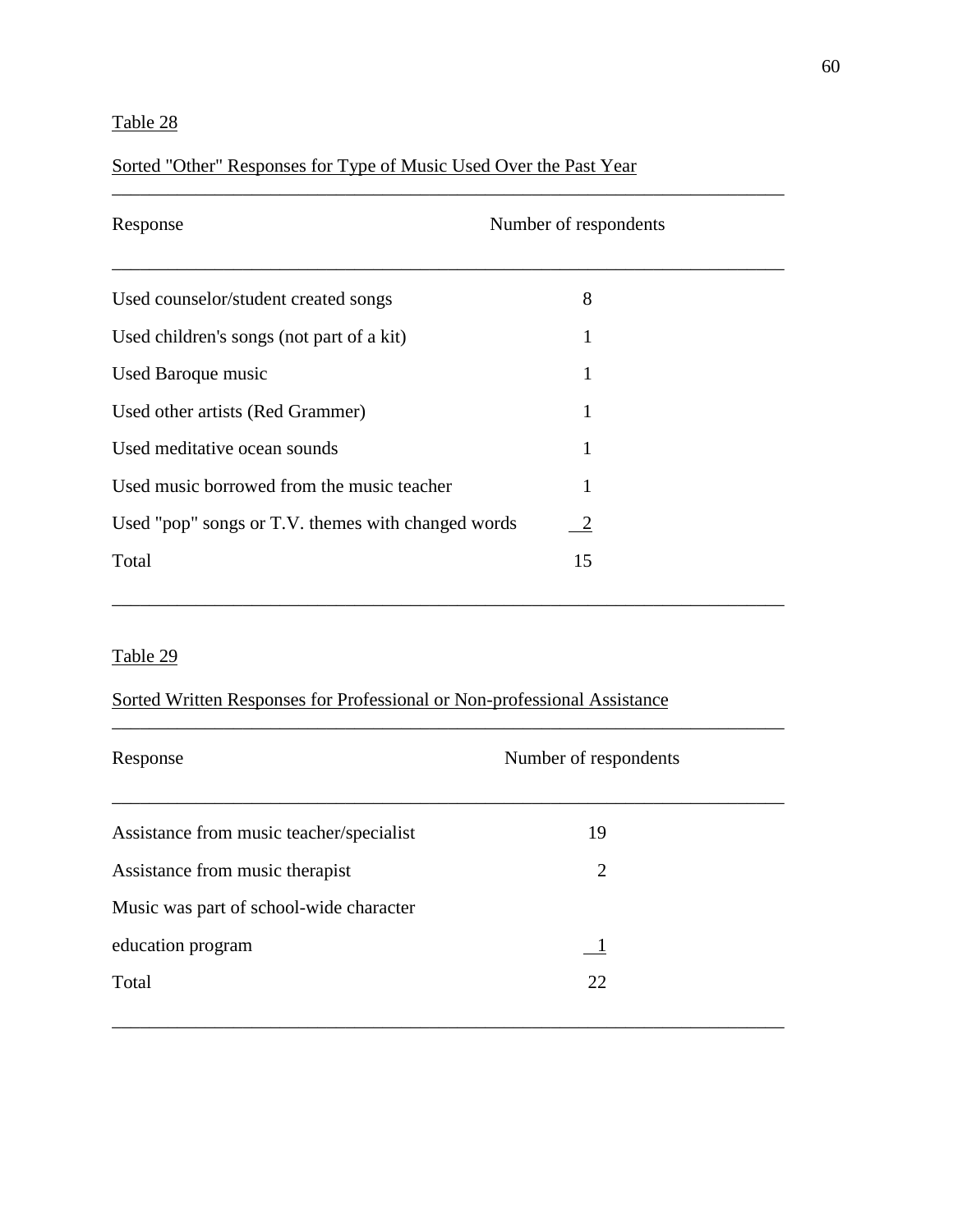## Sorted Written Responses for Previous Music Training

| Response                                                                                     | Number of respondents |
|----------------------------------------------------------------------------------------------|-----------------------|
| Instrumental training:<br>(including: piano, guitar, drums,<br>brass and string instruments) | 54                    |
| Vocal training:<br>(including: school, church<br>musical theatre)                            | 9                     |
| Other training:<br>(undergraduate classes,<br>music therapy)                                 | $\overline{7}$        |
| Omitted any explanation                                                                      | $\frac{3}{2}$         |
| Total                                                                                        | 73                    |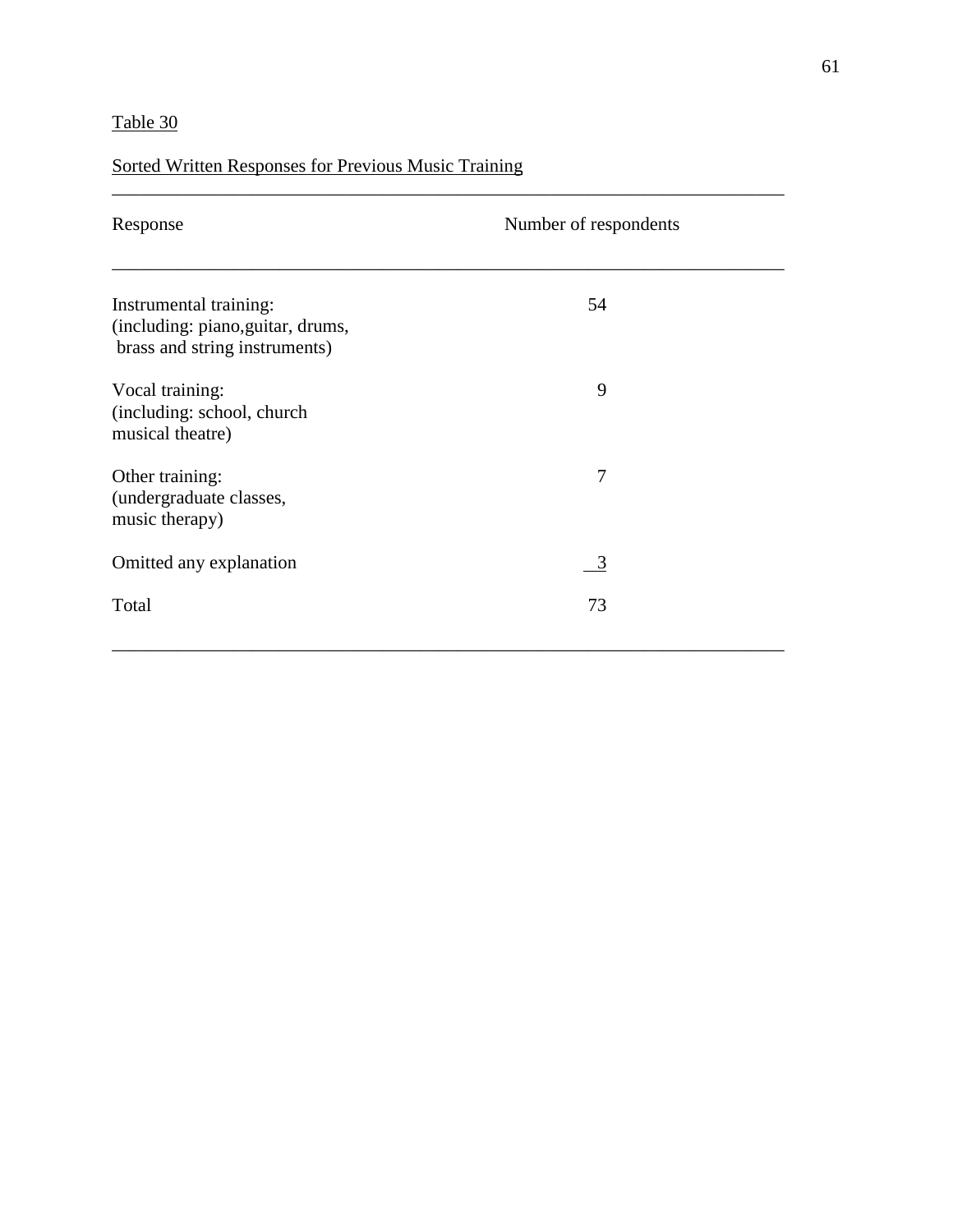## Sorted Written Responses for Not Using Music

| Response                                  | Number of respondents |  |
|-------------------------------------------|-----------------------|--|
| Have no background or training            | 23                    |  |
| Never considered/see no need to use music | 6                     |  |
| Not proficient                            | 3                     |  |
| Not relevant                              | 1                     |  |
| Time constraints                          | 3                     |  |
| Lack materials/equipment                  | 1                     |  |
| Have music on in office most of the time  | $\mathbf{1}$          |  |
| Might be accused of using meditation      | $\blacksquare$        |  |
| Total                                     | 39                    |  |
|                                           |                       |  |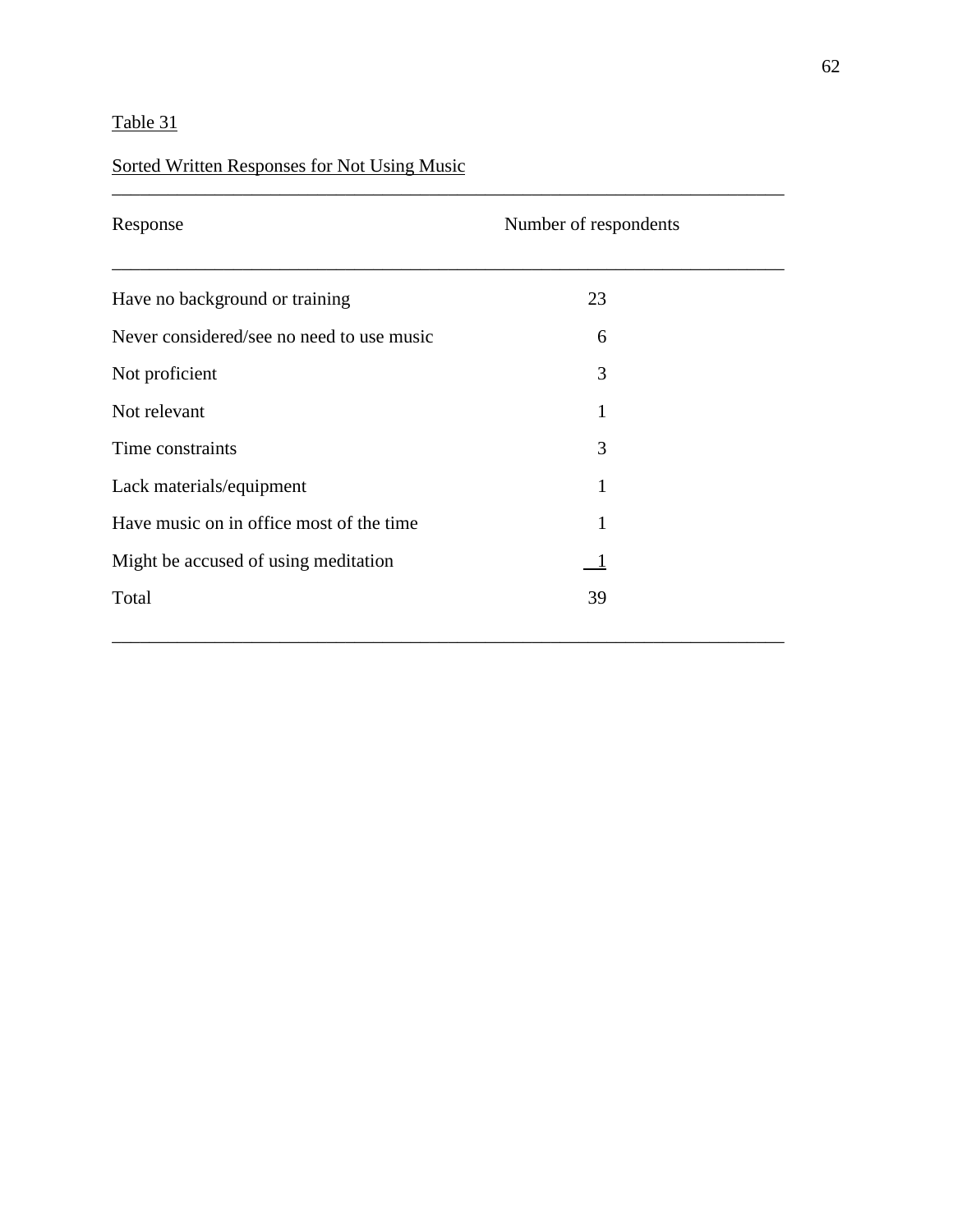## Sorted "Other" Responses for Professional Background

| Response                                                                                                                                                                                            | Number of Responses |
|-----------------------------------------------------------------------------------------------------------------------------------------------------------------------------------------------------|---------------------|
| Other public education experience:                                                                                                                                                                  | 23                  |
| (including: school psychologist, substitute)<br>teacher, adult educator, instructional assistant,<br>school social worker, contract administrator,<br>instructional consultant, pre-school teacher) |                     |
| Other counseling experience:                                                                                                                                                                        | 21                  |
| (including: middle or high school counselor,<br>community agency, private practice, crisis<br>counseling, government counselor, music<br>therapist, social worker)                                  |                     |
| Business experience:                                                                                                                                                                                | 10                  |
| (including: entrepreneur, CPA, computer<br>analysts, corporate trainer, human resources,<br>odd jobs, personnel director, organizational<br>psychologist, retail management)                        |                     |
| Other:                                                                                                                                                                                              | 12                  |
| (including: naturalist, daycare, military,<br>real estate, at-home parent, student)                                                                                                                 |                     |
| Total                                                                                                                                                                                               | 66                  |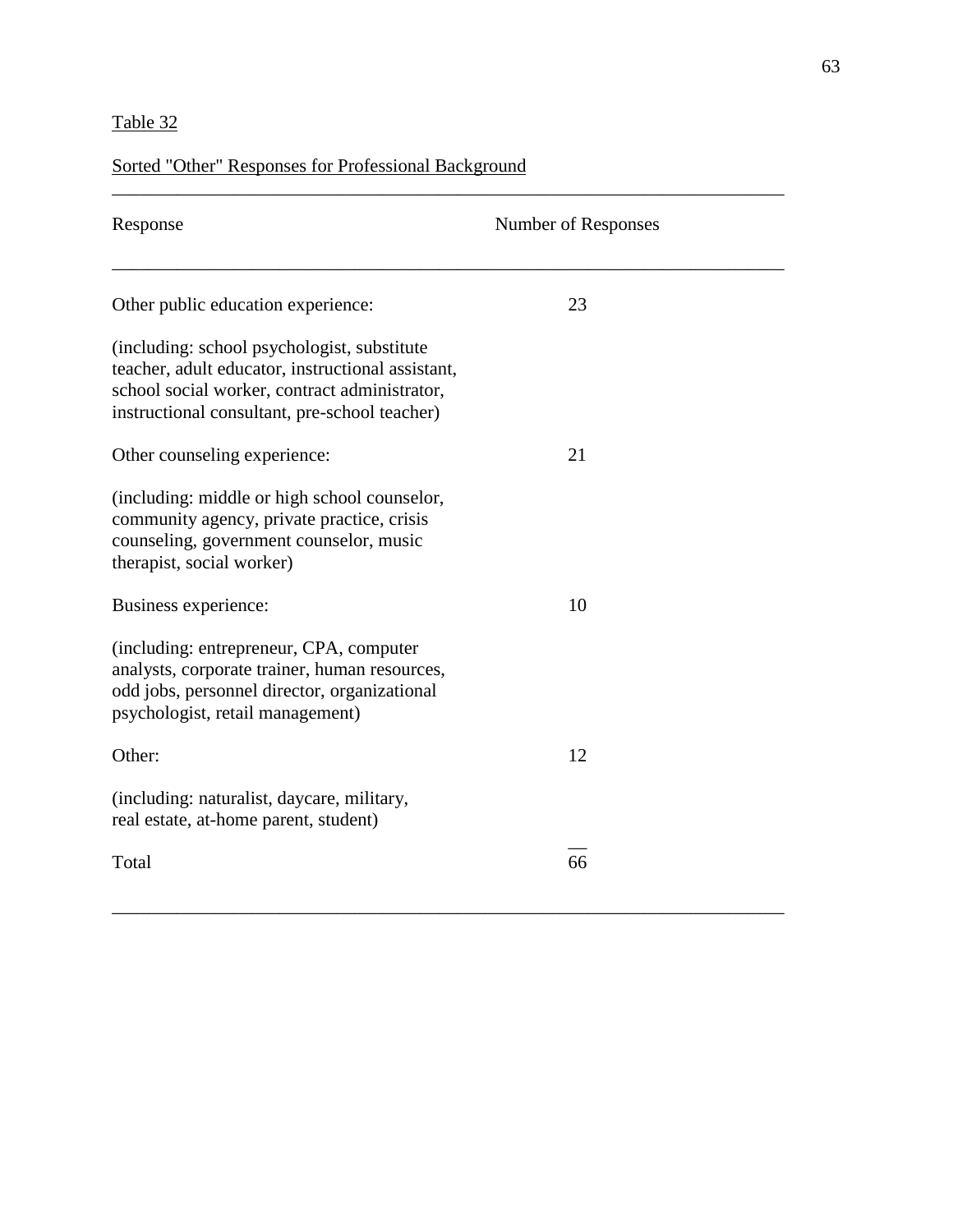## Sorted "Other" Responses for Prior Education Work Area

| Response                                                                                                       | Number of Responses |  |
|----------------------------------------------------------------------------------------------------------------|---------------------|--|
| Other public education area:                                                                                   | 12                  |  |
| (including: middle/high school counseling,<br>school psychology, school social work,<br>vocational counseling) |                     |  |
| Other education area:                                                                                          | 13                  |  |
| (including: higher education, reading<br>specialist, teaching assistant, art<br>education)                     |                     |  |
| Other:                                                                                                         | 5                   |  |
| (including: semi-retired, retail, hospital,<br>at-home mom, day care management)                               |                     |  |
| Total                                                                                                          | 30                  |  |
|                                                                                                                |                     |  |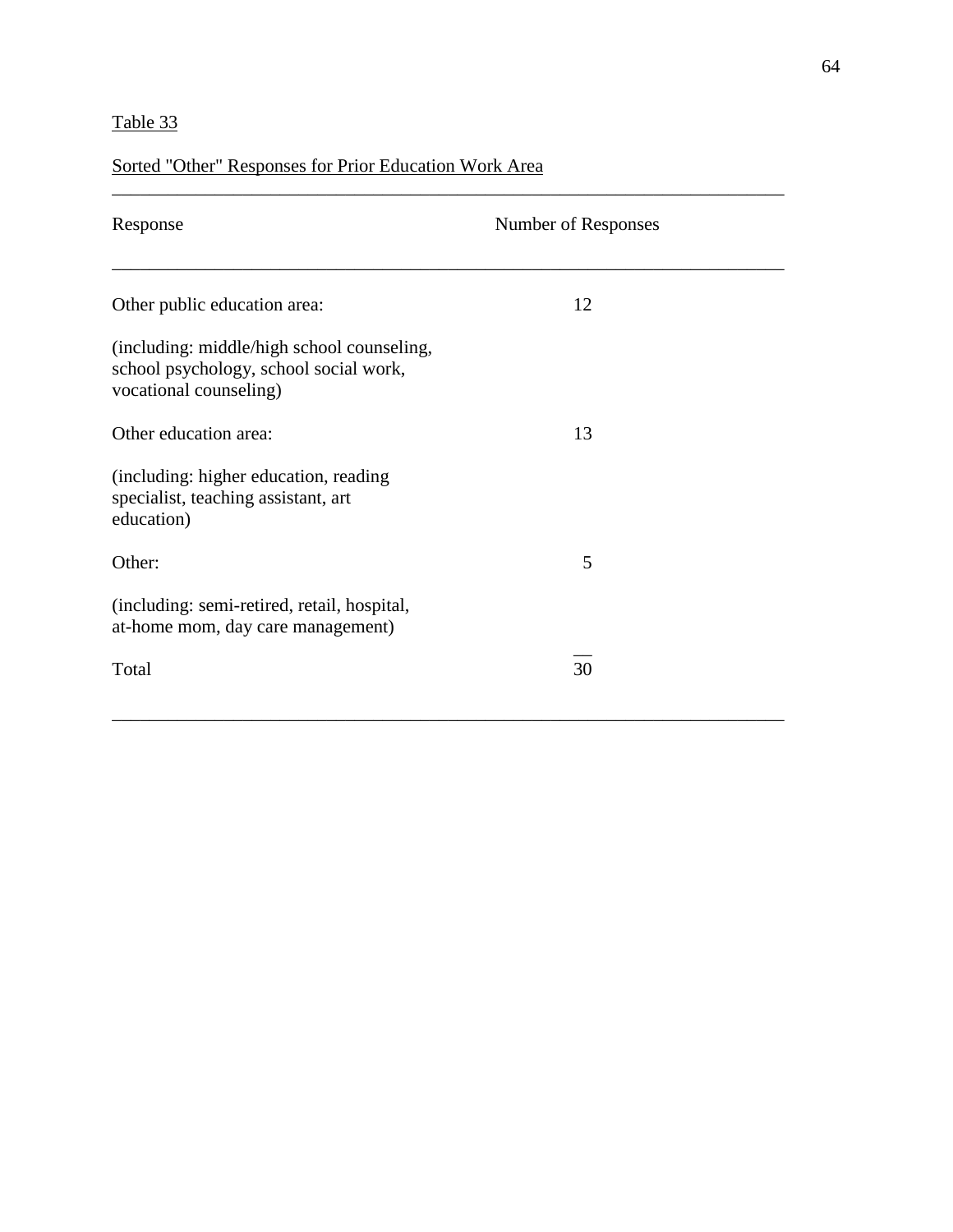| "Other" Responses for Grade Levels |  |  |
|------------------------------------|--|--|
|                                    |  |  |

| Grade level                                                         | Number of Responses |  |
|---------------------------------------------------------------------|---------------------|--|
| Pre-kindergarten:                                                   | 5                   |  |
| (including: pre-k, pre-k-3,<br>$pre-k-4$ , $pre-k-6$ , $pre-k-12$ ) |                     |  |
| Kindergarten:                                                       | 10                  |  |
| (including: $k-2$ , $k-3$ , $k-4$ ,<br>$k-9, k-12)$                 |                     |  |
| Grades 3-5                                                          | $\overline{4}$      |  |
| Grades 3-6                                                          | $\mathbf{1}$        |  |
| Grades 4-6                                                          | $\mathbf{1}$        |  |
| Grades 5-6                                                          | $\mathbf{1}$        |  |
| Grades 6-8                                                          | $\mathbf{1}$        |  |
| <b>EMR</b>                                                          | $\mathbf{1}$        |  |
| <b>ED</b>                                                           | $\overline{1}$      |  |
| Total                                                               | 25                  |  |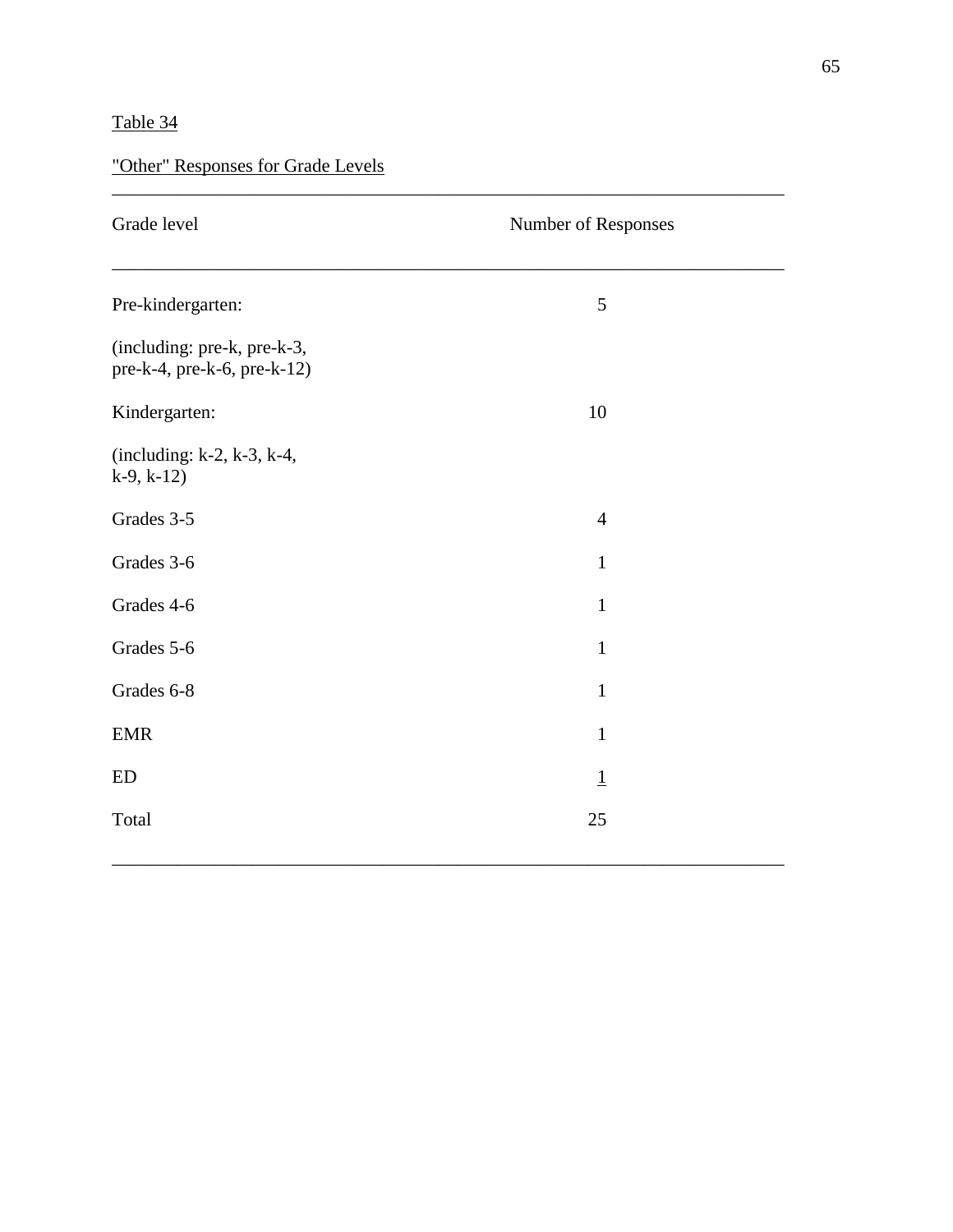# [APPENDIX B](#page-5-0)

# SURVEY MATERIALS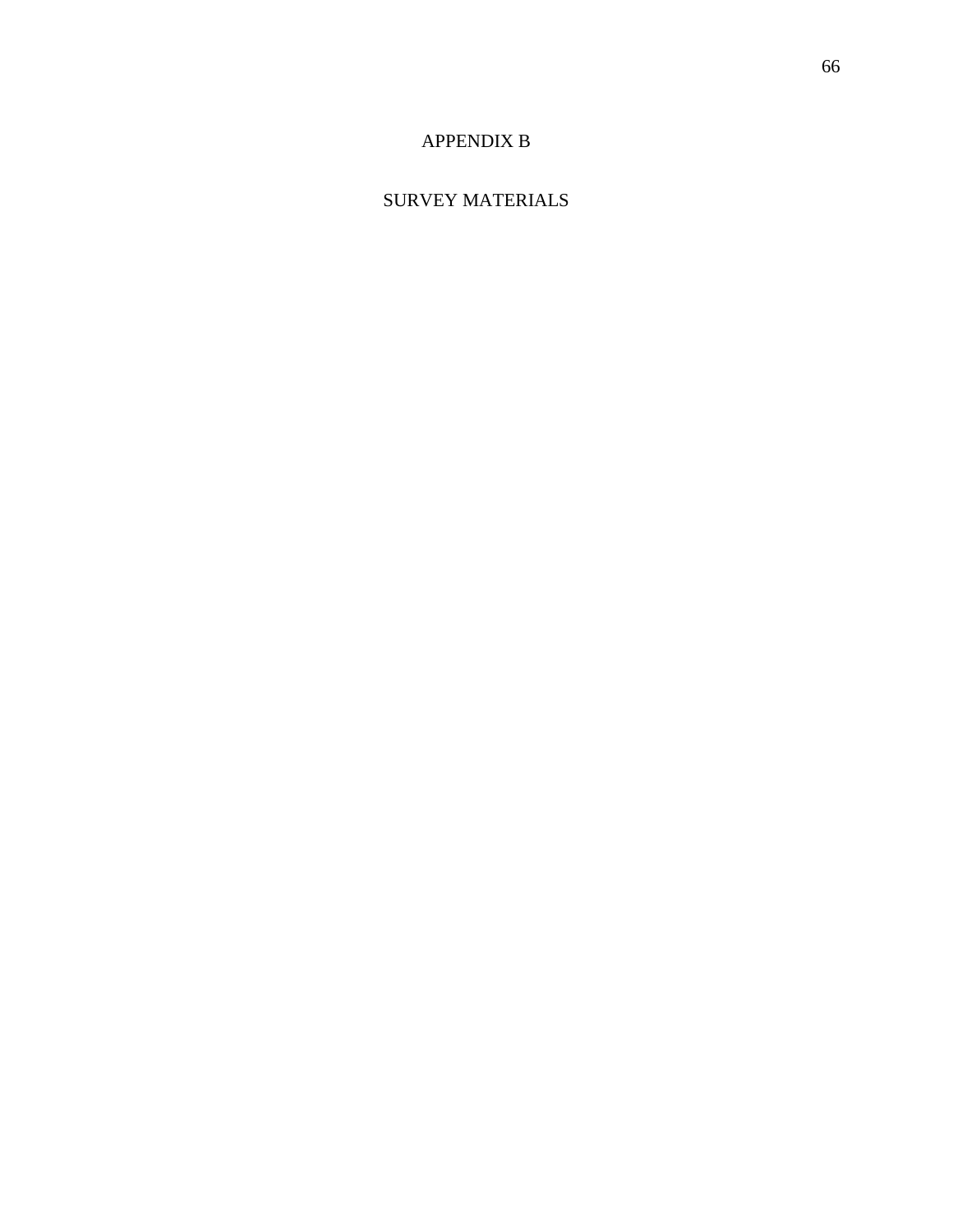Dear Elementary School Counselor:

In a few days you will receive, by mail, a questionnaire asking about the important work you do as a school counselor. The questionnaire will take only a few minutes to complete. The information you provide will help ascertain what use you and other school counselors make of a particular counseling strategy. Your response is important. I hope that you will take a few minutes of your valuable time to respond.

Thanks!

Larry Bixler School Counselor Doctoral Candidate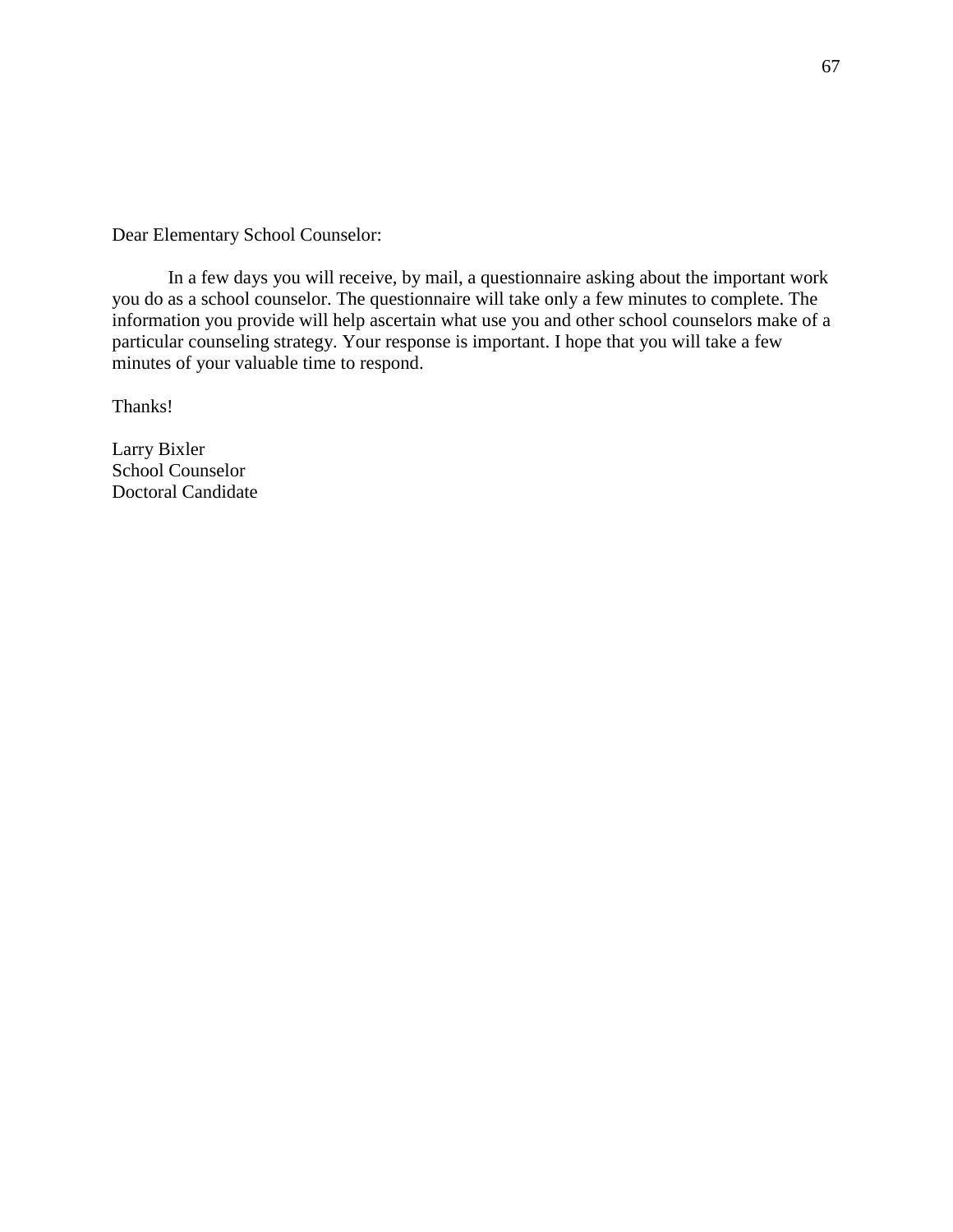Date

Name Address

Dear Elementary School Counselor:

As a doctoral candidate in Counseling at Virginia Tech, I have chosen as my dissertation topic to investigate the status of the use of music as a counseling tool by elementary school counselors. As elementary school counselors, you and I work daily with children who, due to their developmental stage, lack sophisticated verbal skills. Alternative strategies to verbal counseling, such as music, may provide effective ways to engage children in the counseling process. However, there is very little written that relates to elementary school counselors' use of music in their counseling work. My dissertation will help provide a "snapshot" of the current uses of music by counselors. It will also, I hope, provide a useful source of information to school counselors, counselor education programs, and others about the potential for incorporating music into counseling work.

As part of a carefully selected sample, your response is very important. Please help by taking time to assist in this study by answering the enclosed questionnaire, whether or not you have used music in your counseling work. The questionnaire is expected to take no more than fifteen minutes of your valuable time to complete. The questionnaire contains an identification number for mailing and follow-up purposes only. The information you provide will be strictly confidential. Data will be reported in composite form rather than by individual counselor. A postage-paid envelope has been provided for your convenience and I am asking that you respond by (date). If you would like a summary of the study results when they become available, please include an index card with your name and address in the return envelope.

If you have any questions, please feel free to call me at (540) 344-0824, or e-mail me at bixlerl@yahoo.com. My doctoral committee advisor, Dr. Tom Hohenshil, a Virginia Tech faculty member in Counselor Education, may be reached at (540) 231-9720.

Thank you for your participation!

Sincerely,

Larry Bixler 502 Highland Ave. Roanoke, VA 24016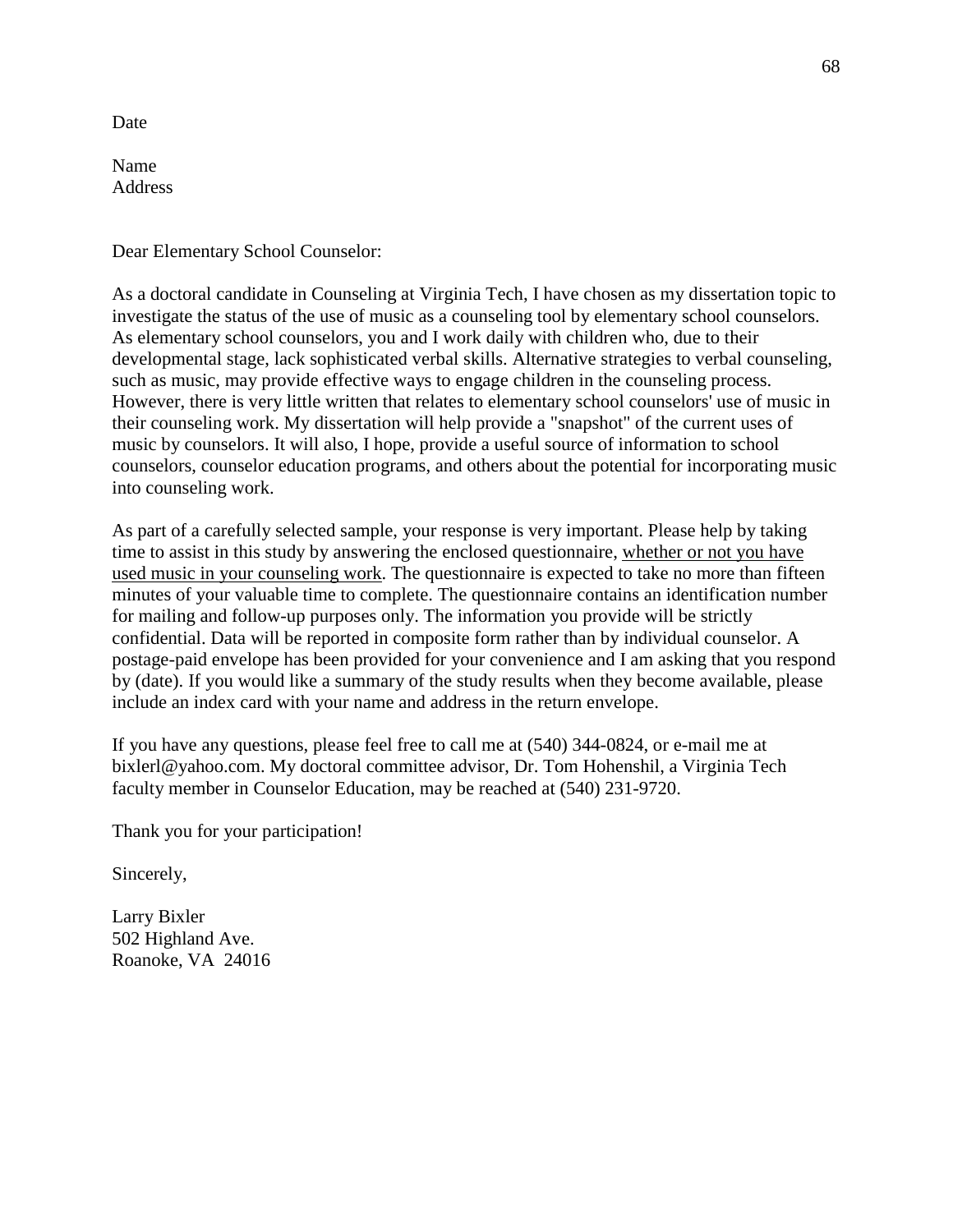### **STUDY OF THE USE OF MUSIC AS A COUNSELING TOOL BY ELEMENTARY SCHOOL COUNSELORS**

#### **Questionnaire**

#### **Part 1**

Please respond to the following statements which are designed to determine your use of music in your work with elementary age students. As you respond, please consider not only individual and small group counseling, but also classroom guidance activities. The information you provide will be subject to the strictest confidentiality procedures. Data will be reported in composite form, rather than by individual counselor.

- a. As an elementary school counselor, have you ever used music as part of your counseling work? \_\_\_\_yes \_\_\_\_no (If "no", skip to **Part 2**).
- b. Over the past year, I have used music approximately \_\_\_\_\_times with my students.
- c. Of the students with whom you used music, how many were:

| $pre-K?$ | 3rd? |  |
|----------|------|--|
| K?       | 4th? |  |
| 1st?     | 5th? |  |
| 2nd?     |      |  |

d. What percent were:

regular education? \_\_\_\_\_%<br>special education? \_\_\_\_\_\_\_\_% special education? alternative education? (other than special education) %

- e. What types of materials/activities incorporating music have you used over the past year? (Check all that apply)
	- \_\_\_\_commercially produced educational materials/activities
	- \_\_\_\_counselor-made materials/activities
	- other materials (please explain)
- f. Over the past year, approximately how many times did you use music in individual counseling sessions?
- g. Over the past year, approximately how many times did you use music in small group counseling sessions?\_\_\_\_
- h. Over the past year, approximately how many times did you use music in classroom guidance sessions?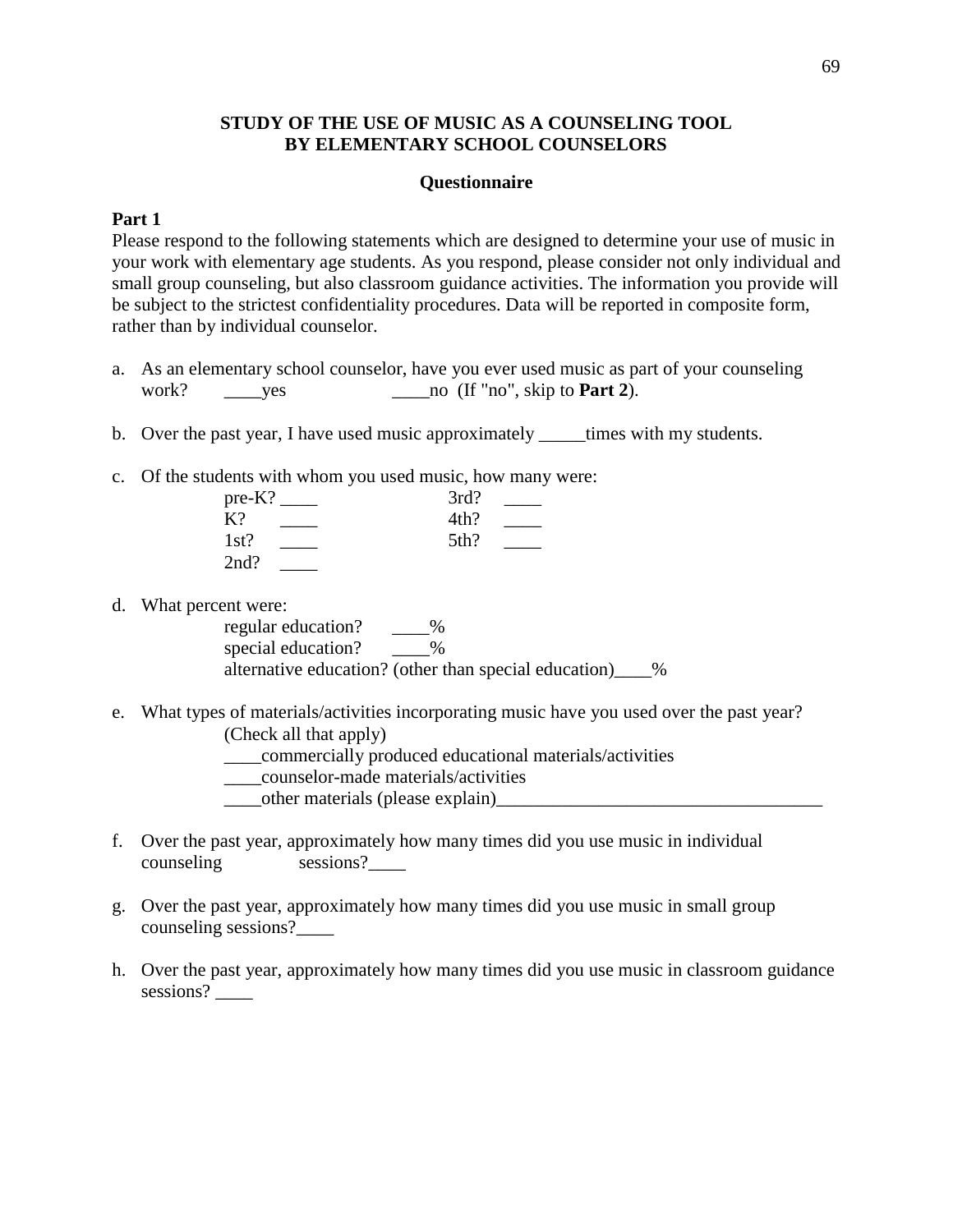i. Considering the music you used over the past year in your counseling work with students, what percent was: c

| classical?                                                   | ℅             | ethnic?            |   |
|--------------------------------------------------------------|---------------|--------------------|---|
| rap?                                                         | $\%$          | heavy metal?       | % |
| rock?                                                        | $\%$          | new age?           | % |
| pop?                                                         | $\frac{0}{0}$ | country?           | % |
| educational kit/program (children's songs)?<br>$\frac{0}{0}$ |               |                    |   |
| other?                                                       |               | % (please explain) |   |

j. Considering the criteria listed below, please indicate how important each was in your selection of the music you used over the past year:

|                                                                                                                  | Very<br>important | Somewhat<br>important | at all | Not veryNot important important |
|------------------------------------------------------------------------------------------------------------------|-------------------|-----------------------|--------|---------------------------------|
| the music used was familiar to the<br>counselor<br>music had been an effective<br>counseling/educational tool in |                   |                       |        |                                 |
| the past<br>the music used was familiar to the                                                                   |                   |                       |        |                                 |
| students<br>the music used would introduce or                                                                    |                   |                       |        |                                 |
| reinforce a concept<br>the music was part of a kit/program                                                       |                   |                       |        |                                 |
| I purchased                                                                                                      |                   |                       |        |                                 |

k. Results among those students with whom you used music were:

|                                          | Agree | Disagree | Undecided |
|------------------------------------------|-------|----------|-----------|
| improved focus/maintenance of attention. |       |          |           |
| improved student/counselor rapport.      |       |          |           |
| improved group participation.            |       |          |           |
| improved retention of concepts.          |       |          |           |
| improved social interaction.             |       |          |           |
| improved attitude.                       |       |          |           |
| little or no discernible benefit.        |       |          |           |

l. Have you had any other professional or non-professional (i.e. music specialist, music therapist, parent volunteer, etc.) assist you in using music in your counseling work?

\_\_\_\_yes \_\_\_\_no

If "yes", please explain: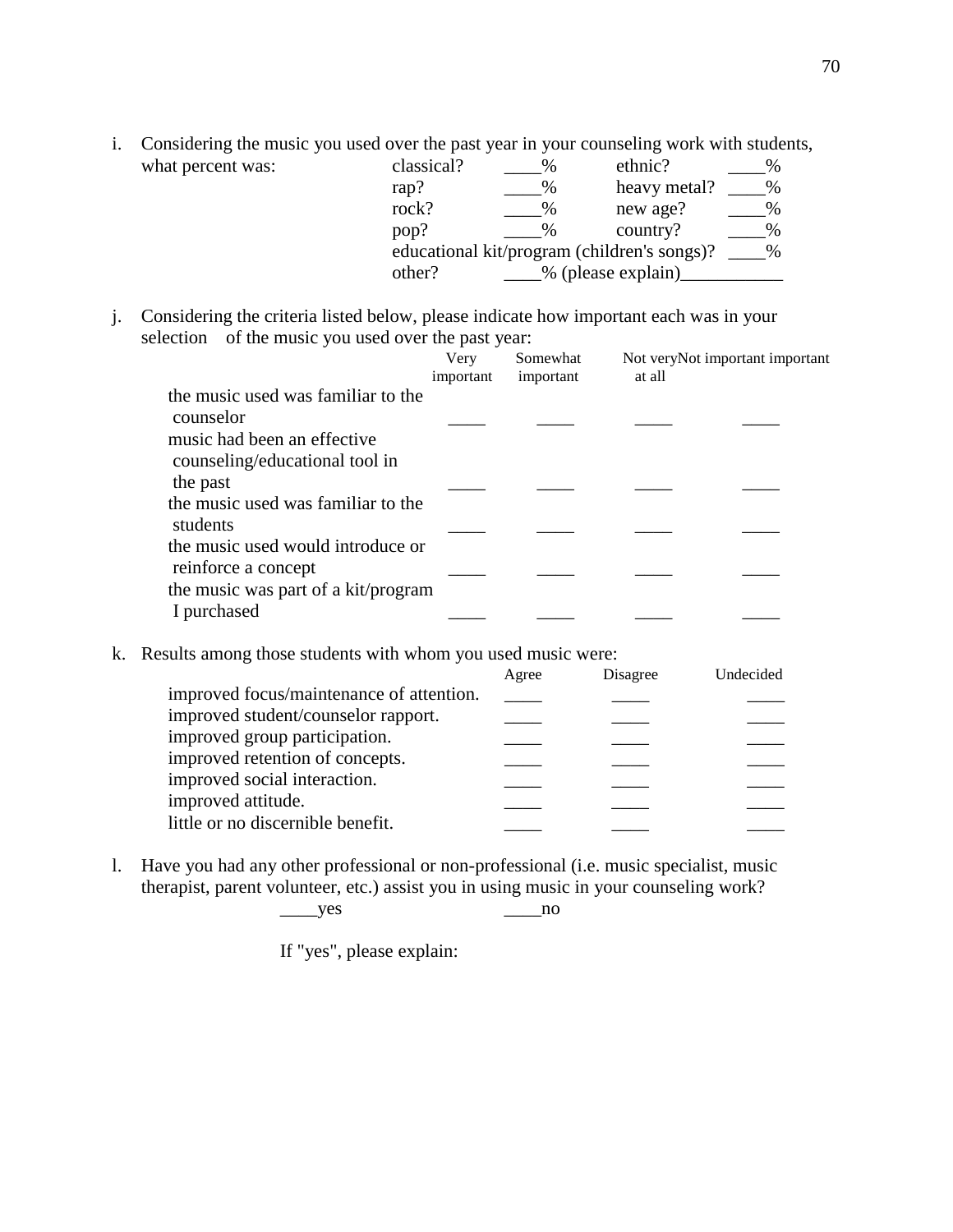**Part 2** [All counselors please complete this section]

Please respond to the following questions regarding your perceptions about training needs in the use of music as a counseling tool.

- a. How proficient are you in the use of Very Somewhat Limited Not music as a counseling tool? (Circle one) Proficient Proficient Proficiency Proficient
- b. Rate the effectiveness of the specific preparation you received in the use of music as a counseling tool in: Graduate School: excellent existent, but inadequate \_\_\_\_adequate \_\_\_\_non-existent

Professional Workshops: \_\_\_\_excellent \_\_\_\_\_\_\_none available \_\_\_\_ adequate \_\_\_\_ not of interest

c. If more training in the use of music as Definitely Probably Probably Definitely a counseling tool was available to you, Not Not Not Not would you pursue it? (Circle one)

**Part 3** [All counselors please complete this section]

Please respond to the following questions which will assist in determining what barriers may exist which hinder counselors from using music as a counseling tool.

a. If you do not use music in your elementary school counseling work, briefly explain why not.

b. Have you received any criticism for using music in your counseling work?

Yes No Like Mode is No No Like May 2 and the Music

If "yes", from whom? (i.e. parents, administrators, etc.)

**Part 4** [All counselors please complete this section]

Please complete this section to provide some demographic information. This will assist in the interpretation of the results of this survey. The information from this section, like the others, will be summarized without reference to individual respondents, schools, or school system.

- a. Gender of respondent\_\_\_\_\_\_\_\_\_\_\_\_\_\_
- b. Years employed in the field of education\_\_\_\_\_\_
- c. Years employed as an elementary school counselor\_\_\_\_\_\_
- d. Year that counseling degree was completed\_\_\_\_
- e. Highest degree earned\_\_\_\_\_\_\_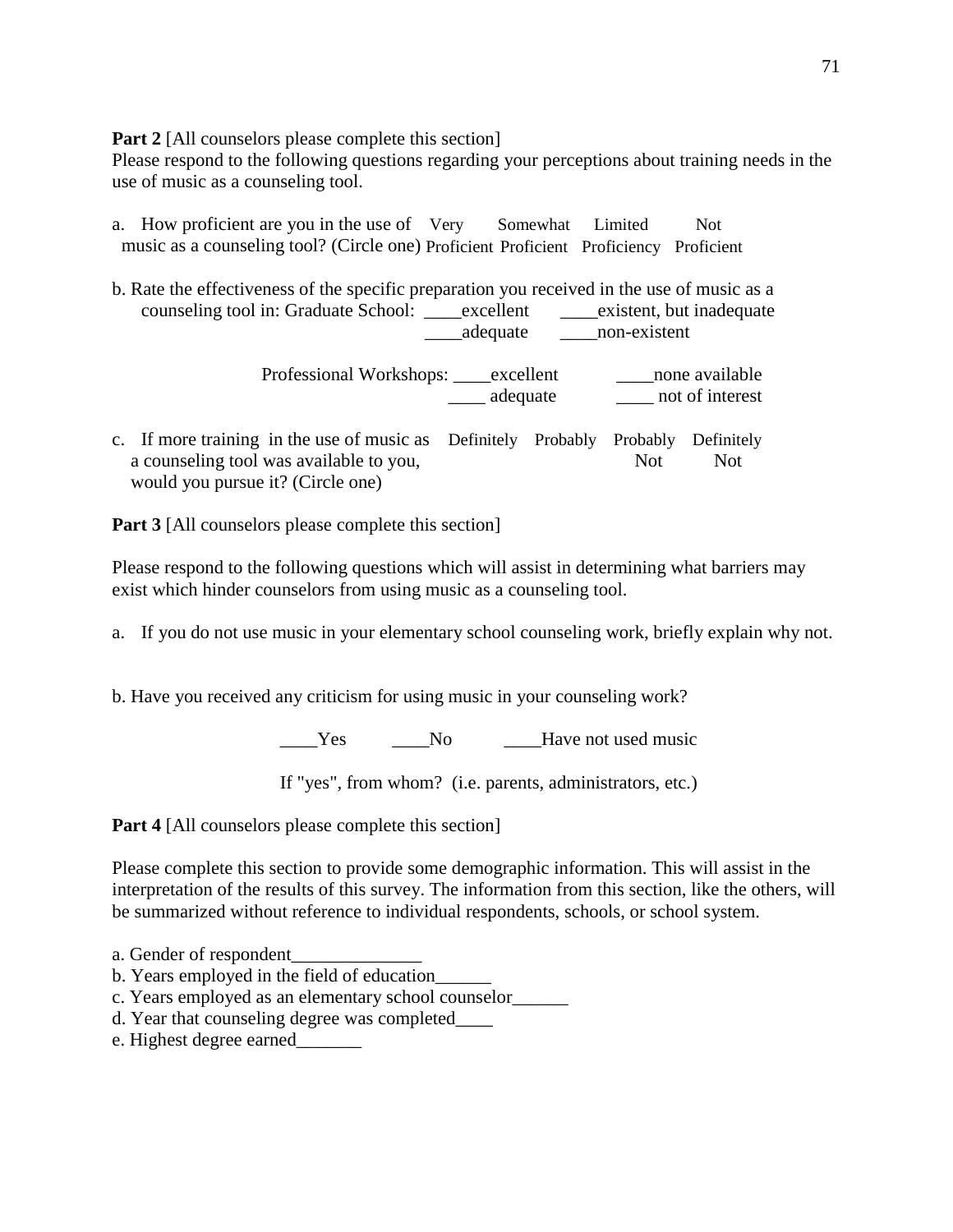f. Professional background prior to working as an elementary school counselor



- g. In what program area did you work prior \_\_special education \_\_regular education to becoming an elementary counselor? \_\_ music education \_\_did not teach \_\_\_\_\_\_\_\_other area (please explain)\_\_\_\_\_\_\_\_\_
- h. If not previously a music teacher, do you have any music training?

 $Y$ es No

If "yes", please explain:

- i. Number of schools to which you are assigned\_\_\_\_\_\_\_
- j. Estimated enrollment of the school(s)
- k. Grade levels represented at school(s)\_\_\_\_\_
- l. Setting of the school(s) in which you work (Check one) \_\_\_Urban \_\_\_Rural \_\_\_Suburban

**Part 5** Additional Comments [All counselors please complete this section]

Thank you for lending your valuable time in completing this survey. Please make any additional comments that you feel would be helpful in understanding how you or other elementary school counselors incorporate music into their work.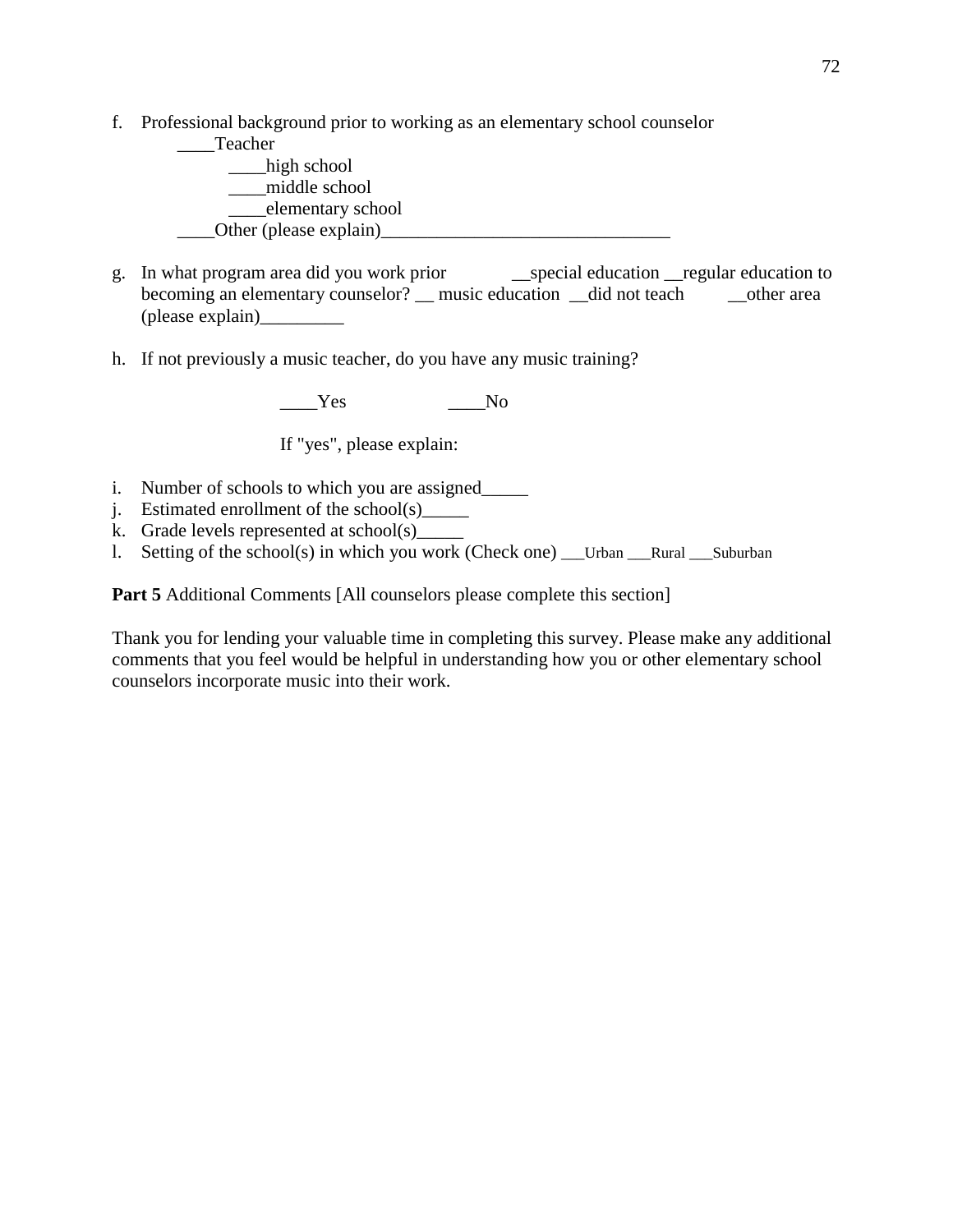### Dear Colleague,

You recently received a questionnaire asking about your use of music in your counseling work with elementary school students. I would really like to hear from you! Your response is very important in order to get a clear picture of how counselors may or may not use music as a counseling strategy. Please respond even if you have not used music within the past year. I look forward to hearing from you soon. If you have already completed the questionnaire, please accept my thanks for your valuable input.

Sincerely,

Larry Bixler Elementary School Counselor Doctoral Candidate bixlerl@yahoo.com